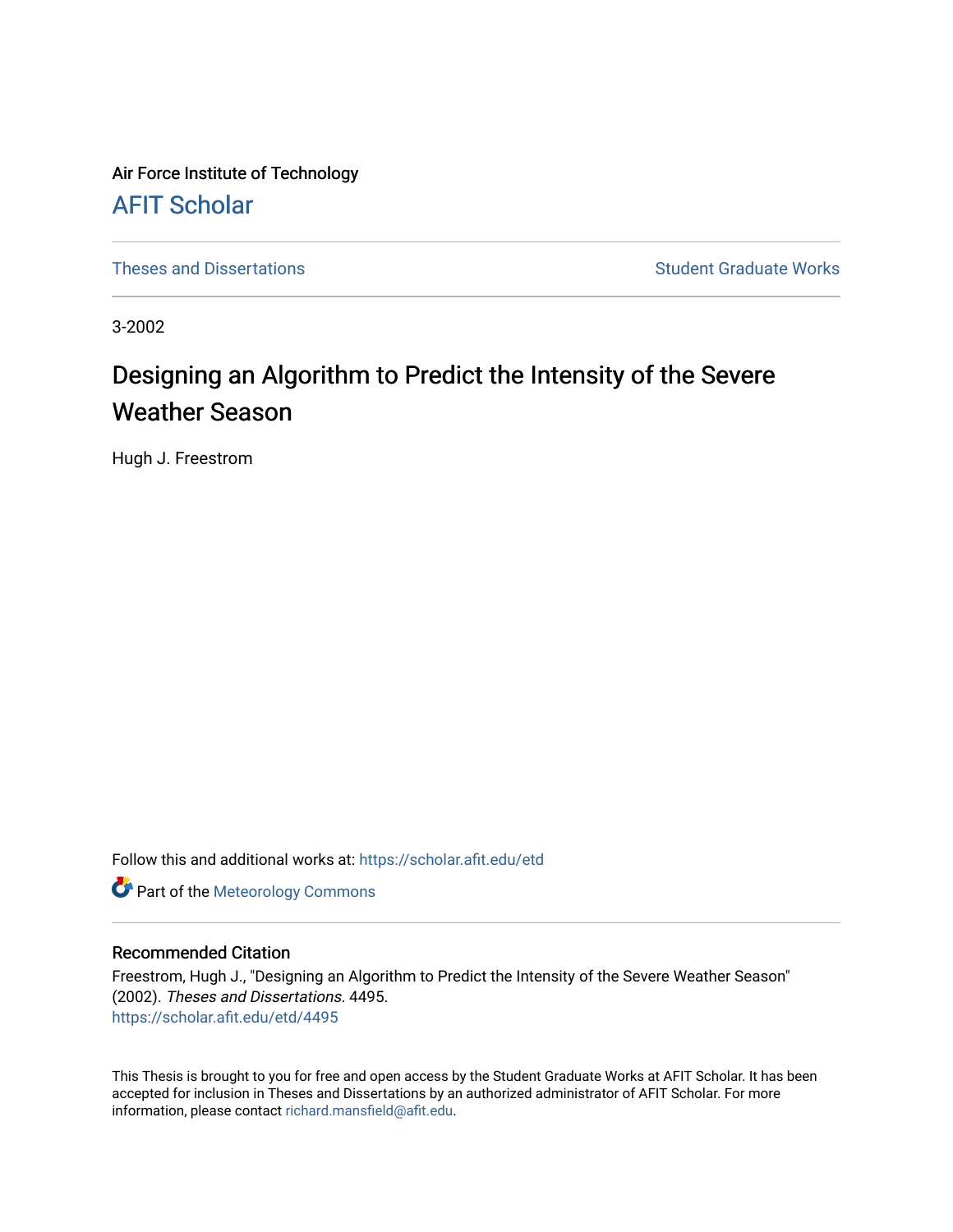

# **DESIGNING AN ALGORITHM TO PREDICT THE INTENSITY OF THE SEVERE WEATHER SEASON**

THESIS

Hugh J. Freestrom, First Lieutenant, USAF

AFIT/GM/ENP/02M-04

**DEPARTMENT OF THE AIR FORCE AIR UNIVERSITY** 

# **AIR FORCE INSTITUTE OF TECHNOLOGY**

**Wright-Patterson Air Force Base, Ohio** 

APPROVED FOR PUBLIC RELEASE; DISTRIBUTION UNLIMITED.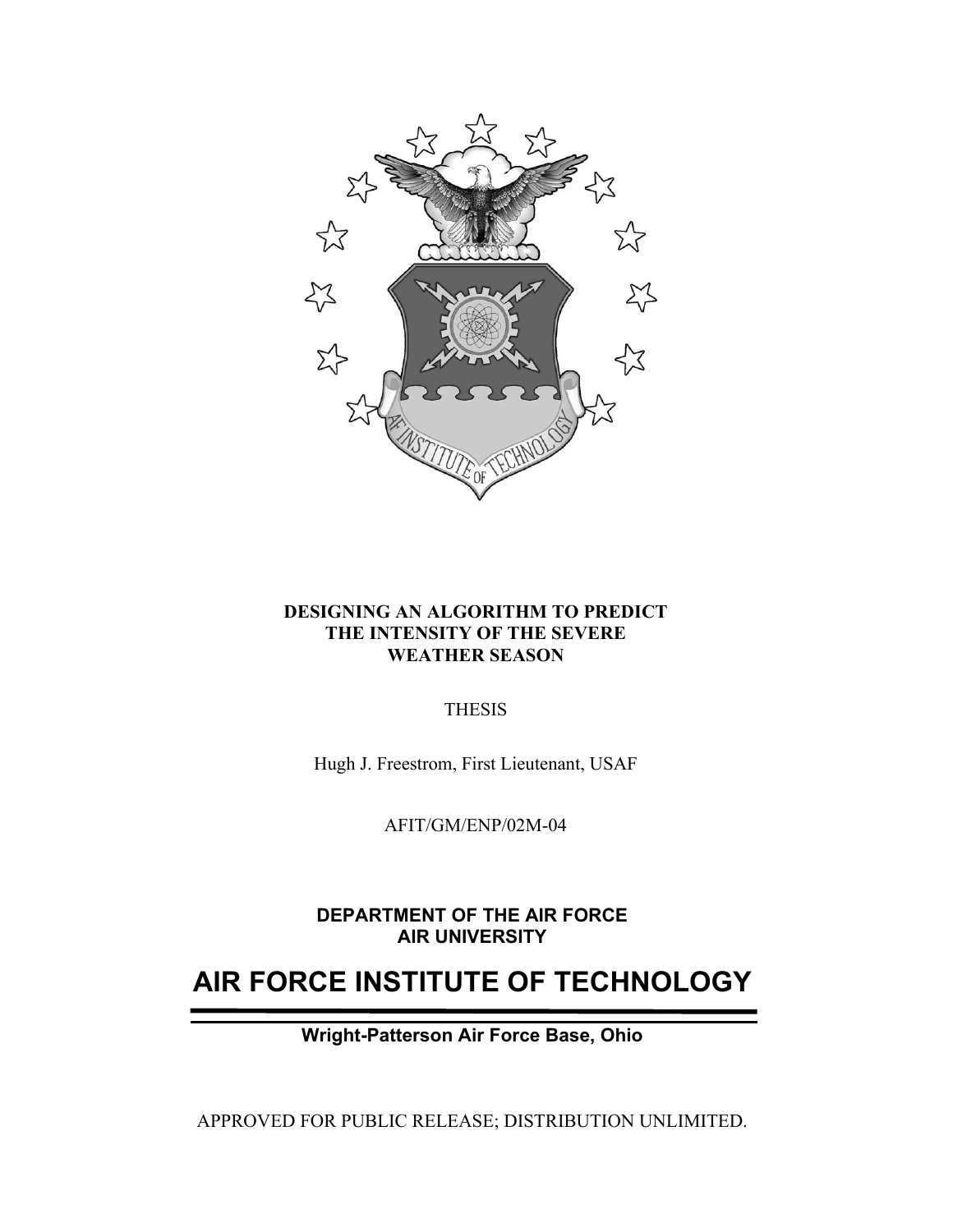| <b>Report Documentation Page</b>                                                                                                                                                                                                                                                                                                                                                                                                                                                                                                                                                                                                                                                                                                                                                                                                                                                                                                                                                                             |                             |                                                                    |  |
|--------------------------------------------------------------------------------------------------------------------------------------------------------------------------------------------------------------------------------------------------------------------------------------------------------------------------------------------------------------------------------------------------------------------------------------------------------------------------------------------------------------------------------------------------------------------------------------------------------------------------------------------------------------------------------------------------------------------------------------------------------------------------------------------------------------------------------------------------------------------------------------------------------------------------------------------------------------------------------------------------------------|-----------------------------|--------------------------------------------------------------------|--|
| <b>Report Date</b><br>14 Jan 02                                                                                                                                                                                                                                                                                                                                                                                                                                                                                                                                                                                                                                                                                                                                                                                                                                                                                                                                                                              | <b>Report Type</b><br>Final | Dates Covered (from to)<br>Jun 01 - Mar 02                         |  |
| <b>Title and Subtitle</b><br>Designing an Algorithm to Predict the Intensity of<br>the Severe Weather Season                                                                                                                                                                                                                                                                                                                                                                                                                                                                                                                                                                                                                                                                                                                                                                                                                                                                                                 |                             | <b>Contract Number</b>                                             |  |
|                                                                                                                                                                                                                                                                                                                                                                                                                                                                                                                                                                                                                                                                                                                                                                                                                                                                                                                                                                                                              |                             | <b>Grant Number</b>                                                |  |
|                                                                                                                                                                                                                                                                                                                                                                                                                                                                                                                                                                                                                                                                                                                                                                                                                                                                                                                                                                                                              |                             | <b>Program Element Number</b>                                      |  |
| <b>Author(s)</b><br>1stLt Hugh J. Freestrom, USAF                                                                                                                                                                                                                                                                                                                                                                                                                                                                                                                                                                                                                                                                                                                                                                                                                                                                                                                                                            |                             | <b>Project Number</b>                                              |  |
|                                                                                                                                                                                                                                                                                                                                                                                                                                                                                                                                                                                                                                                                                                                                                                                                                                                                                                                                                                                                              |                             | <b>Task Number</b>                                                 |  |
|                                                                                                                                                                                                                                                                                                                                                                                                                                                                                                                                                                                                                                                                                                                                                                                                                                                                                                                                                                                                              |                             | <b>Work Unit Number</b>                                            |  |
| <b>Performing Organization Name(s) and</b><br>Address(es)<br>Air Force Institute of Technology Graduate School<br>of Engineering and Management (AFIT/EN) 2950 P<br>Street, Bldg 640 WPAFB OH 45433-7765                                                                                                                                                                                                                                                                                                                                                                                                                                                                                                                                                                                                                                                                                                                                                                                                     |                             | <b>Performing Organization Report Number</b><br>AFIT/GM/ENP/02M-04 |  |
| <b>Sponsoring/Monitoring Agency Name(s) and</b><br>Address(es)<br>AFCCC/DOC5 Maj Joseph King 151 Patton Ave.,<br>Rm 120 Asheville, NC 28801-5002                                                                                                                                                                                                                                                                                                                                                                                                                                                                                                                                                                                                                                                                                                                                                                                                                                                             |                             | <b>Sponsor/Monitor's Acronym(s)</b>                                |  |
|                                                                                                                                                                                                                                                                                                                                                                                                                                                                                                                                                                                                                                                                                                                                                                                                                                                                                                                                                                                                              |                             | <b>Sponsor/Monitor's Report Number(s)</b>                          |  |
| <b>Distribution/Availability Statement</b><br>Approved for public release, distribution unlimited                                                                                                                                                                                                                                                                                                                                                                                                                                                                                                                                                                                                                                                                                                                                                                                                                                                                                                            |                             |                                                                    |  |
| <b>Supplementary Notes</b><br>The original document contains color images.                                                                                                                                                                                                                                                                                                                                                                                                                                                                                                                                                                                                                                                                                                                                                                                                                                                                                                                                   |                             |                                                                    |  |
| <b>Abstract</b><br>Examination of atmospheric and oceanic circulations may explain interannual climate variability in the<br>Northern Hemisphere on a seasonal scale. It is crucial to develop more accurate seasonal climate forecasts<br>using both global circulation and sea surface temperature (SST) indices to aid in long-range weather<br>forecasts. These global circulation and SST indices are becoming increasingly available to worldwide<br>users and using them for seasonal prediction has spread not only to scientists, but also to brokerage firms,<br>utilities, and the Department of Defense (DoD). DoD is extremely interested in long-range seasonal<br>forecasts of severe weather for asset protection, mission planning, and worldwide operations. The goal of<br>this research was to create a predictive algorithm for locations in the southeastern and south-central<br>portion of the United States in support of the Air Force Combat Climatology Center (AFCCC) to use in |                             |                                                                    |  |

predicting the intensity of the spring and summer severe weather seasons.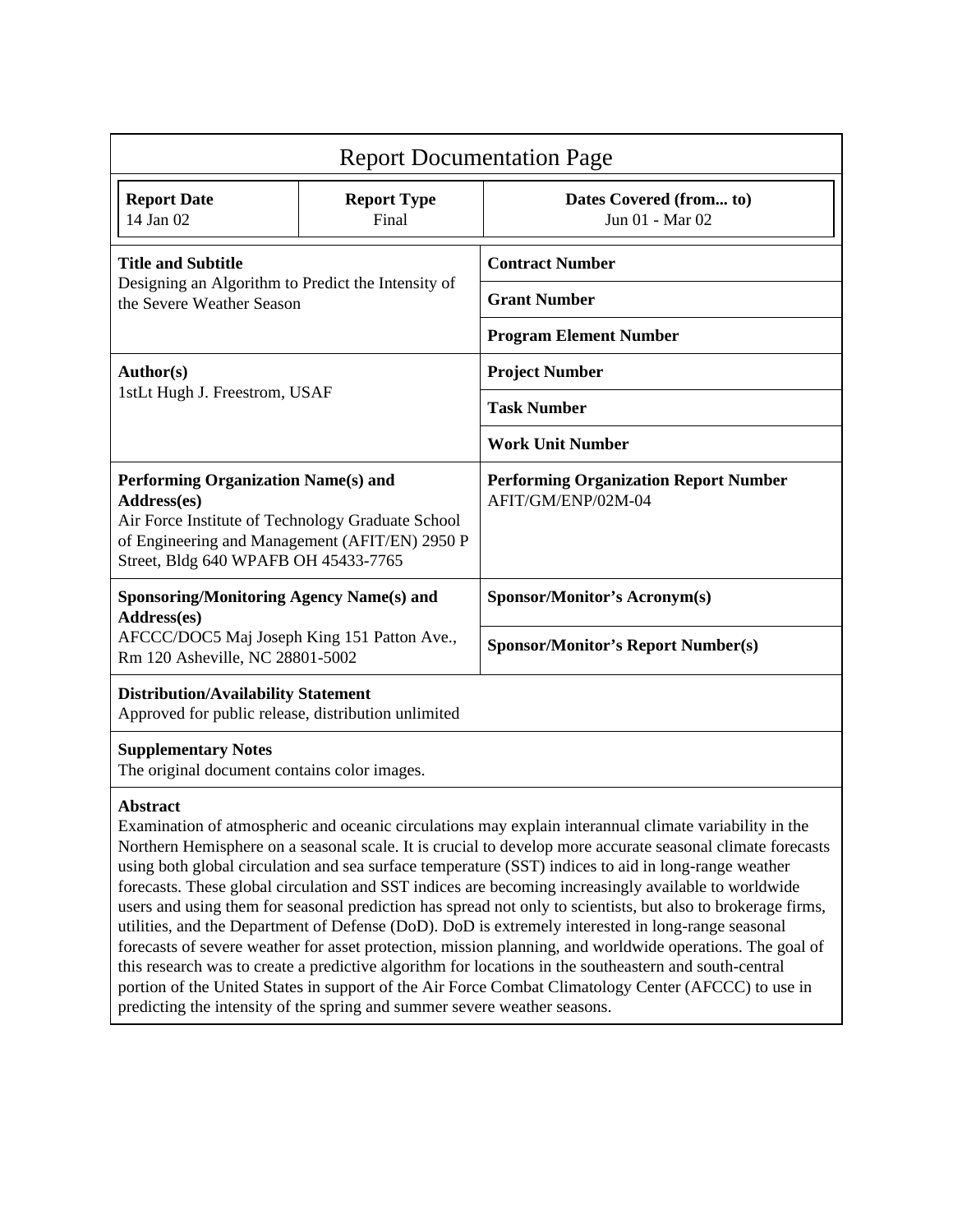| <b>Subject Terms</b><br>Atmospheric circulations, Long-range forecast, Multiple linear regression, Classification trees,<br>Sea-surface temperatures, Algorithms, Severe weather |                                    |  |  |  |
|----------------------------------------------------------------------------------------------------------------------------------------------------------------------------------|------------------------------------|--|--|--|
| <b>Report Classification</b>                                                                                                                                                     | <b>Classification of this page</b> |  |  |  |
| unclassified                                                                                                                                                                     | unclassified                       |  |  |  |
| <b>Classification of Abstract</b>                                                                                                                                                | <b>Limitation of Abstract</b>      |  |  |  |
| unclassified                                                                                                                                                                     | UU                                 |  |  |  |
| <b>Number of Pages</b><br>70                                                                                                                                                     |                                    |  |  |  |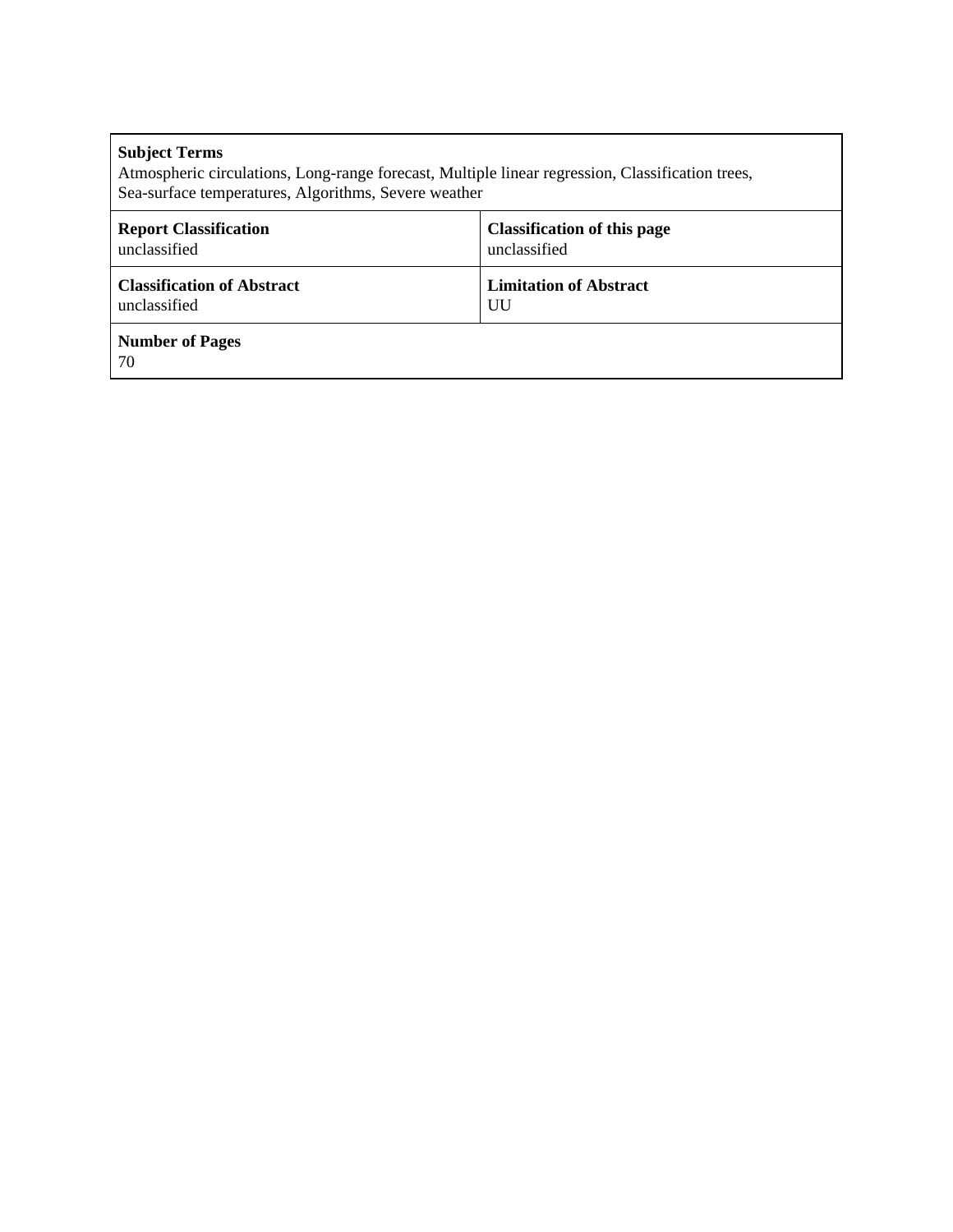The views expressed in this thesis are those of the author and do not reflect the official policy or position of the United States Air Force, Department of Defense, or the U. S. Government.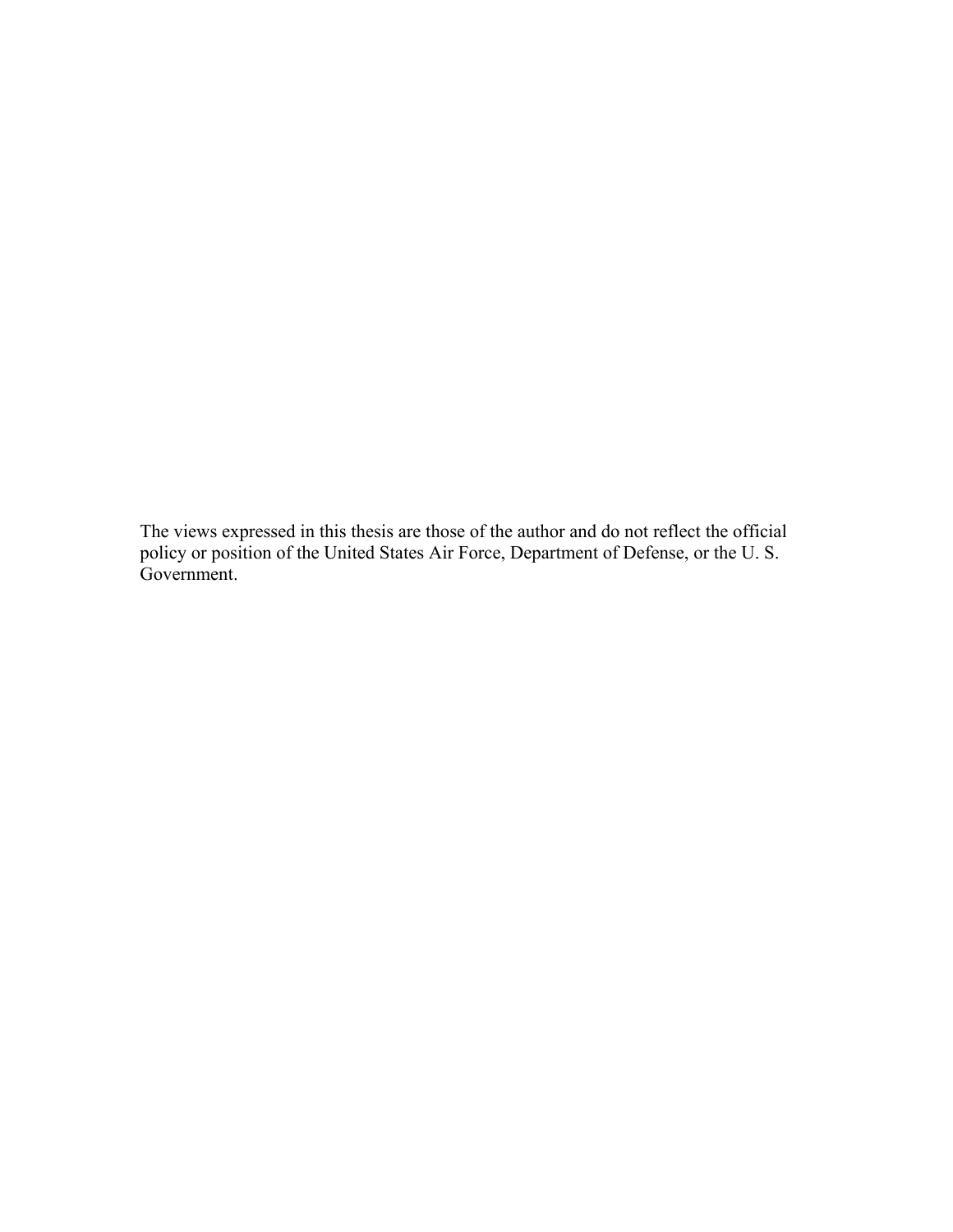# AFIT/GM/ENP/02M-04

# DESIGNING AN ALGORITHM TO PREDICT THE INTENSITY OF THE SEVERE WEATHER SEASON

# THESIS

Presented to the Faculty

Department of Engineering Physics

Graduate School of Engineering and Management

Air Force Institute of Technology

Air University

Air Education and Training Command

In Partial Fulfillment of the Requirements for the

Degree of Master of Science in Meteorology

Hugh J. Freestrom, B.S.

First Lieutenant, USAF

March 2002

APPROVED FOR PUBLIC RELEASE; DISTRIBUTION UNLIMITED.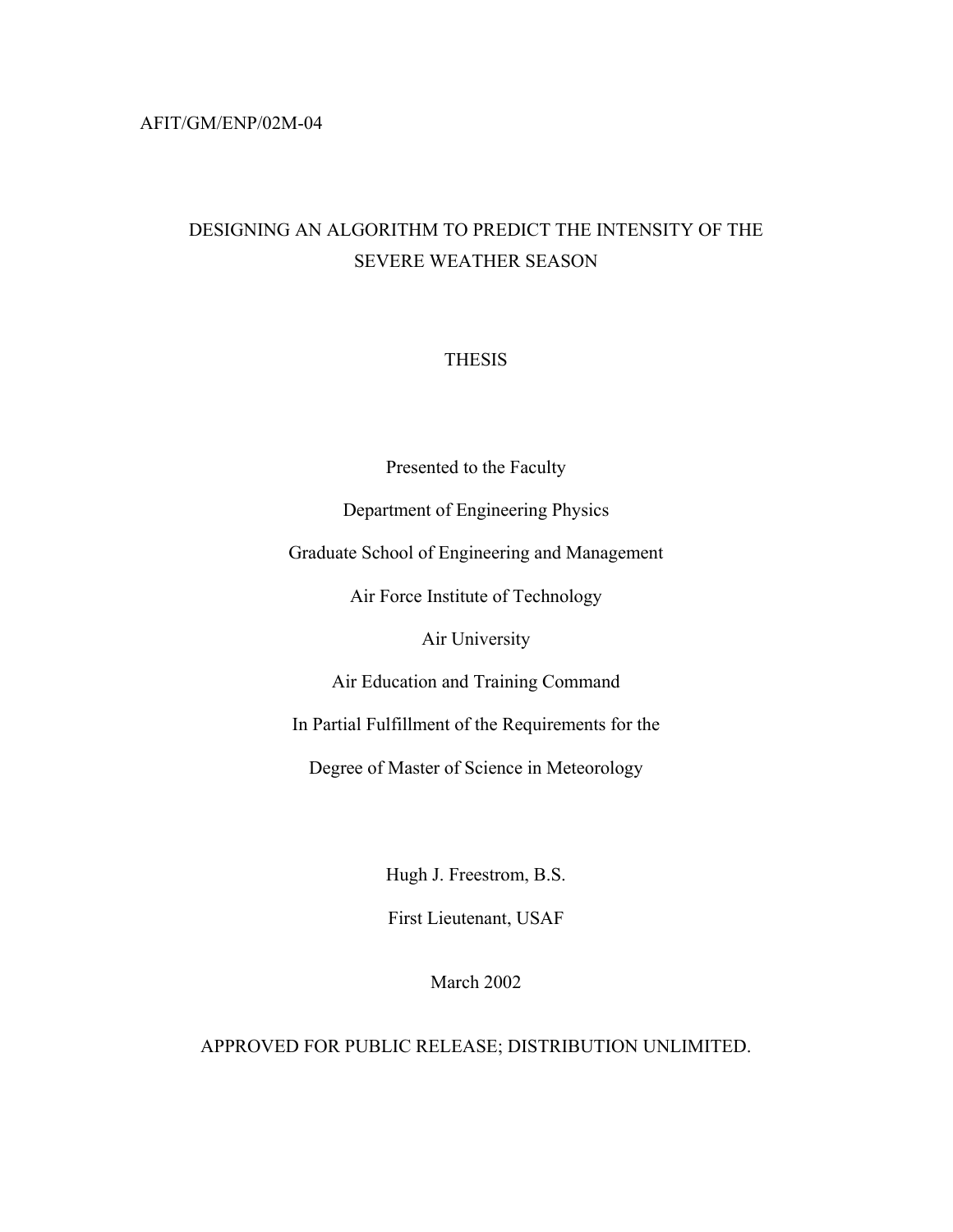AFIT/GM/ENP/02M-04

# DESIGNING AN ALGORITHM TO PREDICT THE INTENSITY

# OF THE SEVERE WEATHER SEASON

Hugh J. Freestrom, B.S. First Lieutenant, USAF

 $\mathcal{L}_\text{max}$  , and the contract of the contract of the contract of the contract of the contract of the contract of the contract of the contract of the contract of the contract of the contract of the contract of the contr

 $\mathcal{L}_\text{max}$  and the contract of the contract of the contract of the contract of the contract of the contract of the contract of the contract of the contract of the contract of the contract of the contract of the contrac

 $\mathcal{L}_\text{max}$  , and the contract of the contract of the contract of the contract of the contract of the contract of the contract of the contract of the contract of the contract of the contract of the contract of the contr

Approved:

Ronald P. Lowther (Chairperson) Date

Gary R. Huffines (Member) Date

Edward D. White (Member) Date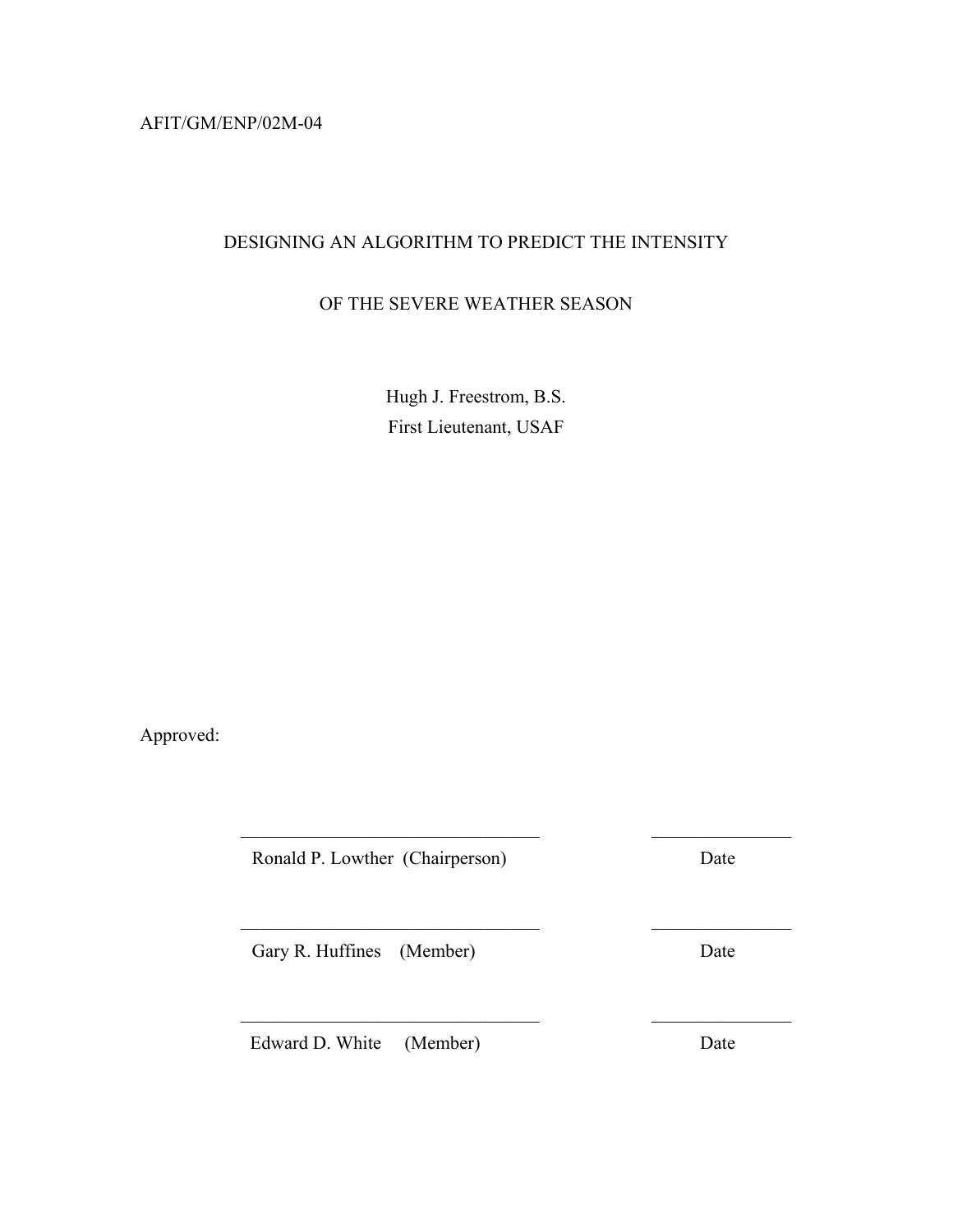## **Acknowledgements**

I would like to thank many people who made this thesis work possible. First, I would like to thank my thesis advisor, Lt Col Ronald Lowther, for his superfluous technical assistance and also his mentorship during this process. Second, I would like to thank all other members in my committee, Maj Gary Huffines and Maj Edward White, for their expertise they provided in their fields of study. Additionally, I would like to thank my colleagues that all contributed scientific advise into this thesis. Finally, I would like to thank my friends and family who were patient and understanding during the time spent on this work.

Hugh J. Freestrom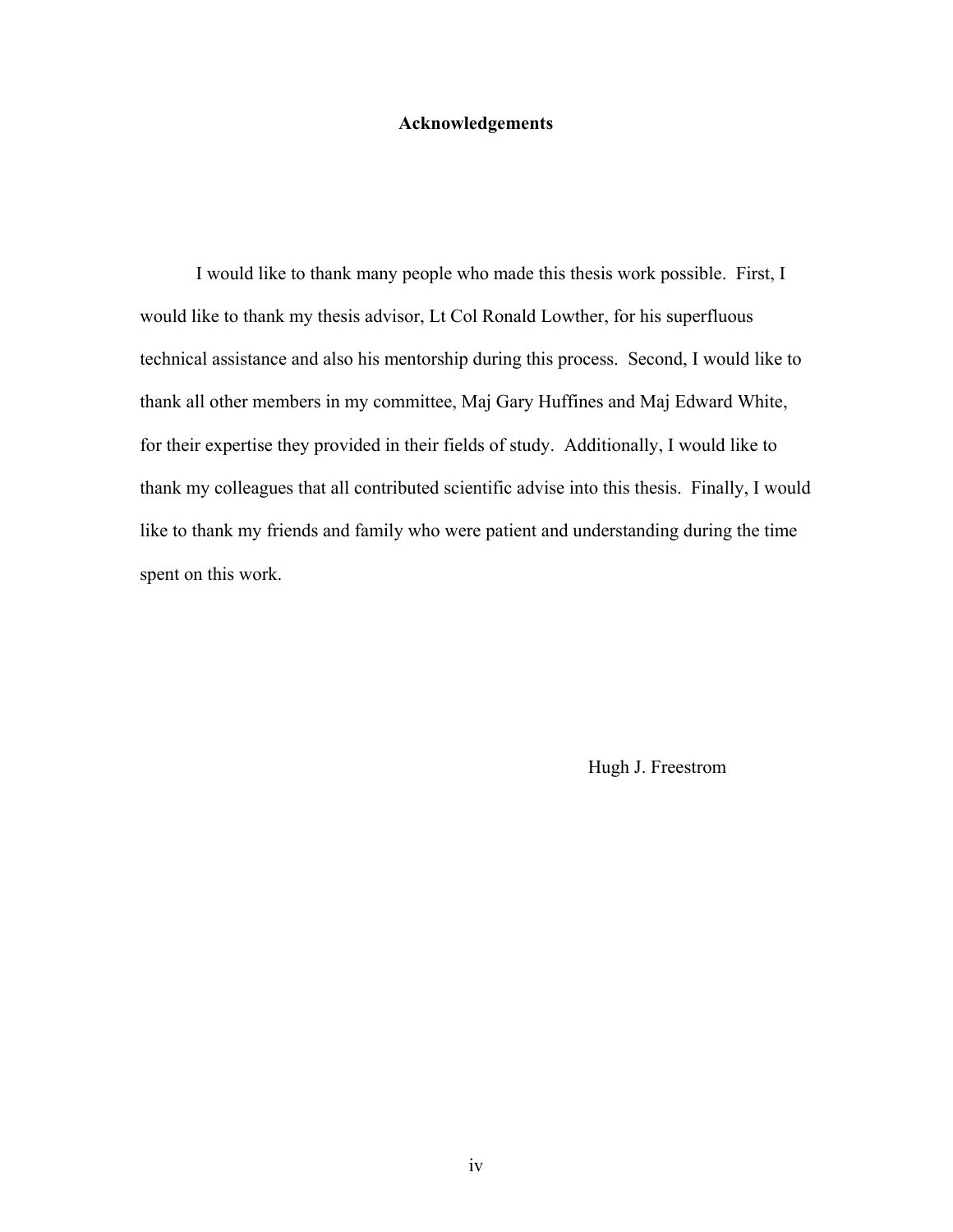# Table of Contents

|                |                                                                           | Page |
|----------------|---------------------------------------------------------------------------|------|
|                |                                                                           |      |
|                |                                                                           |      |
|                |                                                                           |      |
|                |                                                                           |      |
| $\mathbf{I}$ . |                                                                           |      |
|                |                                                                           |      |
|                |                                                                           |      |
|                |                                                                           |      |
|                | 2.1. Background on Global Atmospheric Circulations and SSTs Influences  5 |      |
|                |                                                                           |      |
|                |                                                                           |      |
|                |                                                                           |      |
|                |                                                                           |      |
|                |                                                                           |      |
|                |                                                                           |      |
|                |                                                                           |      |
|                |                                                                           |      |
|                |                                                                           |      |
|                |                                                                           |      |
|                |                                                                           |      |
|                |                                                                           |      |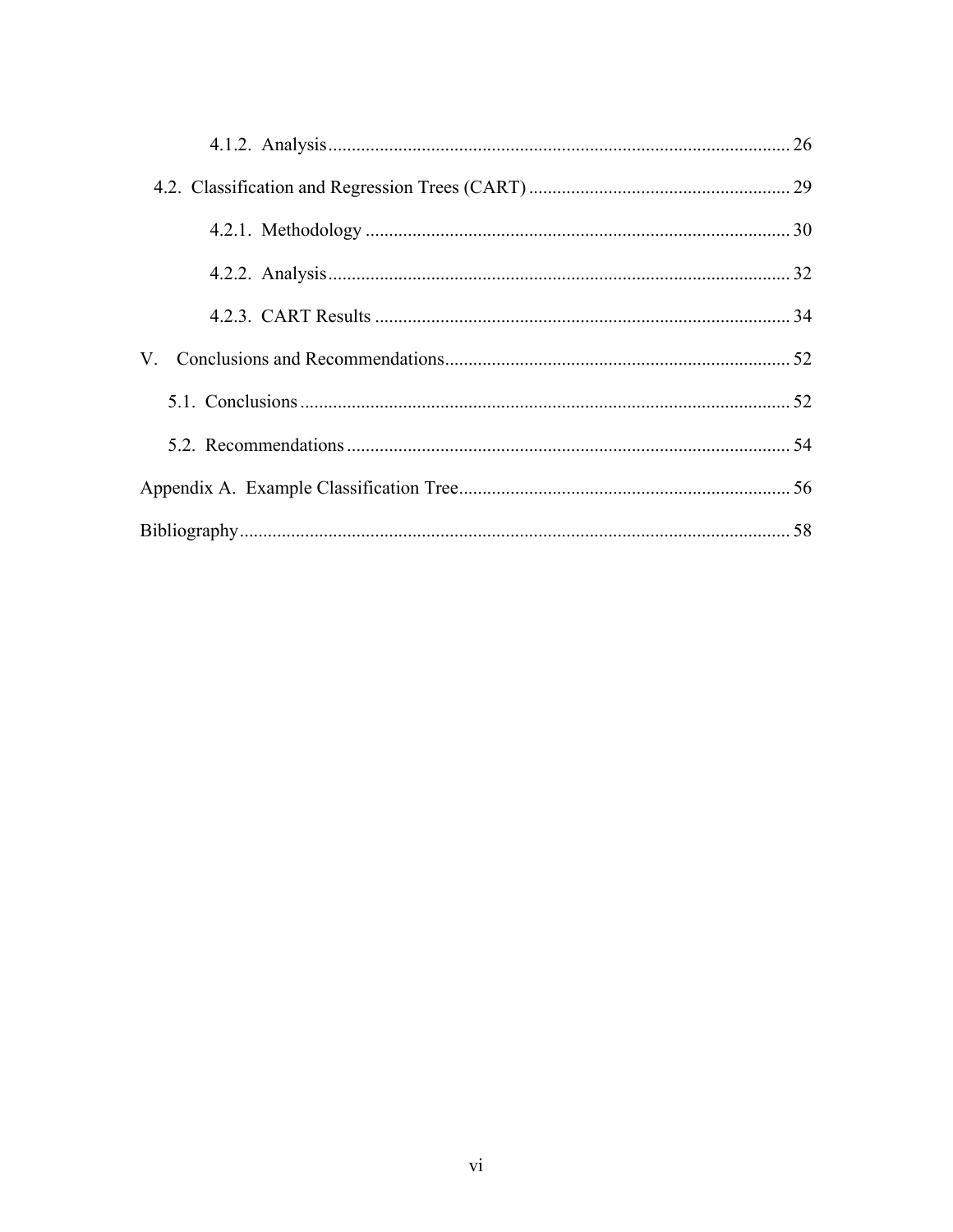# *List of Figures*

Figure

| Figure 1. Seesaw pattern of the SOI with a strong, negative phase during the 1982-83                                                                   |
|--------------------------------------------------------------------------------------------------------------------------------------------------------|
| Figure 2. Phases of the NAO with scale of correlation values between the average                                                                       |
| Figure 3. Phases of the PNA with scale of correlation values between the average                                                                       |
| Figure 4. Phases of the WPO with scale of correlation values between the average                                                                       |
| Figure 5. Phases of the EP with scale of correlation values between the average                                                                        |
| Figure 6. Phases of the TNH with scale of correlation values between the average                                                                       |
| Figure 7. The four Air Force Weather Hubs along with six stations used in this study  17                                                               |
|                                                                                                                                                        |
| Figure A. An example classification tree that shows spring thunderstorm data at<br>Barksdale AFB compared with all February SST and global circulation |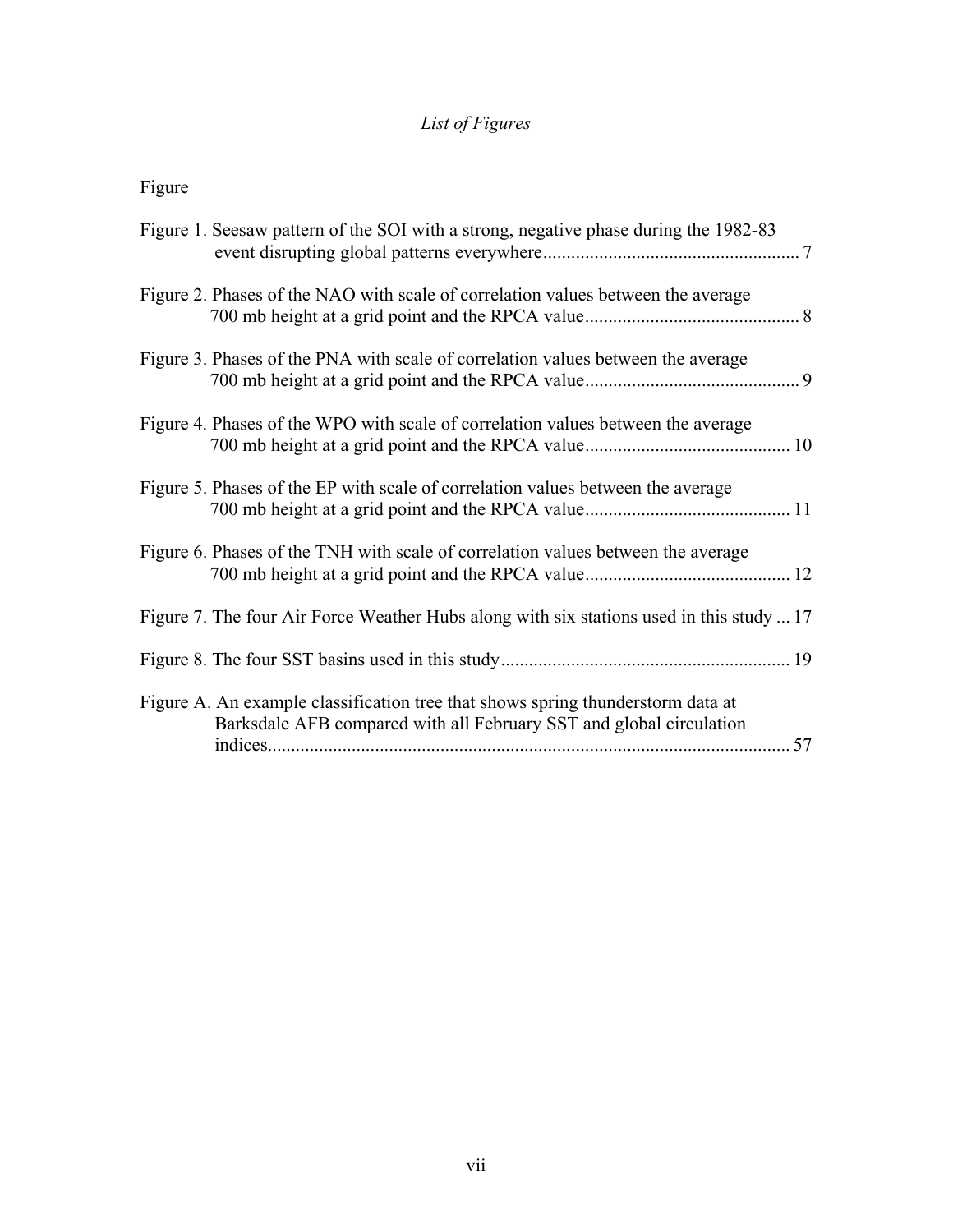# *List of Tables*

| Table                                                                         |  |
|-------------------------------------------------------------------------------|--|
| Table 1. Adjusted $R^2$ between spring/summer thunderstorm days & Feb/winter  |  |
| Table 2. Adjusted $R^2$ between spring/summer precipitation days & Feb/winter |  |
| Table 3. Number of occurrences an index was significant in Feb/winter 28      |  |
|                                                                               |  |
|                                                                               |  |
|                                                                               |  |
|                                                                               |  |
|                                                                               |  |
| Table 9. South-central spring precipitation>0.50 forecast algorithm 42        |  |
| Table 10. Southeast summer precipitation>0.50 forecast algorithm 43           |  |
| Table 11. South-central summer precipitation>0.50 forecast algorithm 44       |  |
|                                                                               |  |
|                                                                               |  |
|                                                                               |  |
|                                                                               |  |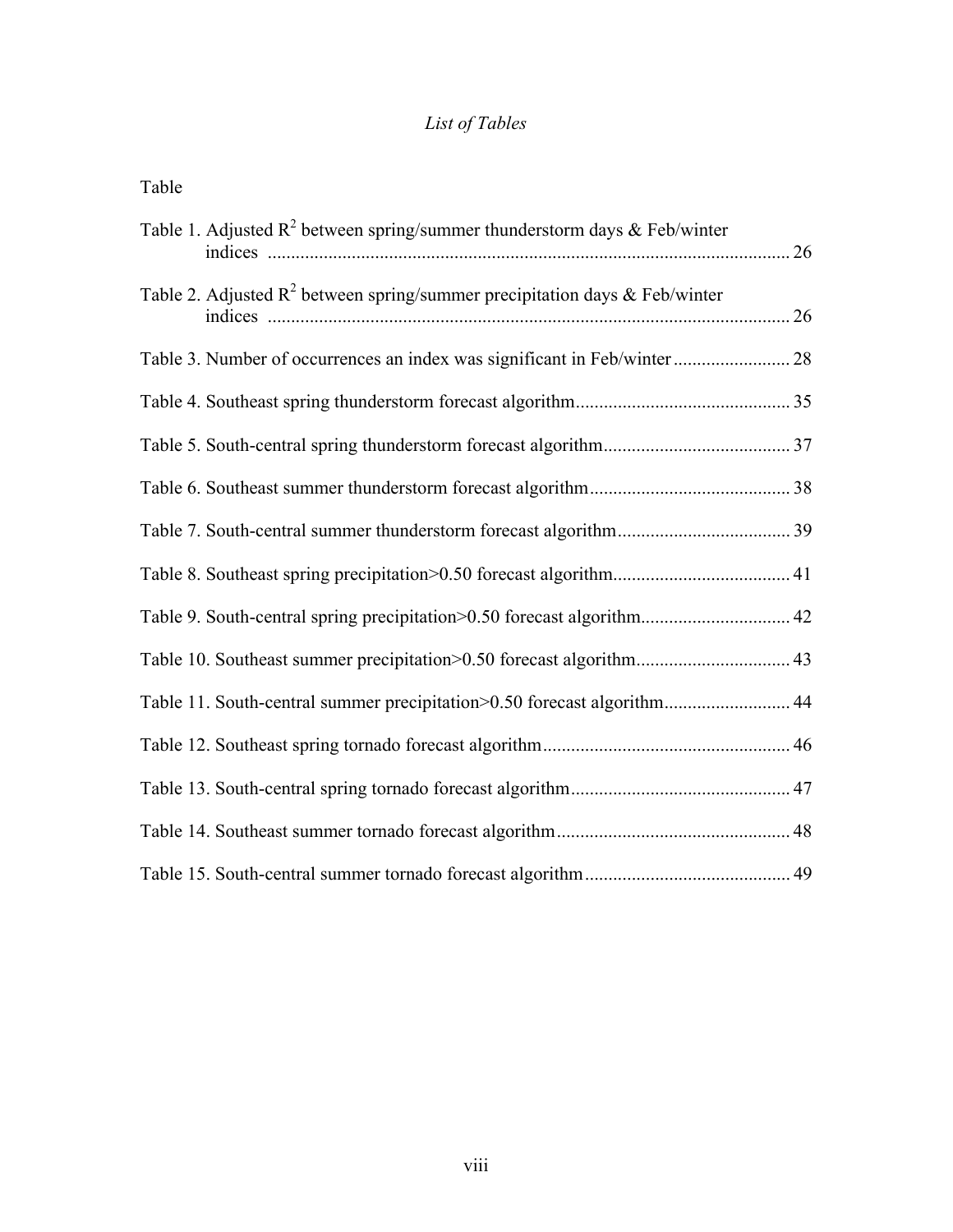### AFIT/GM/ENP/02M-4

### **Abstract**

Examination of atmospheric and oceanic circulations may explain interannual climate variability in the Northern Hemisphere on a seasonal scale. It is crucial to develop more accurate seasonal climate forecasts using both global circulation and sea surface temperature (SST) indices to aid in long-range weather forecasts. These global circulation and SST indices are becoming increasingly available to worldwide users and using them for seasonal prediction has spread not only to scientists, but also to brokerage firms, utilities, and the Department of Defense (DoD). DoD is extremely interested in long-range seasonal forecasts of severe weather for asset protection, mission planning, and worldwide operations. The goal of this research was to create a predictive algorithm for locations in the southeastern and south-central portion of the United States in support of the Air Force Combat Climatology Center (AFCCC) to use in predicting the intensity of the spring and summer severe weather seasons.

The most significant predictor of the intensity of the severe weather season in the southeast and south-central regions of the U.S. was identified as the proximity of the indices to the respective region. Beginning with multiple linear regression, this study found there were relationships between several severe weather parameters, such as thunderstorm and heavy precipitation events, and these known global circulation and SST indices. However,  $R^2$  values showed that SST indices had more significance with severe weather since they appeared more often in the multiple linear regression models. In addition, analysis of variance provided valuable incite into the development of

ix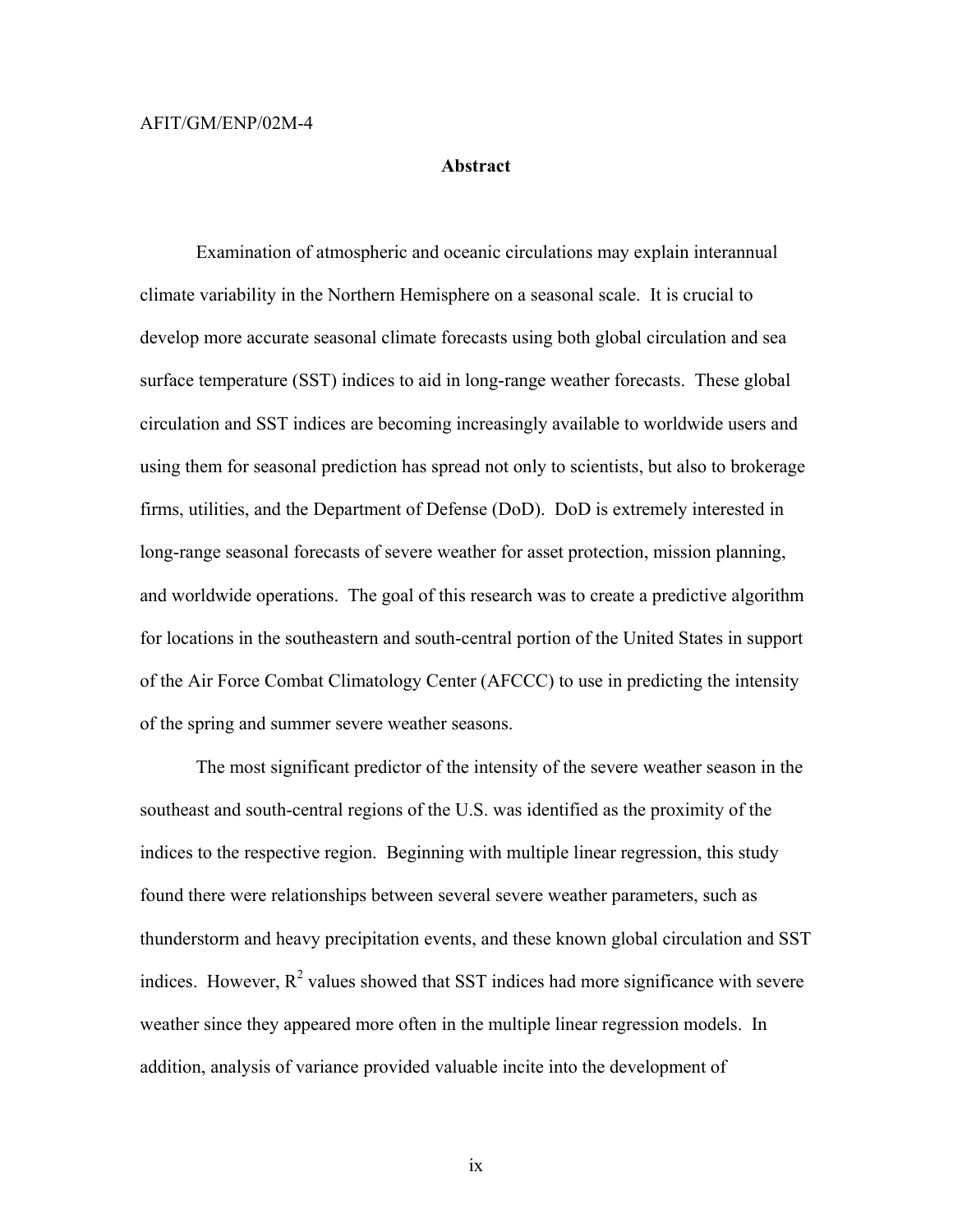classification and regression tree (CART) analysis. After little predictive value was found using traditional statistics, CART analyses were developed to create an algorithm for DoD forecasters to use for seasonal severe weather prediction. Results confirmed that algorithms with reasonable predictability can be produced for forecasting the intensity of the severe weather season.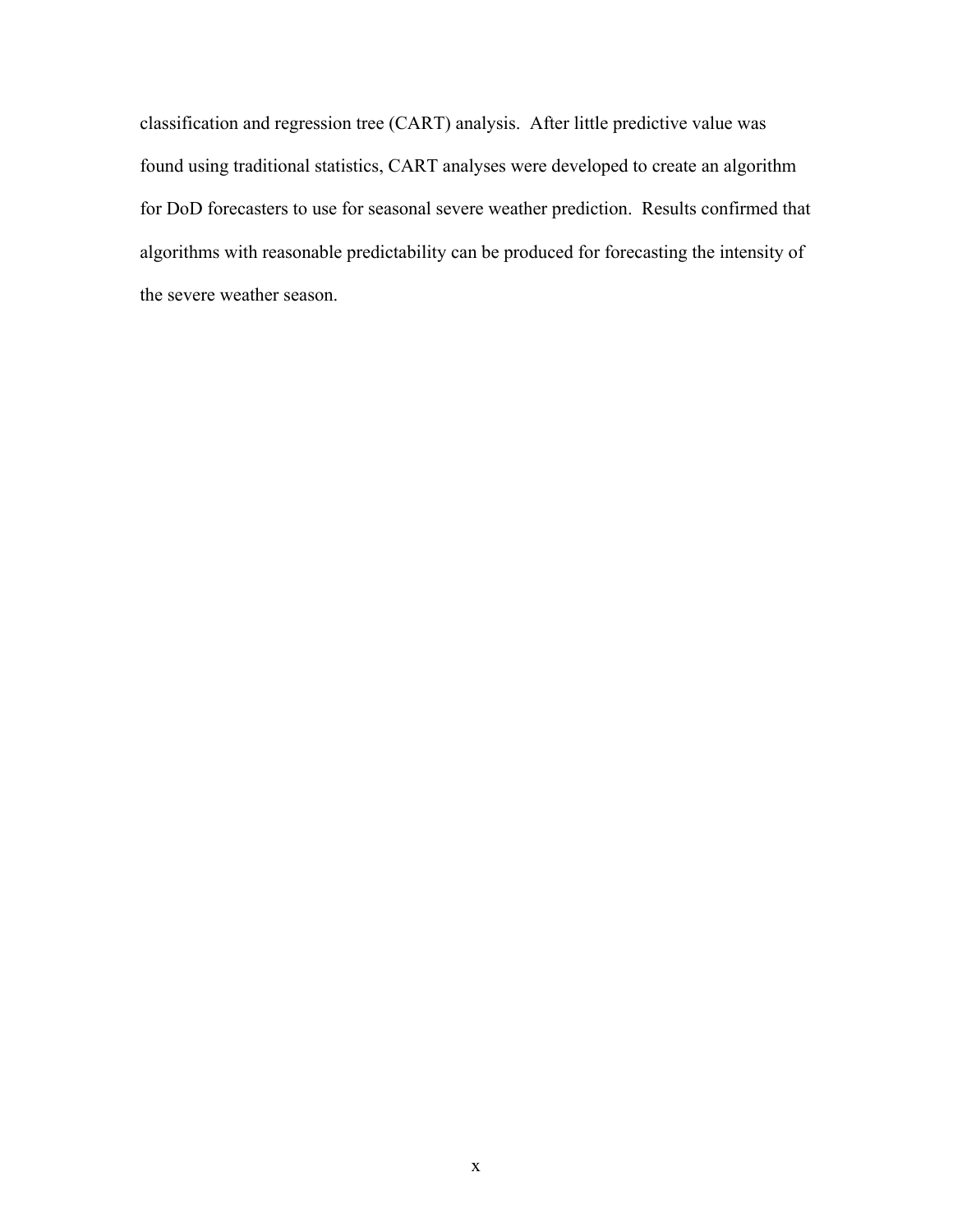# DESIGNING AN ALGORITHM TO PREDICT THE INTENSITY OF THE SEVERE WEATHER SEASON

### **I. Introduction**

One of the greatest challenges in meteorology today is long-range forecasting. Weather-sensitive industries such as agriculture and energy use long-range climate forecasts to project future crop yields and the amount of natural gas or electricity required for a season. The Department of Defense (DoD) is also extremely in need of these forecasts. DoD is responsible for examining the influences of long-term weather phenomena on its operations by using future seasonal outlooks, especially for severe weather phenomena.

 Operational commanders routinely task the Air Force Combat Climatology Center (AFCCC) to produce outlooks for the upcoming severe weather season so they can tailor their operations to meet any threat. One possible use of such forecasts in the United States is the realignment of aircraft to optimize their training and operational effectiveness. However, at the present time, AFCCC does not have the capability to produce such outlooks. The goal of this research therefore, is to develop a predictive algorithm for the southeastern and south-central portion of the United States in support of AFCCC to use in forecasting the intensity of the spring and summer severe weather seasons.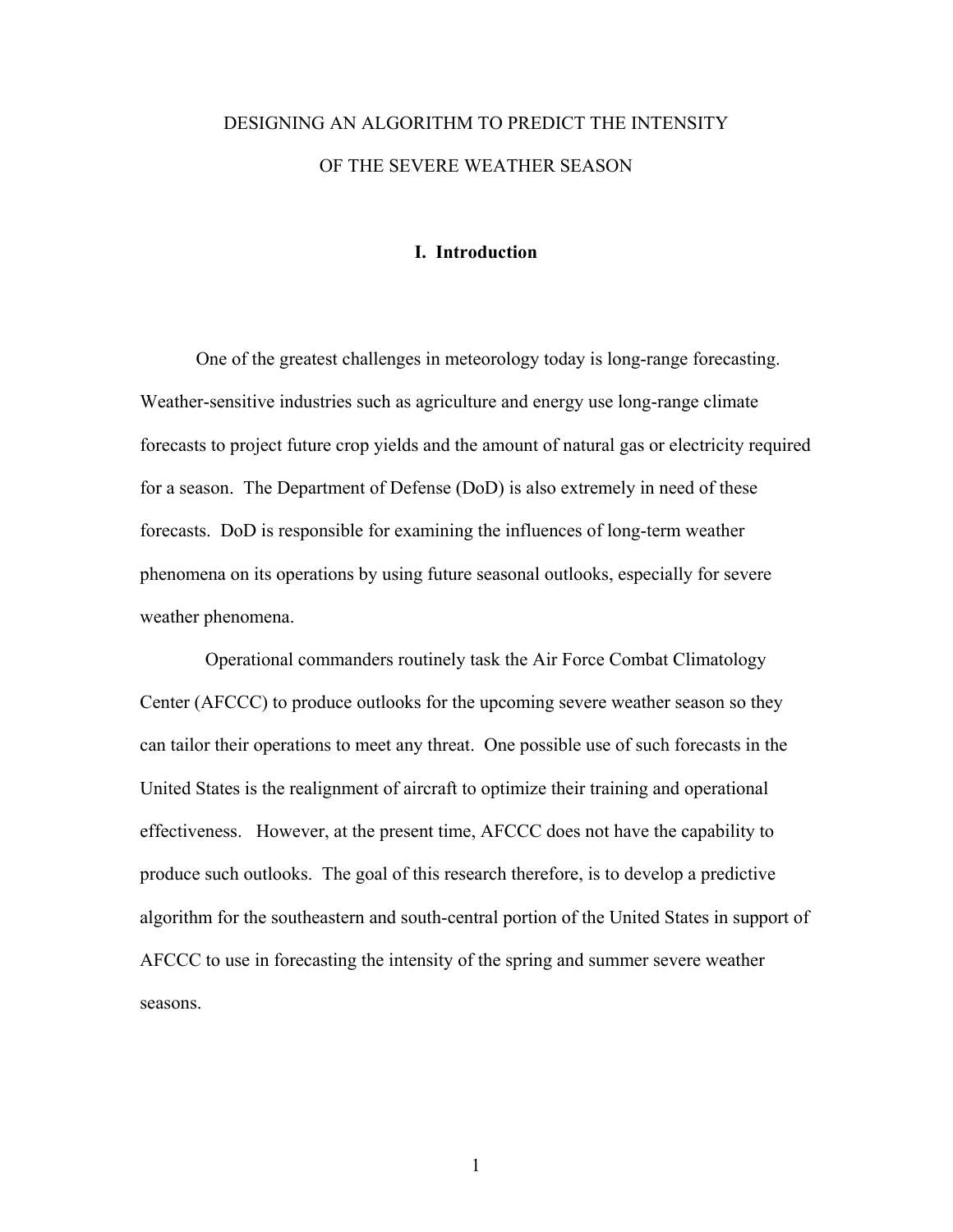### *1.1 Statement of the Problem*

Sea-surface temperatures (SSTs) are superb indicators that climatologists and weather sensitive groups use for long-range forecasts since they are known to control some of the interannual climate variability in all regions of the globe. Since the oceans cover nearly 70 percent of the Earth's surface, absorbing and reradiating enormous amounts of solar radiation, SST patterns driven by ocean currents greatly affect the character of weather patterns downstream, particularly across North America (Sanders, 1985). Interest in SSTs, such as in the Pacific Basin, the North Pacific, and the North Atlantic, has spread not only to scientists, but also to primary agricultural producers, brokerage firms, and the military. Although it is difficult to explain every aspect of SSTs and their influences globally, relationships exist between them and with temperature, precipitation, and severe weather anomalies throughout the United States.

 Another indictor scientists use are the global atmospheric circulation patterns. For example, one of the most influential known global atmospheric circulations is associated with the Pacific Basin and its associated El Nino/Southern Oscillation (ENSO) ocean/atmospheric phenomena. El Nino, an oceanic component, is associated with the replacement of the cool upwelling Peruvian coastal current by warmer equatorial waters. The Southern Oscillation, an atmospheric component, is a fluctuation in the intertropical atmospheric circulation, most commonly known as the Walker Circulation. The Southern Oscillation manifests itself as a quasi-periodic (2-4 year) variation in large-scale sea-level pressure, surface wind, and sea-surface temperature anomalies over a wide area of the Pacific Ocean basin (Glantz, 1991).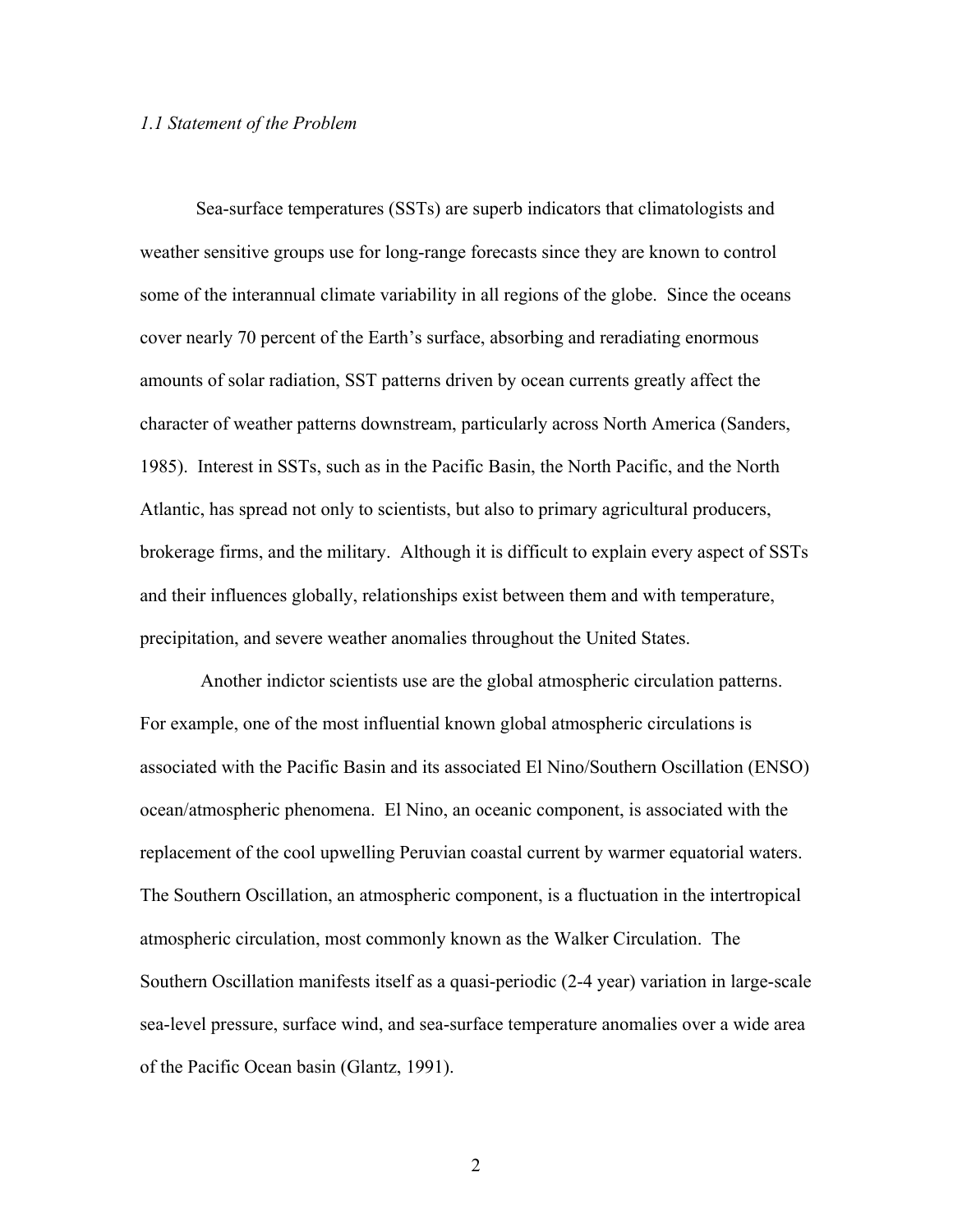This research focuses on such oscillations in global SSTs and atmospheric circulation patterns and their effects on the spring and summer severe weather seasons in the southeastern and south-central portions of the United States. Using standard statistical methods of regression and classification trees, this study creates a climatological algorithm for forecasting months ahead, the degree of severity of the spring and summer severe weather seasons for DoD installations within the area of interest.

## *1.2 Research Objectives*

Seasonal forecasts produced using multiple forms of regression and classification tree techniques are at the cutting edge of current weather prediction technology. The goal of this study is to attempt to create a climatological algorithm for use in producing longrange forecasts. This study examines spring and summer severe weather parameters and compares them to SST records and known global circulations from the previous winter season to produce the climatological algorithm, since relationships are found, which are statistically significant.

The specific objectives necessary to achieve the goal of this study were to:

- 1. define the SST indices, global circulation indices, and severe weather parameters pertinent to the study;
- 2. identify the regions of interest and examine six stations for an accurate and representative coverage of each region;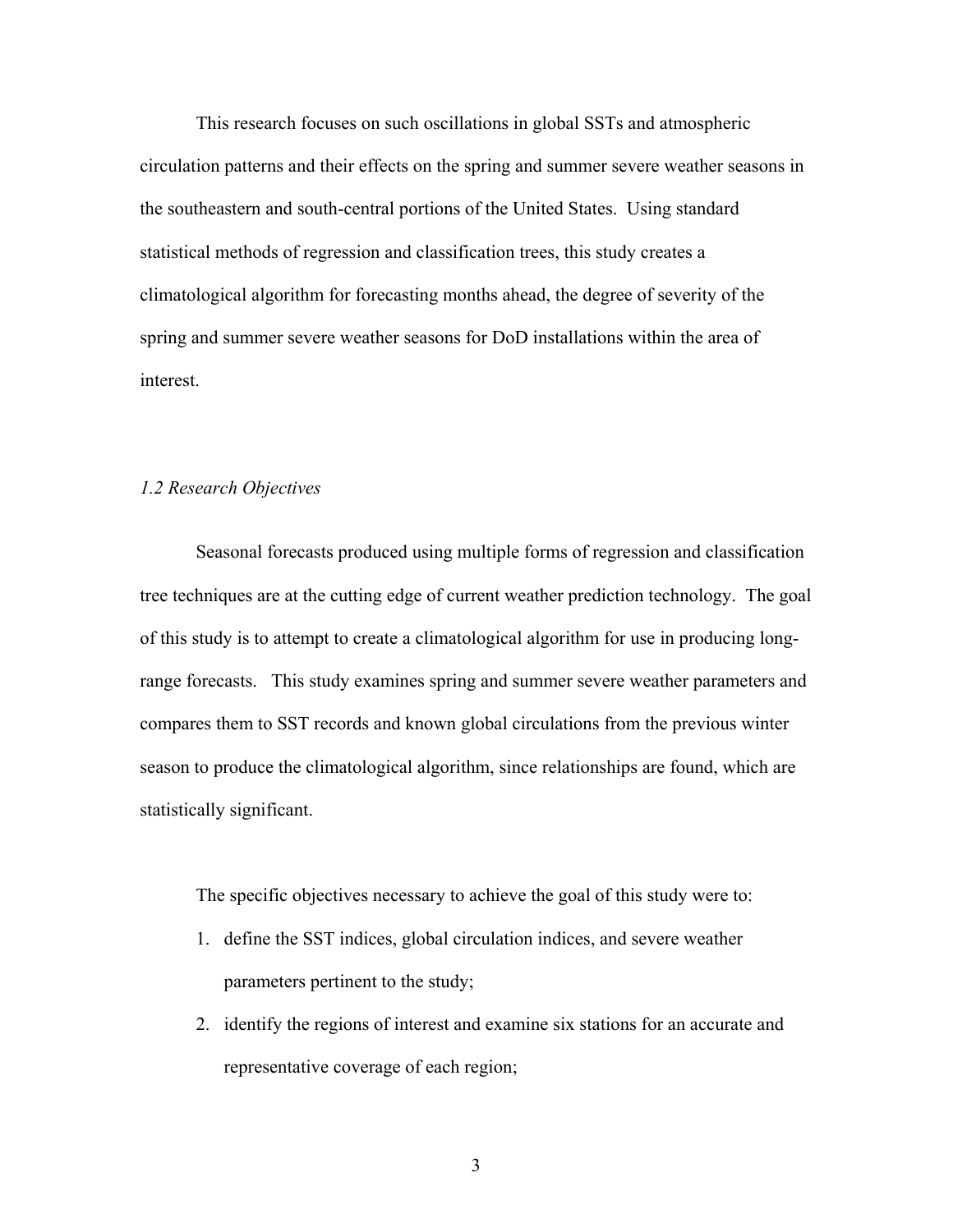- 3. collect precipitation data from these individual stations. Heavy precipitation was chosen to define severe weather since this data set is most abundant and readily available;
- 4. gather lightning data within 50 nautical miles of each station. This radius was specifically chosen since weather warnings/watches are issued within it, and previous research has found this radius to be most representative of lightning in the surrounding area of a location;
- 5. examine tornado data within a 50 nautical mile radius of each station;
- 6. collect thunderstorm data from each of the six chosen stations;
- 7. compare the lightning, precipitation, tornado, and thunderstorm data from each station to the global SST indices and the circulation indices using traditional statistical methods of regression;
- 8. use classification tree techniques to introduce new predictive techniques by combining SSTs and global circulations and explore any relationships worthy of prediction;
- 9. identify relationships between February and winter indices, regional trends, and prominent global circulation/SST patterns;
- 10. after detecting if any statistical relationships exist, produce a climatological algorithm for forecasting the intensity of the spring and summer severe weather seasons.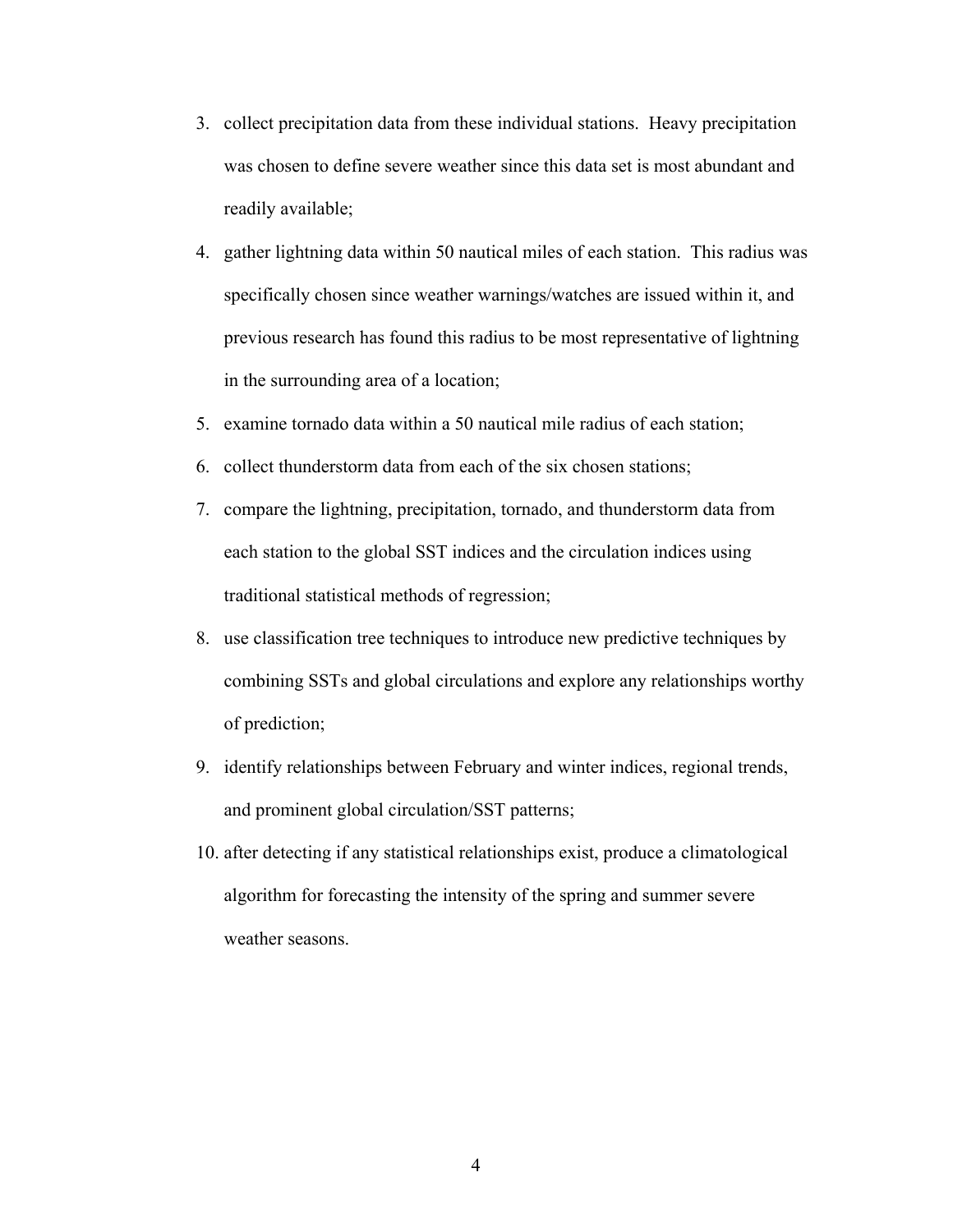### **II. Literature Review**

## *2.1 Background on Global Atmospheric Circulations and SSTs Influences*

Circulations and currents within the atmosphere and the ocean transport energy from one part of the globe to another. Strong winds force the flow of the surface waters, which results in an upwelling of deep water in certain regions of ocean basins. The combination between this upward convergence cooling surface SSTs and solar heating warming SSTs results in gradients along the ocean surface (Trenberth, 1991). Consequently, the oscillation between the cooling and warming SSTs induces increasing/decreasing pressure gradients over the ocean surface. This change in pressure enhances global circulations and the strength of upper atmospheric winds illustrating the strong interaction between the oceans and the atmosphere (Trenberth, 1991).

Predicting the interaction between the oceans and the atmosphere has been a major challenge for all scientists, however, it has been discerned that global circulations and SSTs play a major role on weather and climate of the world (Gatenbein, 1995). To better understand global circulations, two approaches have been used to obtain temporal correlations: the teleconnection method and the rotated principle component analysis (RPCA). The teleconnection method uses meteorological parameters between one geographical location and correlates them with other point locations in its domain (Barnston, 1987). A teleconnection usually includes two to four centers of action, with the strength of the correlation used to determine whether or not the global circulation is peaking or is of significant strength.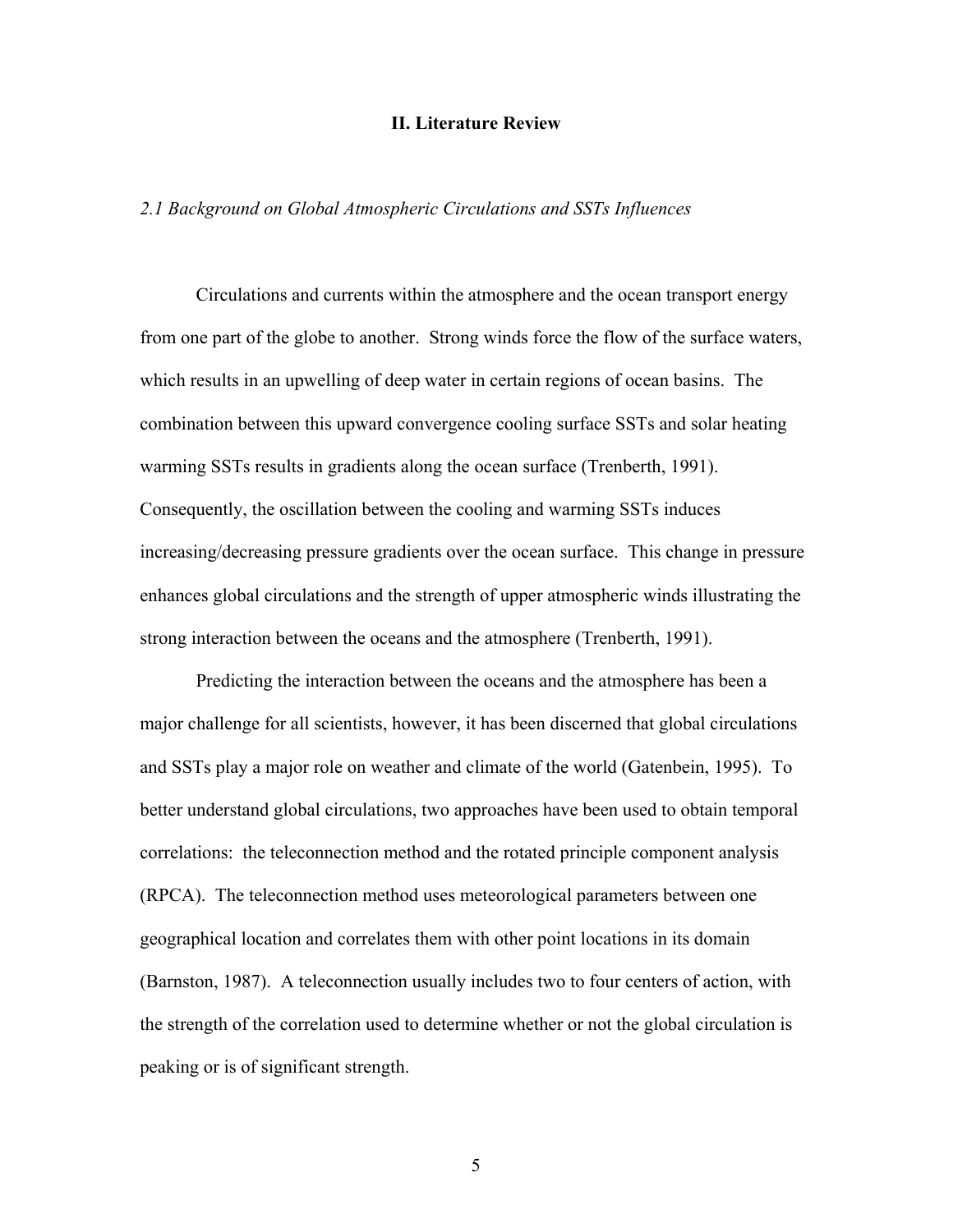The RPCA uses entire flow field values in a specific region of meteorological parameters to determine where the centers of action are, instead of pre-assigning centers of action like the teleconnection method. This process takes full advantage of large-scale global circulation patterns to produce robust solutions. There are several reasons why RPCA has not been fully used as the primary approach for analysis. Teleconnections are simpler to compute and less removed from the original data, and understanding all aspects of RPCA is difficult because of its interpretability (i.e., what they actually mean physically). However, both methods are analyzed to create indices across the globe.

### *2.2 The Southern Oscillation Teleconnection Index*

One of the most conspicuous of many teleconnections in the world influencing weather and climate is the Southern Oscillation (SO). The evolution of the SO and its corresponding anomalies in pressure have been studied and well documented over the years. The SO refers to the seesaw pattern of atmospheric pressure differences across the tropical Pacific over some time period (Figure 1). An inverse relationship between air pressure in the western Pacific at Darwin, Australia and the south-central Pacific at Tahiti influences major climatic changes across the globe. Interest in the SO increased after 1983, when the 1982-83 ENSO event disrupted global weather patterns making scientists pay closer attention to its corresponding indices (Wagner, 1985). The Southern Oscillation Index (SOI) has been linked to great temperature extremes, flooding, and severe weather and it serves as an efficient predictor for North American weather patterns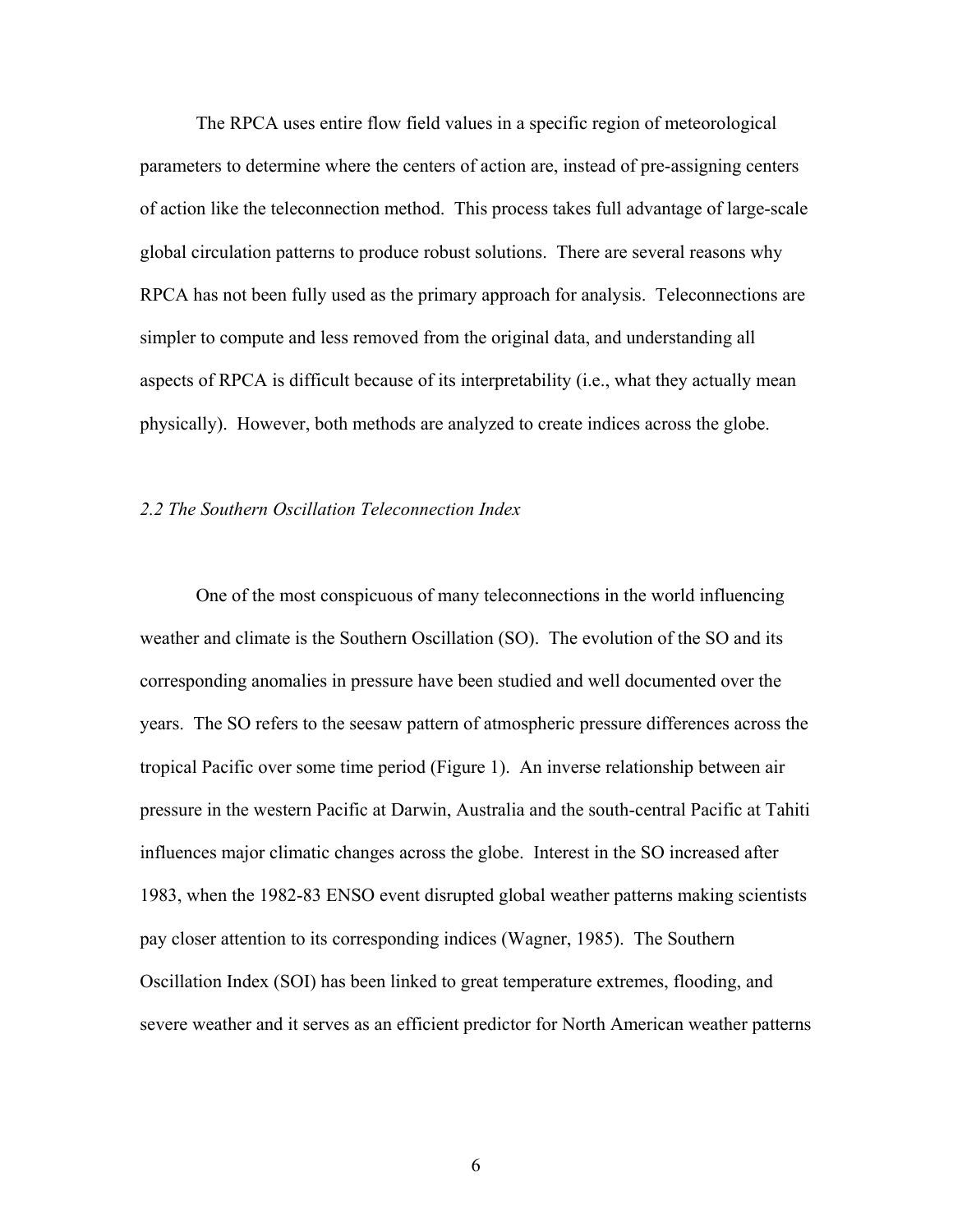(Ting, 1997). The SO index equation that is used by the U.S. Climate Prediction Center (CPC) is defined as:



Figure 1. Seesaw pattern of the SOI with a strong, negative phase during the 1982-83 event disrupting global patterns everywhere (Daly, 2001).

# *2.3 RPCA Indices*

The technique for determining other prominent global circulations is RPCA. In this analysis, patterns are determined each month by using specific height anomalies for the three-month period centered on the month. RPCA produces robust indices since it is based on an entire flow field, and not just from height anomalies at specific locations.

The most prominent RPCA global circulation found in all months is the North Atlantic Oscillation (NAO). The NAO correlates part of a strong center over Greenland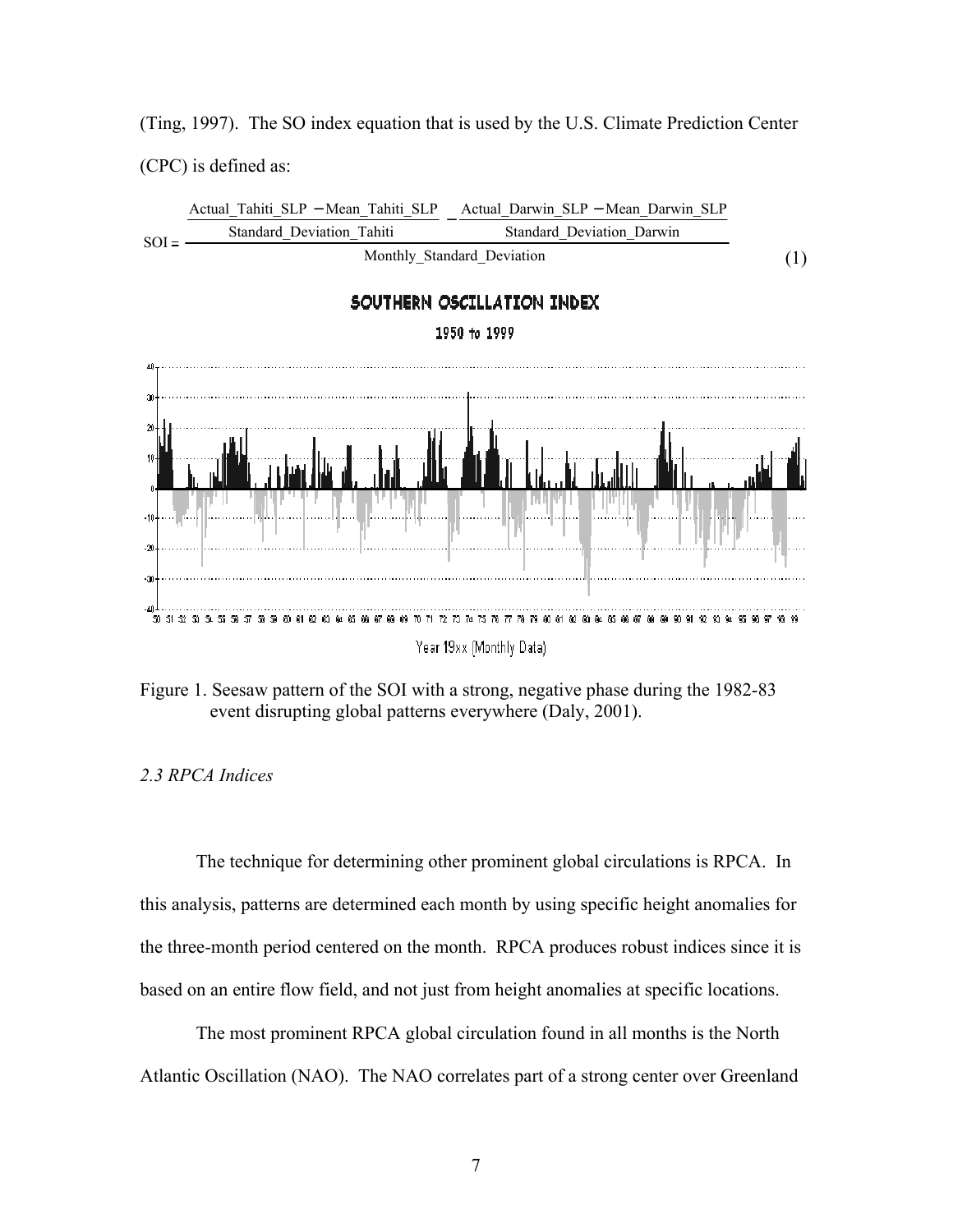with an opposite field over the Atlantic, Europe, or the United States (Figure 2). Research has shown that positive phases of the NAO result in above normal temperatures in the eastern United States and northern Europe, while negative phases produce opposite results. In addition, strong positive phases induce below-normal precipitation over southern Europe. During the mid-1950's though the late 70's, the wintertime NAO showed almost complete domination of the negative phase, and then, a transition to the positive phase until the mid 90's. Thus, the NAO is strongly recognized in winter studies (Hurrell, 1995).



Figure 2. Phases of the NAO with scale of correlation values between the average 700 mb height at a grid point and the RPCA value (U.S. CPC, 2001).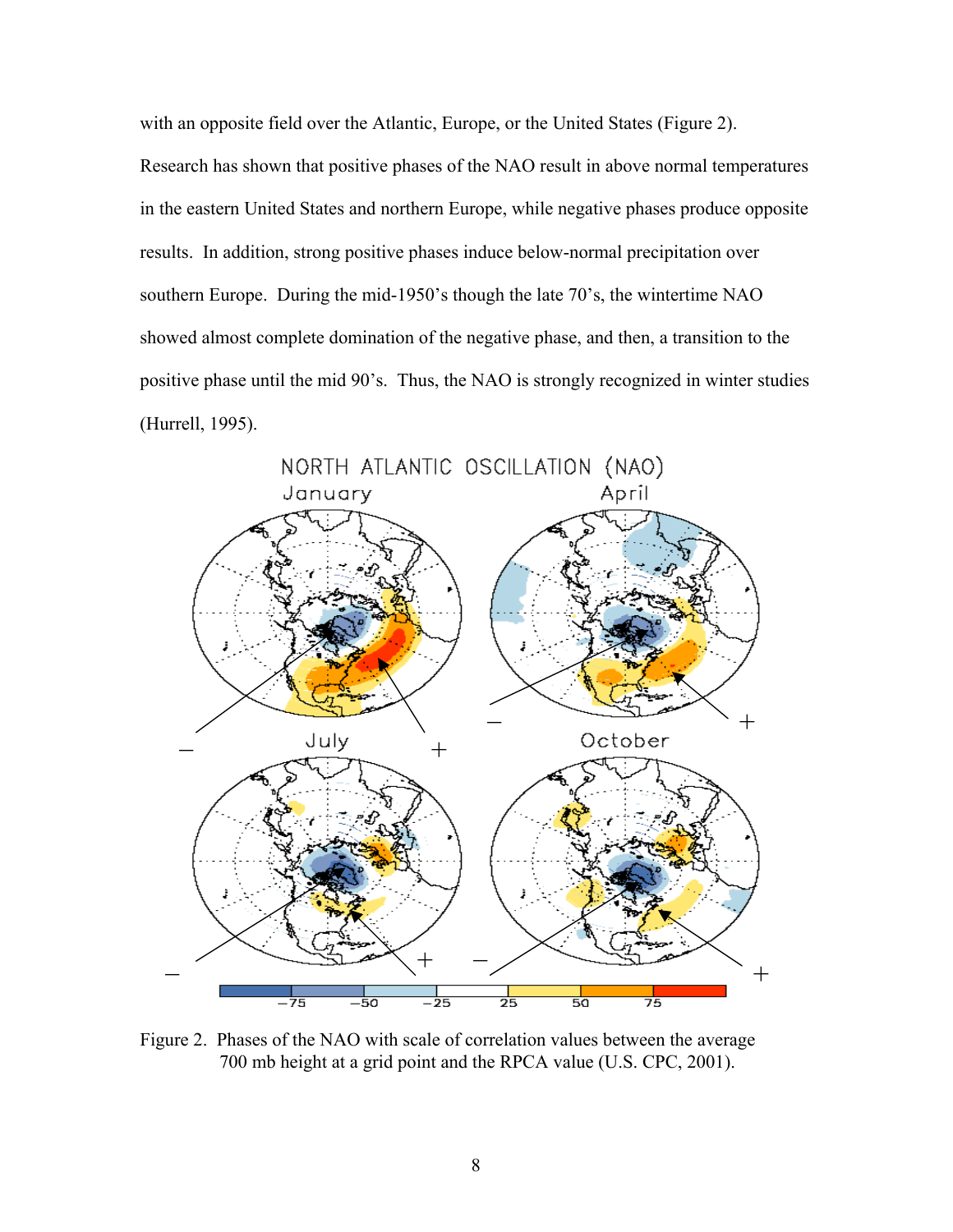Another prominent global circulation in the Northern Hemisphere is the Pacific/North American (PNA) pattern (Figure 3). The PNA has four strong centers of height anomalies, with two sets of similar signs. The first set is the Aleutian Island height anomaly and the southeastern United States height anomaly. The second set's center is located in the vicinity of Hawaii and near the United States-Canadian border between the Pacific Ocean and Rocky Mountains. Research has shown that the PNA index has encouraging correlations with precipitation. Thus, the PNA pattern is important in the climatic variability in many regions, especially during the winter months when the pattern is a major mode of atmospheric variability (Leathers, 1991).



Figure 3. Phases of the PNA with scale of correlation values between the average 700 mb height at a grid point and the RPCA value (U.S. CPC, 2001).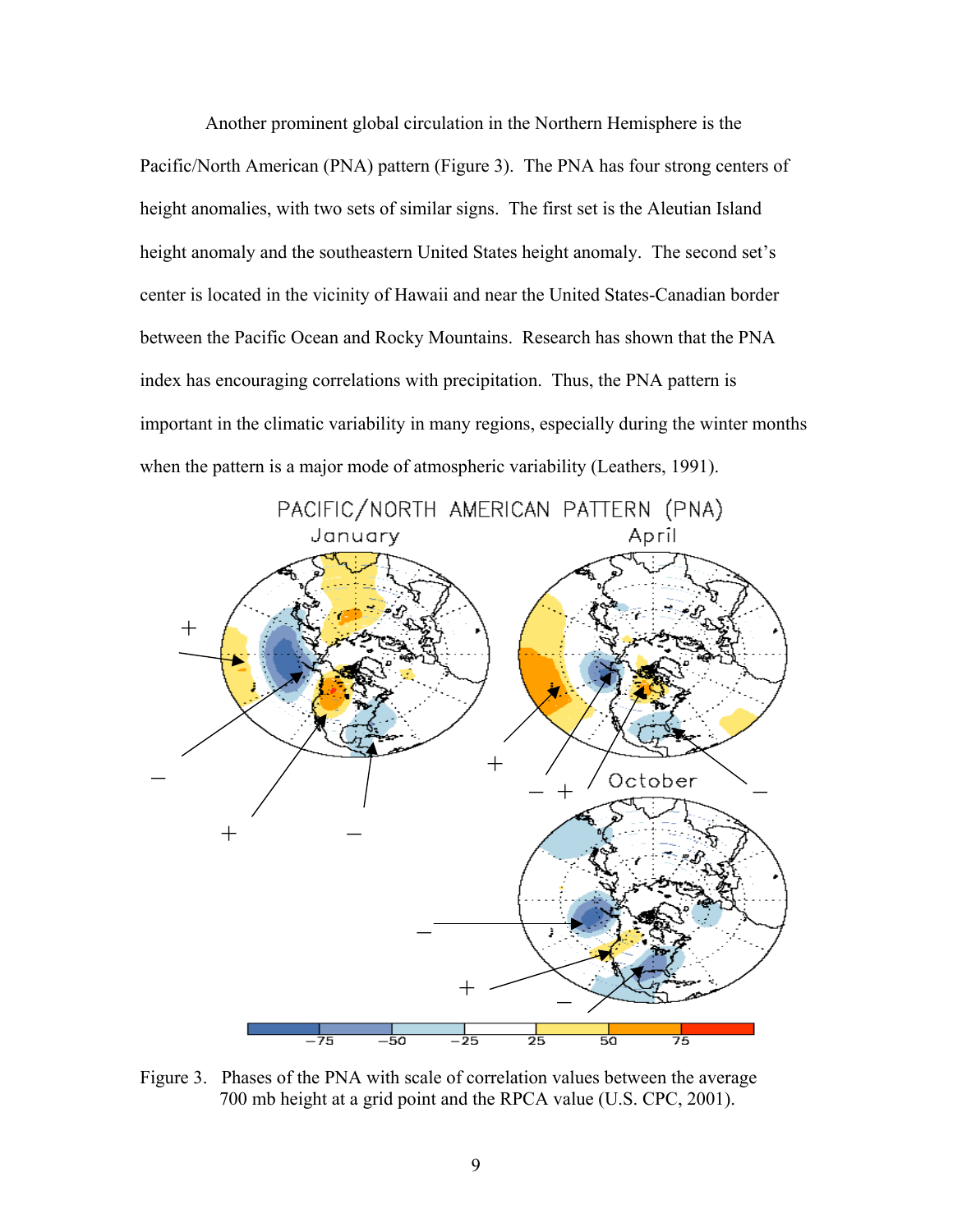The West Pacific Oscillation (WP) is a global circulation over the North Pacific and appears in all months. During the winter, the pattern orients in a north-south pattern with one center located over the Kamchatka peninsula and another of the opposite sign located in portions of southeastern Asia (Figure 4). In the summer, the WP introduces a third prominent center over Alaska and the Beaufort Sea (Barnston, 1987). The WP moves progressively westward from summer through winter and vice-versa from winter through summer. Due to the wave-like pattern, strong positive or negative phases enhance zonal variations in the location and intensity of the Pacific jet stream, thus becoming a major pattern during the winter (Wallace, 1981).



Figure 4. Phases of the WP with scale of correlation values between the average 700 mb height at a grid point and the RPCA value (U.S. CPC, 2001).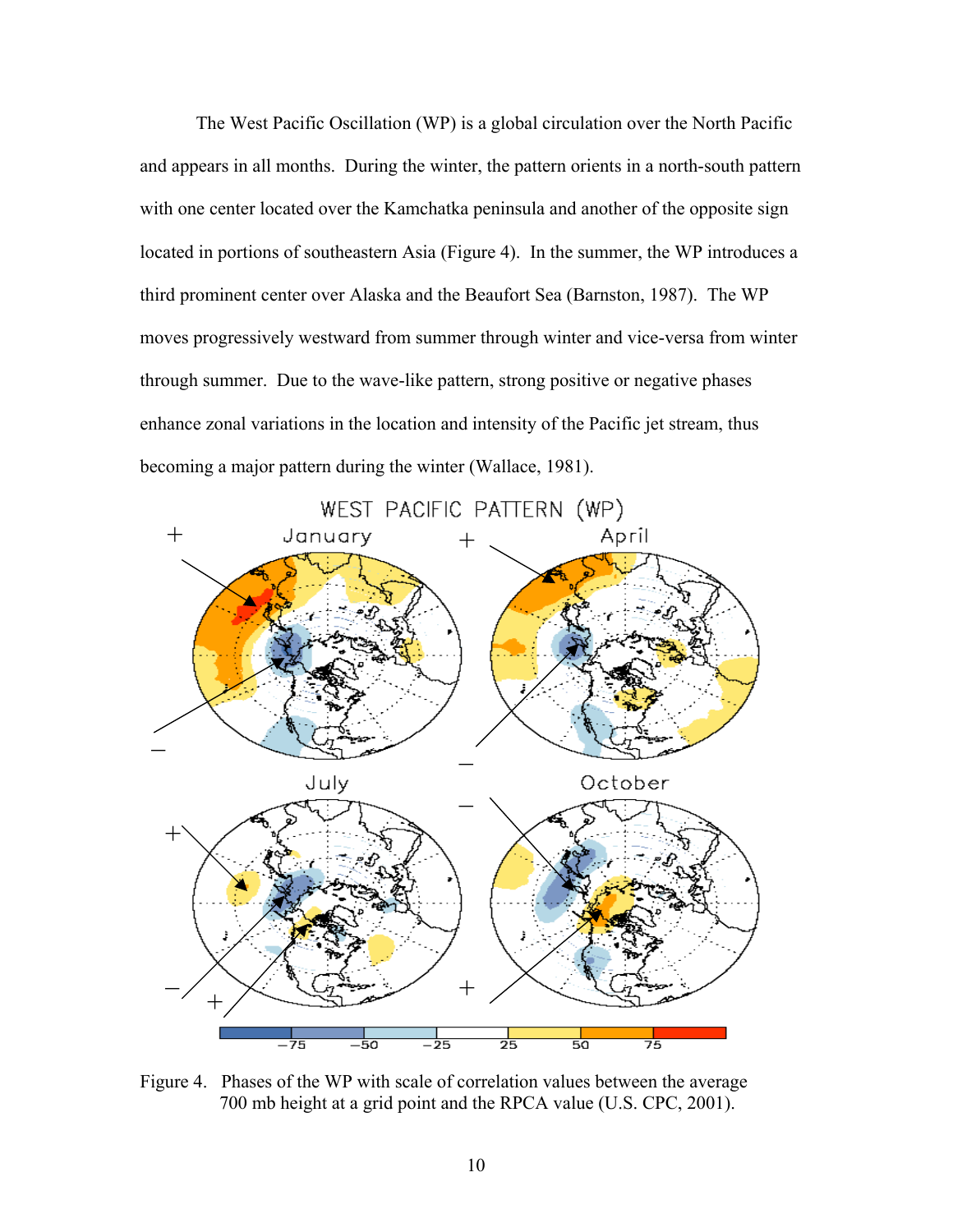Another RPCA global circulation pattern examined is the East Pacific (EP) pattern. A center near Alaska and the west coast of Canada and an opposite sign near Hawaii define it (Figure 5). During positive phases, a deep trough settles over western North America with a pronounced northeastern expansion of the Pacific jet stream. In addition, the subtropical jet stream is generally stronger during this phase and creates above-normal precipitation over the central United States, which brought floods to the Midwest in the summer of 1993. On the other hand, strong negative phases of the EP pattern reduce the intensity through split flow of the jet, creating blocking patterns further east over the Rockies (Barnston, 1987).



Figure 5. Phases of the EP with scale of correlation values between the average 700 mb height at a grid point and the RPCA value (U.S. CPC, 2001).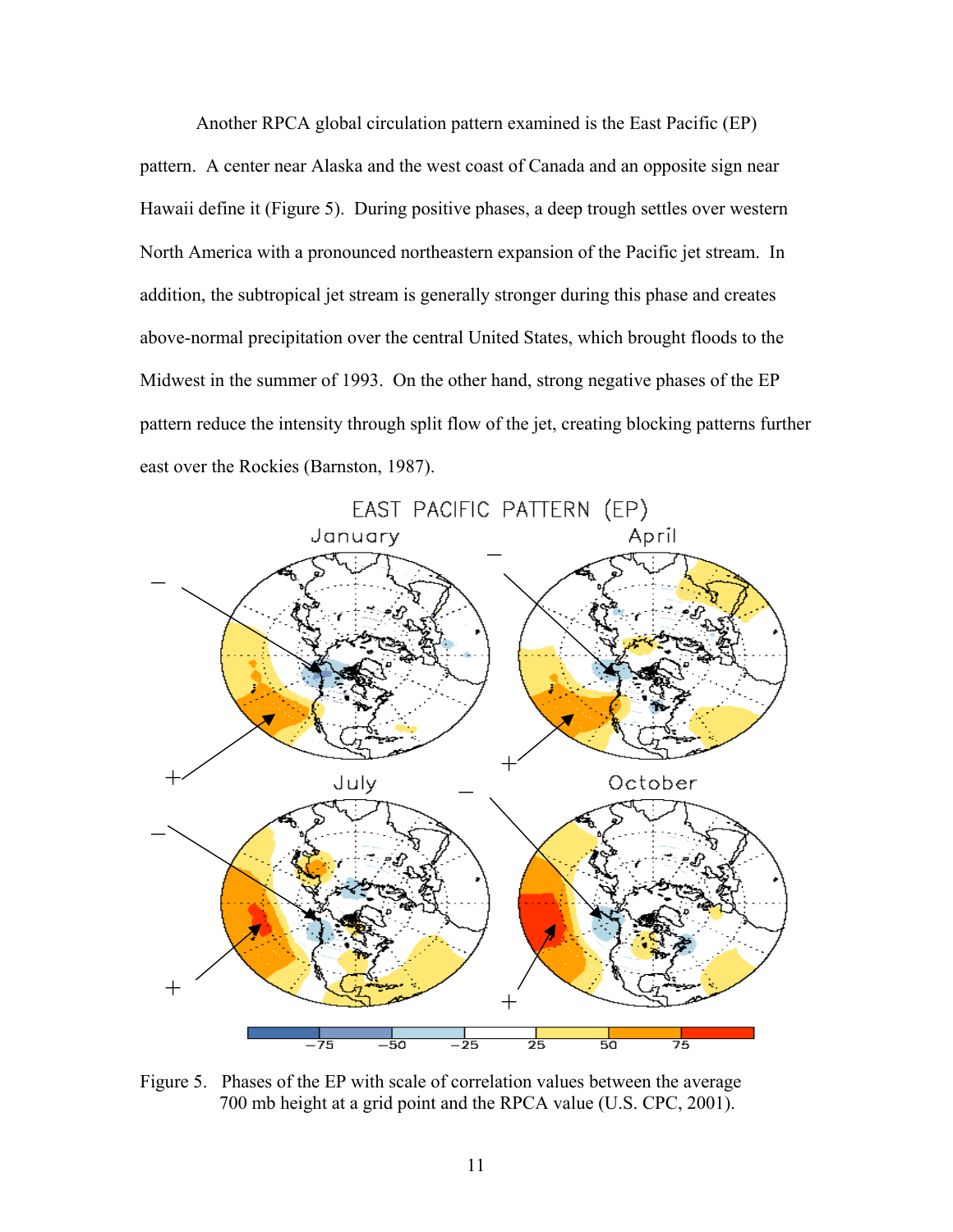The Tropical/Northern Hemisphere (TNH) pattern also strongly influences the polar jet stream and its features are shifted east to be out of phase with the PNA. It has a center just off the Pacific Northwest coast of the United States with a center of the same sign near Cuba (Figure 6). Another center with an opposite sign is located just south of the Hudson Bay (Barnston, 1987). Research has shown that in the winter, when the TNH pattern is in the negative phase, the Pacific jet stream intensifies and its location is shifted well southward into central California (Barnston, 1991). Thus, this global circulation regulates and transports the flow of warmer, marine air and colder, continental air into the United States.



Figure 6. Phases of the TNH with scale of correlation values between the average 700 mb height at a grid point and the RPCA value (U.S. CPC, 2001).

Other well known RPCA indices include the North Pacific pattern (NP), the East Atlantic Jet Pattern (EA-JET), and the Asia Summer pattern (ASU). However, their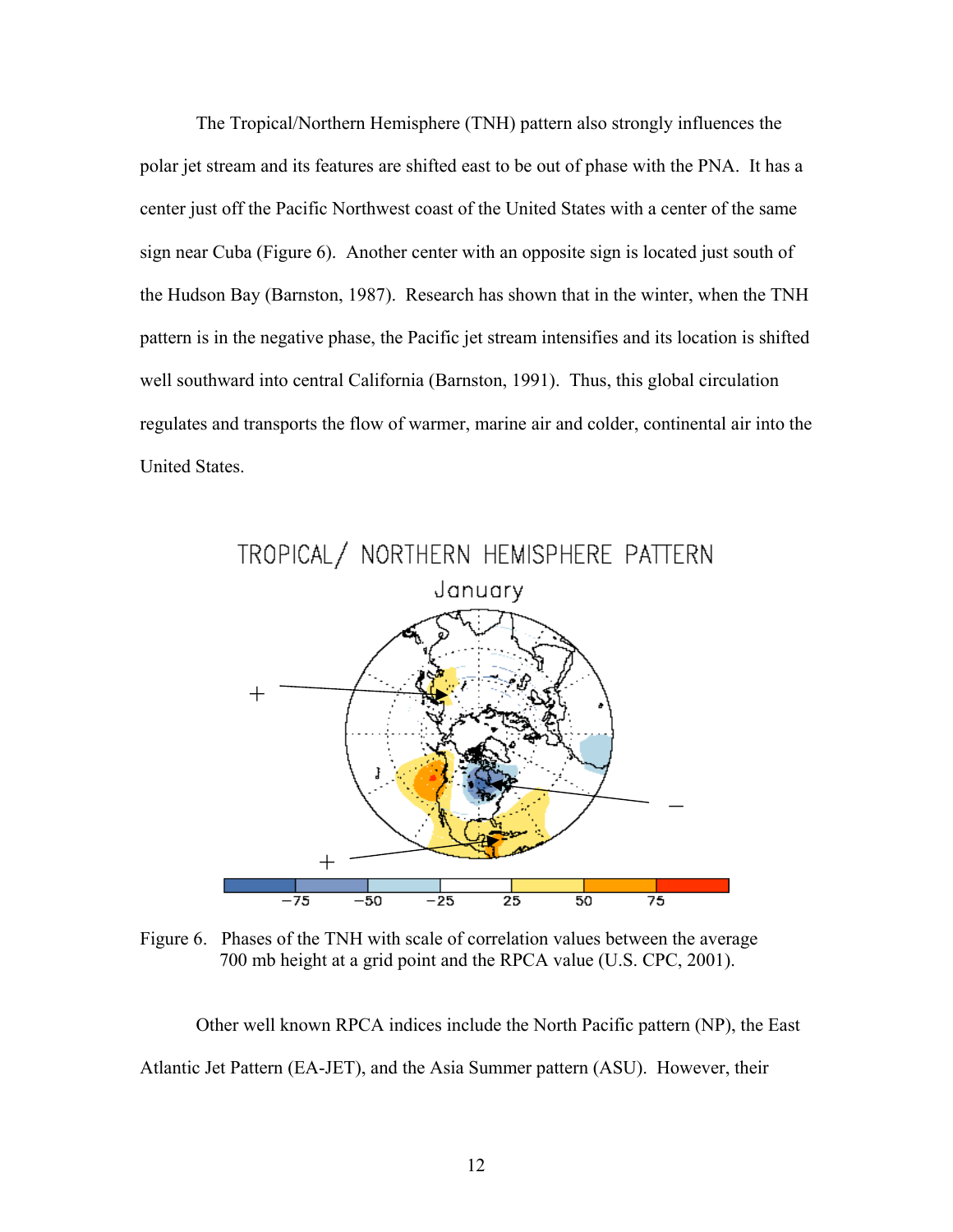significance in the winter months is minimal and will not be introduced since this research is focusing on winter indices used to identify trends with spring and summer severe weather.

# *2.4 SST Indices*

The global circulations that moderate the atmospheric winds link the components of the atmosphere and ocean. Above-normal precipitation over the United States is often associated with excessive moisture transport from the ocean and its associated frequent storm activities passing over the United States. It has been suggested that the primary cause of drought is the change in the atmospheric circulation across North America by changes in SSTs (Trenberth, 1992). SSTs all over the globe are analyzed, and indices are created based on actual SSTs and their respective anomalies. For example, the linkage between Pacific SSTs and United States precipitation was shown to influence the central and eastern United States through the change of atmospheric circulations leading to strong changes in moisture transport (Ting, 1997). Warm SST anomalies in the tropical Pacific have been associated with a decrease in precipitation in North Carolina while cold SST anomalies have shown the opposite results (Roswintiarti, 1998). SSTs have a huge impact globally since the Northern Hemispheric jet streams extract significant amounts of moisture from all oceanic basins. One could ask if this increase or decrease in moisture result in an increase or decrease in severe weather from regimes across the globe, or if there is a balancing effect with the amount of wind shear these jets produce?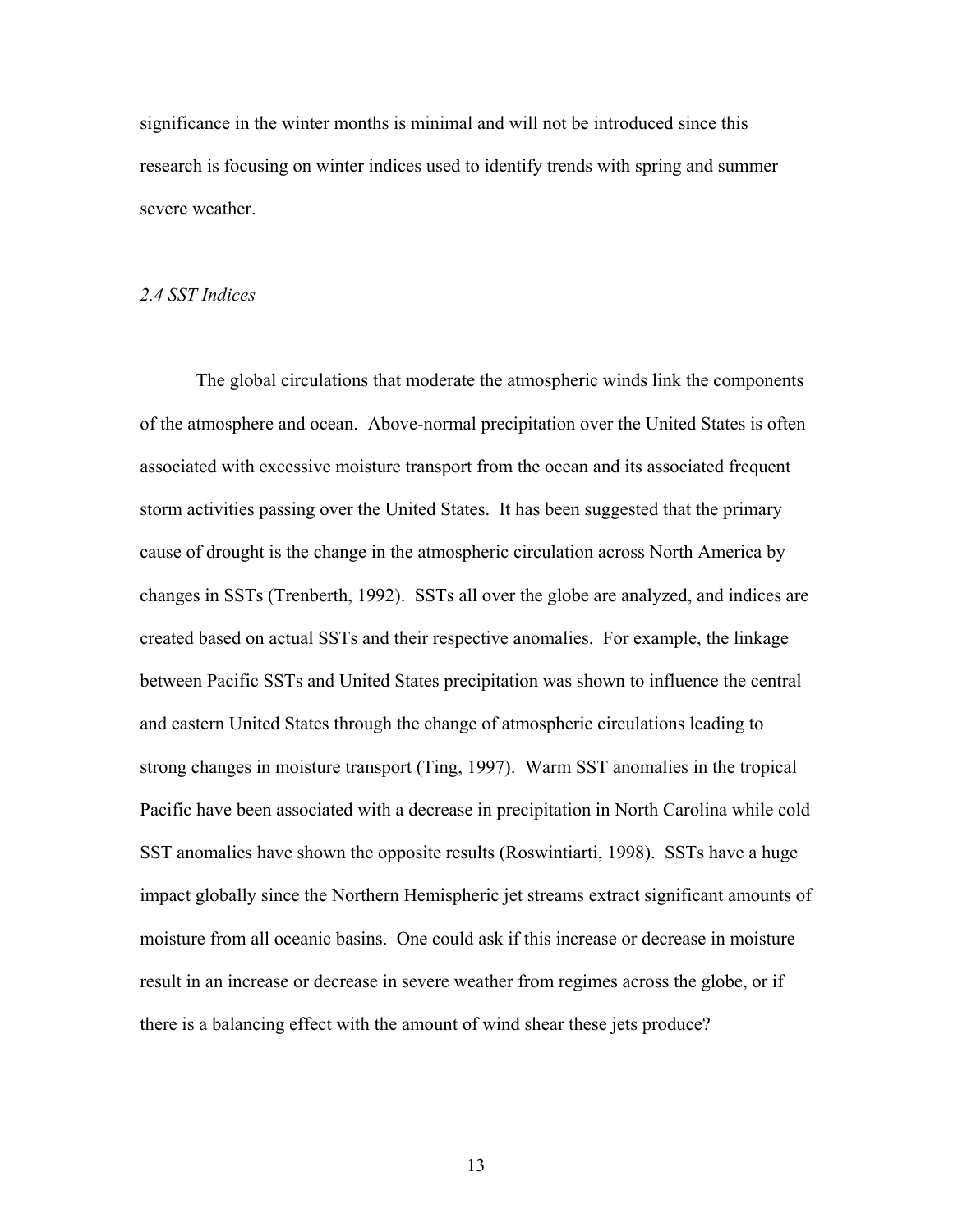Considerable amounts of upper-level wind shear in any thunderstorm event might eventually spell destruction of the storm system itself.

#### *2.5 Severe Weather Parameters*

Both global circulations and SSTs have a large but unknown effect on severe weather. The primary variable controlling the enhancement in thunderstorm activity is the position and strength of the jet streams. The increase in southeastern United States thunderstorm activity during the 1997-98 season is directly attributable to the stronger than normal upper-level polar jet stream across the region. Increased baroclinicity associated with the enhanced jet produced a 100-200 percent increase in lightning flashes and lightning days along the Gulf Coast (Goodman, 2000). This increase in the strength of the jet resulted from changing conditions in the Pacific SSTs. However, the underlying feature is that SSTs and global circulations are not directly responsible for the formation of individual thunderstorms, but rather, they are directly related to synoptic flow patterns (Rhome, 2000). In spring 1984, following a strong negative phase of the SO, the United States experienced severe intense storm systems that produced devastating tornadoes. Impacts such as major tornado outbreaks that stretched from Oklahoma to Minnesota and eastward from northern Illinois to Lake Michigan induced F3 and F4 intensities that struck at night causing high casualties and heavy damage. No place on earth is more visited by these storms than the United States. Meteorologists are constantly searching for improved long-range severe weather forecasting techniques.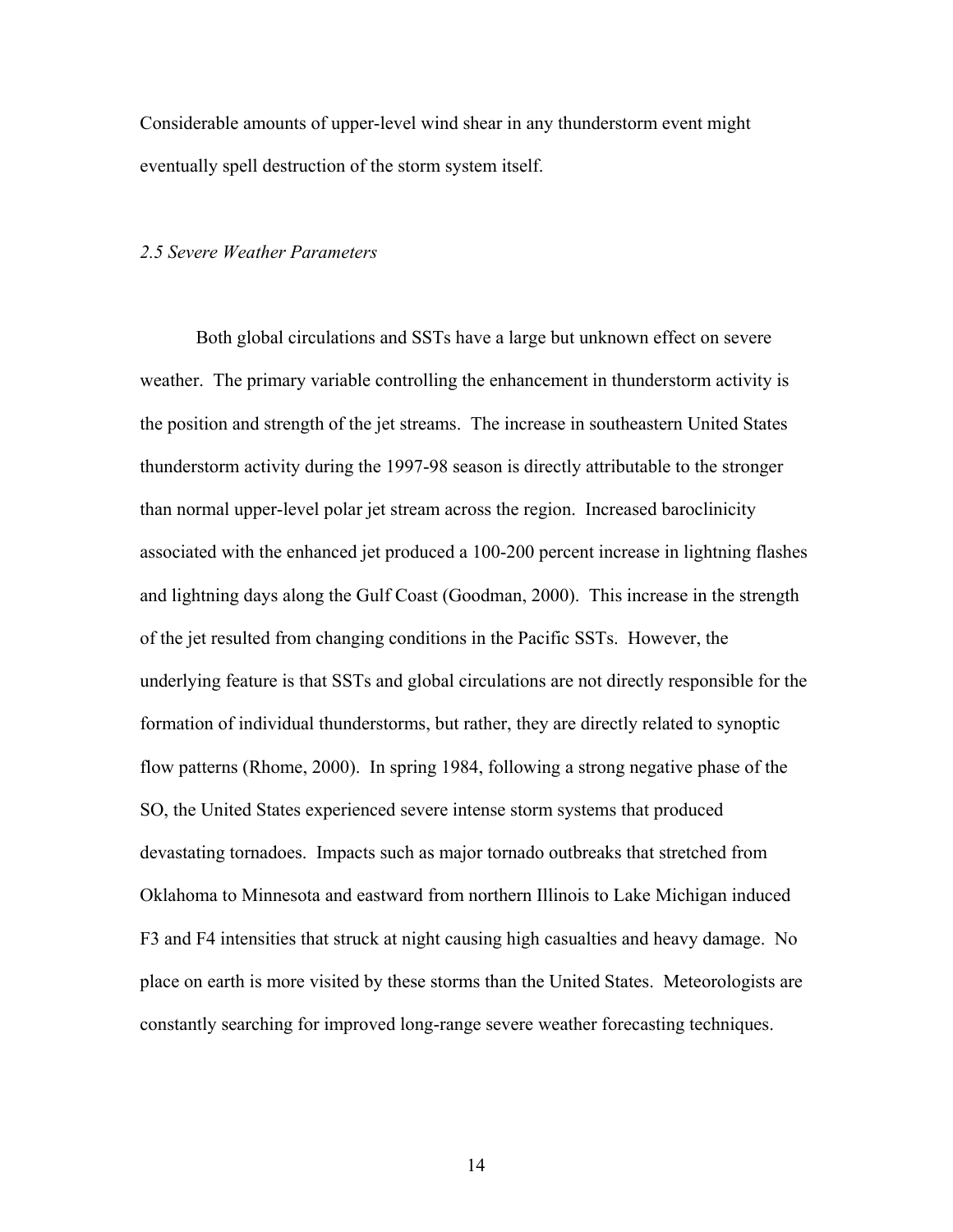Their hope is to reduce weather-induced loss of life and property by investigating the interactions between the earth's oceans and atmosphere.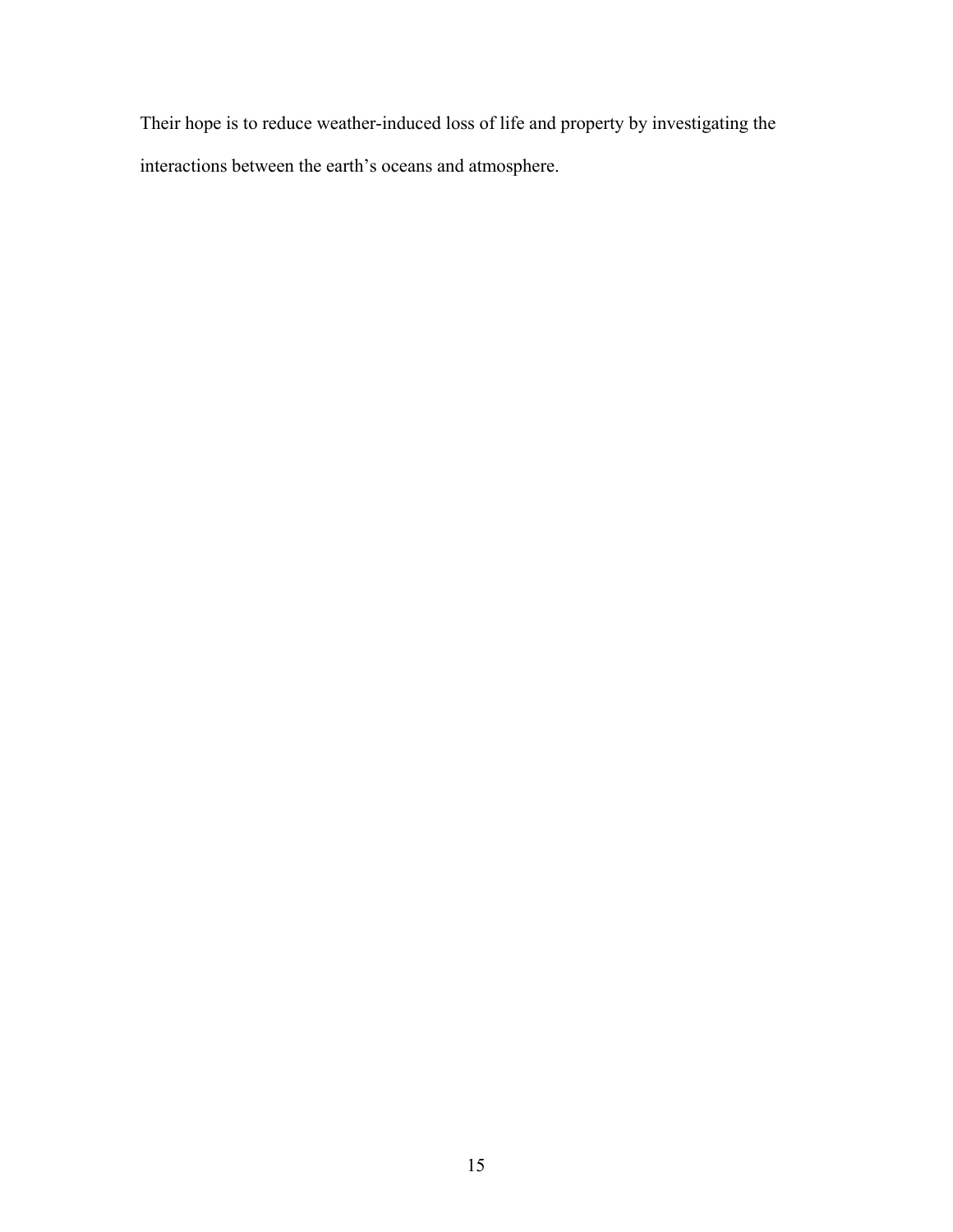### **III. Data**

The primary objective of this study was to find predictive relationships between global atmospheric circulation and SST indices with certain parameters indicative of the severe weather season in two regions of the United States. In addition, after any predictive relationships are identified, this study created algorithms for forecasters to use based on any strong relationships found. A strong relationship is likely related to regional effects that control the occurrence of severe storms as well as favorable conditions for upper-level forcing mechanisms.

# *3.1 Regions of Study*

Recently, Air Force Weather (AFW) reorganized into regional forecast Hubs across the United States known as operational weather squadrons (OWSs). These OWSs provide meteorological products to aid in the protection of Air Force resources in all military installations in their respective coverage region. This study encompasses two of the four continental Hubs; specifically, the  $28<sup>th</sup>$  OSW at Shaw AFB and the  $26<sup>th</sup>$  OWS at Barksdale AFB. Their coverage includes the southeastern and the south-central portion of the United States. Within each OWS area of responsibility (AOR), three bases were chosen for a comprehensive representation of the coverage area (Figure 7).

The southeastern stations chosen were:

- 1. Shaw AFB, South Carolina
- 2. Warner-Robins AFB, Georgia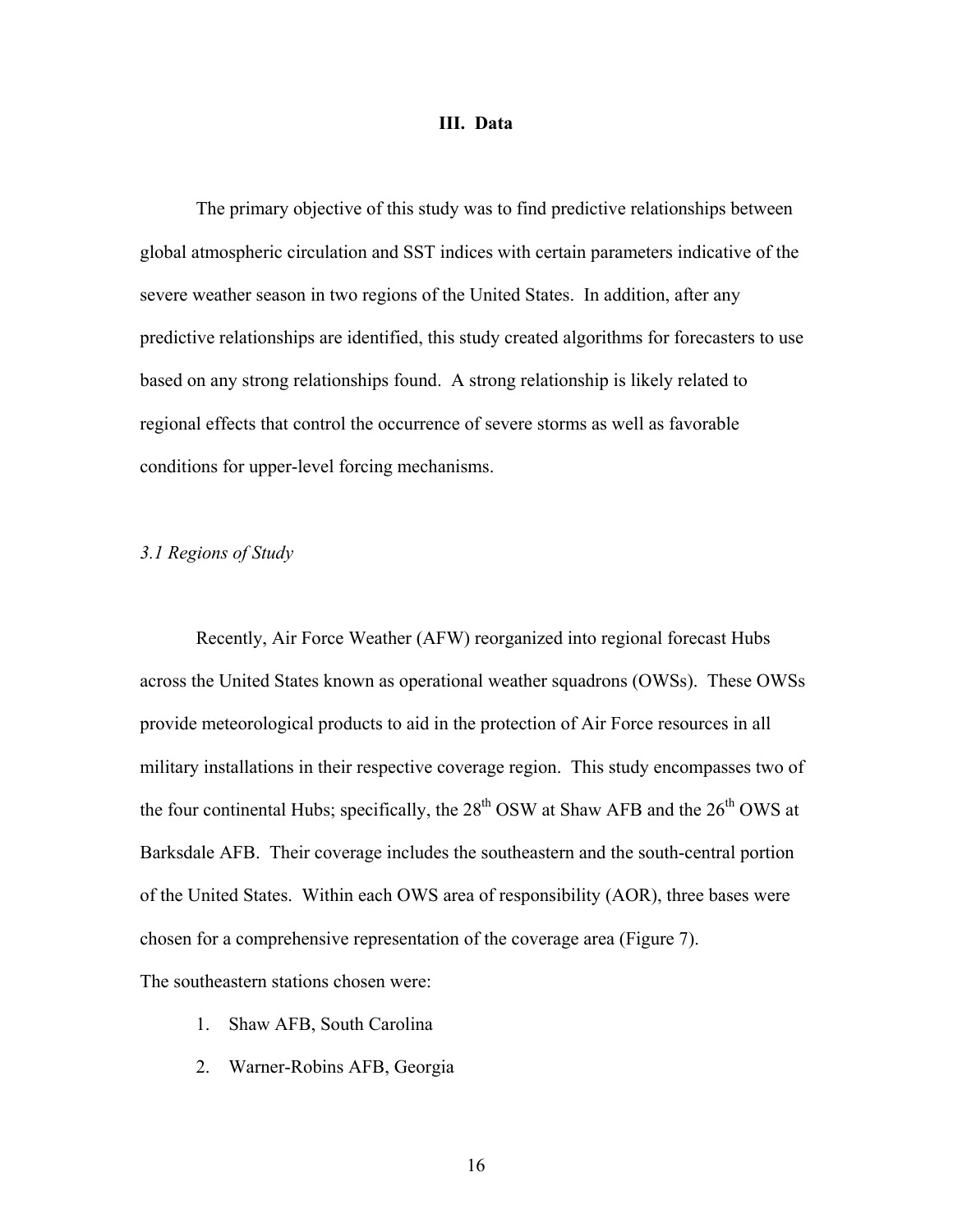3. Pope AFB, North Carolina.

The south-central stations chosen were:

- 1. Barksdale AFB, Louisiana
- 2. Tinker AFB, Oklahoma
- 3. Randolph AFB, Texas.



Figure 7. The four Air Force Weather Hubs along with the six stations used in this study (\*only two Hubs used in this study).

# *3.2 Predictors: Teleconnection Index and RPCA Indices*

The predictor data in this study are broken up into two sets of variables. The first set is the teleconnection and RPCA indices, which were obtained from the CPC. For all indices except the TNH index, three consecutive monthly values, December through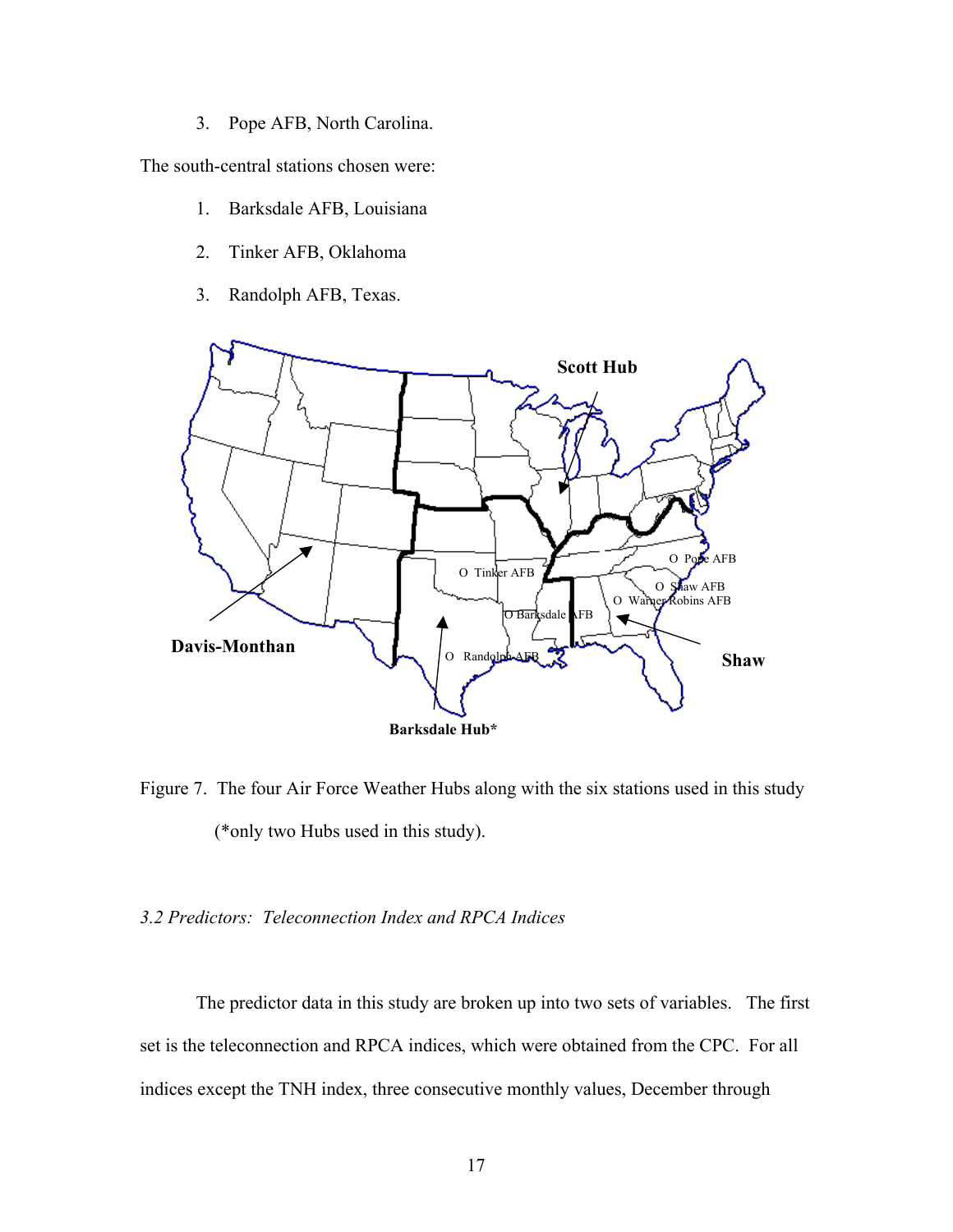February were averaged to create a single, winter value. In addition, just the February indices were examined since the averaging of the indices might factor out any trends near the end of the winter season that might prove crucial in finding correlations with the spring and summer severe weather seasons. As there were no February data for the TNH index, the TNH index will not be used in the February only comparisons, therefore, the averaging procedure was applied to the two months of December and January to create the TNH pattern's winter index. Winter values were chosen since these indices are highly significant during the winter season and the goal is to predict the spring and summer severe weather seasons based off of these highly significant winter indices. The indices that were examined are the:

- 1. Southern Oscillation (SO)
- 2. North Atlantic Oscillation (NAO)
- 3. Pacific/North American Pattern (PNA)
- 4. West Pacific Pattern (WP)
- 5. East Pacific Pattern (EP)
- 6. Tropical/Northern Hemisphere Pattern (TNH).

The winter values were examined for each year of the fifty-year period of record (POR), 1951-2000, and compared with the spring and summer severe weather parameters. The fifty-year POR was chosen since such a large data set will stabilize patterns and best identify trends that exist. In addition, data on these indices were readily available from CPC. This is invaluable in any predictive study since the data for any forecast tool developed must be readily available to users. If not, such a tool is only valuable to the researcher themselves.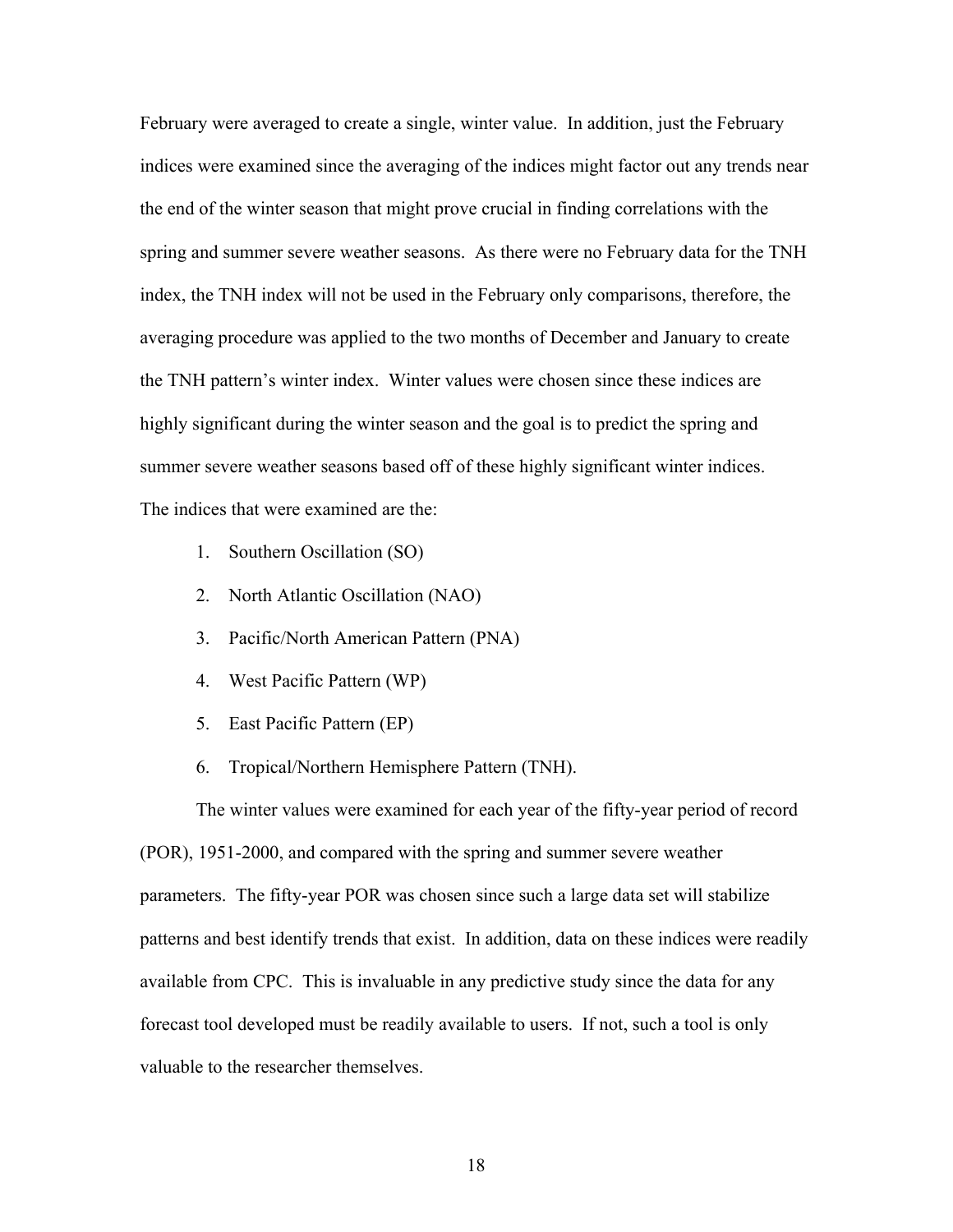The second set of predictor data includes the SST indices that were also collected from the CPC. Specifically, the SST indices (Figure 8) that this study examined were the:

- 1. North Atlantic (NATL): 5-20° North, 60-30° West
- 2. Global Tropics (TROP): 10° South 10° North, 0-360°
- 3. Nino 3.4 (NINO): 5° North-5° South, 170-120° West
- 4. West Coast of United States (WESTUS): Along ship track #1.



Figure 8. The four SST basins used in this study.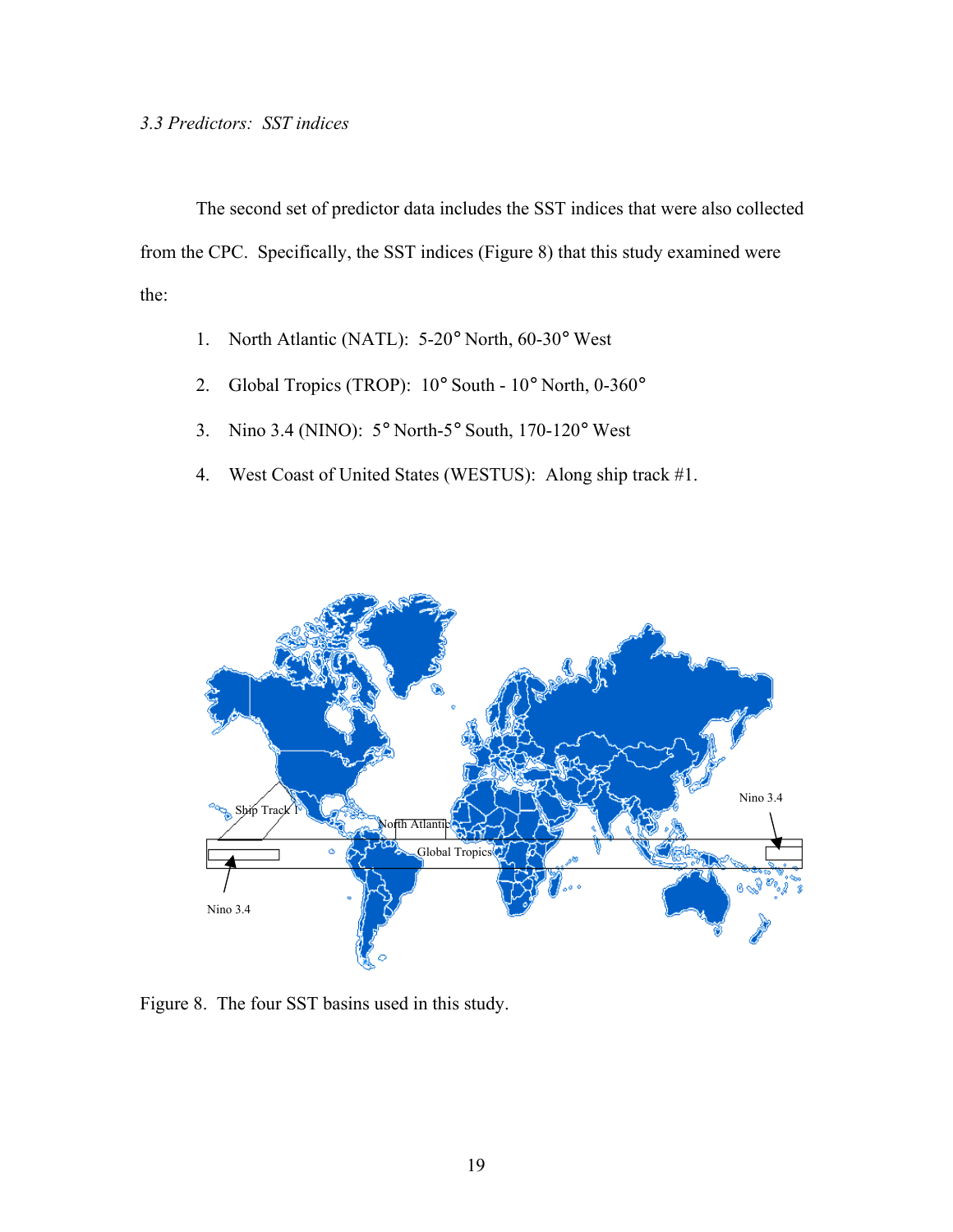The indices were examined from December through February and averaged over the period to create single, winter values as well as using the February data by themselves. These indices were not anomalies to SSTs, however, since they were the actual mean of the SSTs within their respective ocean basins. Anomalies were not chosen over the actual SST data since this research examined only the winter season of SSTs, therefore using anomalies to factor out the seasonal effects is not necessary. In addition, the winter values were examined each year of the 50-year POR, 1951-2000, and were also compared with the spring and summer severe weather season parameters.

# *3.4 Predictands: Severe Weather Parameters*

The data sets predicted are the severe weather parameters. Each severe local storm season, defined as March though May for spring and June through August for summer, is described by specific parameters. Any of the following parameters were used to illustrate severe weather events:

- 1. Lightning data within 50 nautical miles
- 2. Precipitation data greater or equal to 0.50 inches
- 3. Tornado data within 50 nautical miles
- 4. Thunderstorm observational data

Lightning data were collected from AFCCC and are analyzed over an 11-year POR, 1990-2000, since accurate coverage was first available at the beginning of the 1990s. The number of lightning days per month was summed for spring and summer to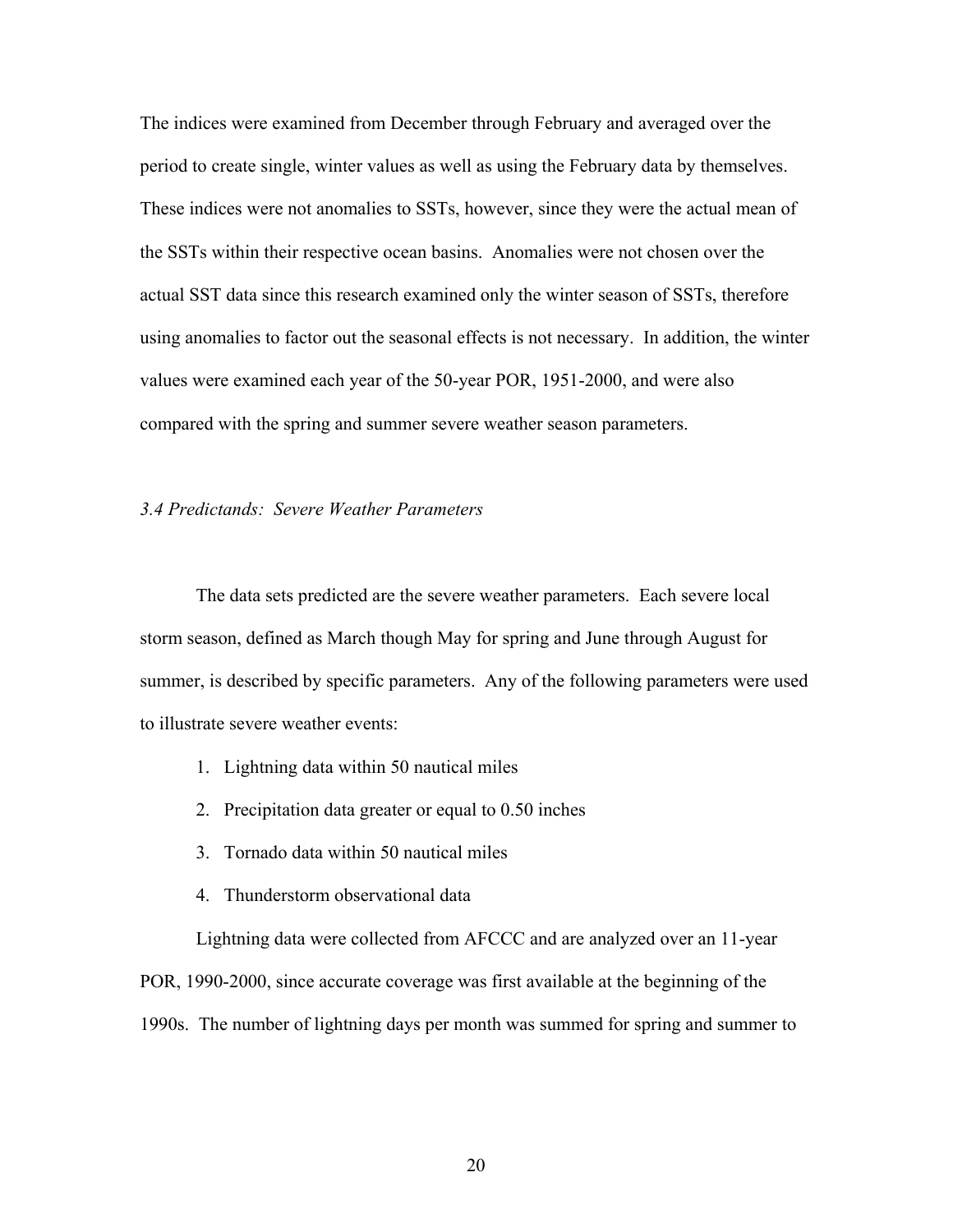create single, cumulative values for each season indicative of the total lightning activity within that season.

 Precipitation data were calculated from AFCCC and examined over the entire 50 year POR, 1951-2000. The number of days with precipitation greater or equal to 0.50 inches was also summed for the spring and summer seasons to create single, cumulative values for each season. The value of 0.50 inches was chosen over 0.10 inches since this research was examining severe weather events, and while a 0.10 event may have severe weather associated with it, there would also be many events where the 0.10 threshold was met but severe weather had not occurred.

 Tornado data were collected from AFCCC and examined over a 45-year POR, 1951-1995. The number of days with tornadoes within 50 nautical miles was also summed for spring and summer to equal a total number of days during the season. Tornado records before the 1980s is questionable, especially since older records relied primarily on observational data alone. With this in mind, tornadoes might be missed at night and in rural areas; therefore, the data presented would represent the minimum number of tornado occurrences.

 Finally, thunderstorm data were collected from AFCCC and examined over a 50 year POR, 1951-2000. The number of days with thunderstorms was also summed during the spring and summer seasons to create a single value for each season. Since thunderstorms typically can be heard from 12 nautical miles away, this presents a different data set than the lightning data, and one that has a longer POR that can be used for better regression results. It was anticipated that a relationship exists with at least one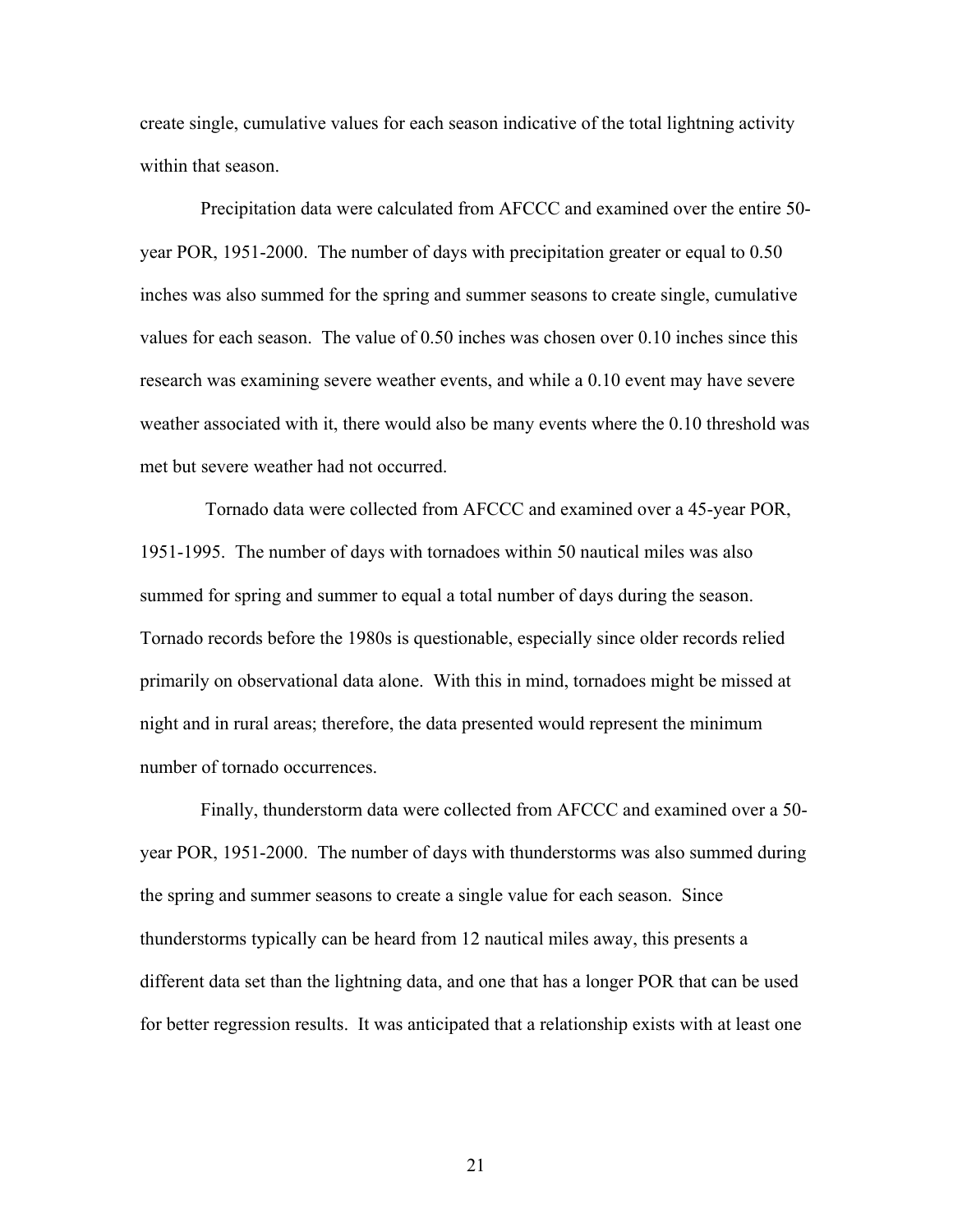of the parameters, especially, since vast amounts of both predictors and predictand values were analyzed.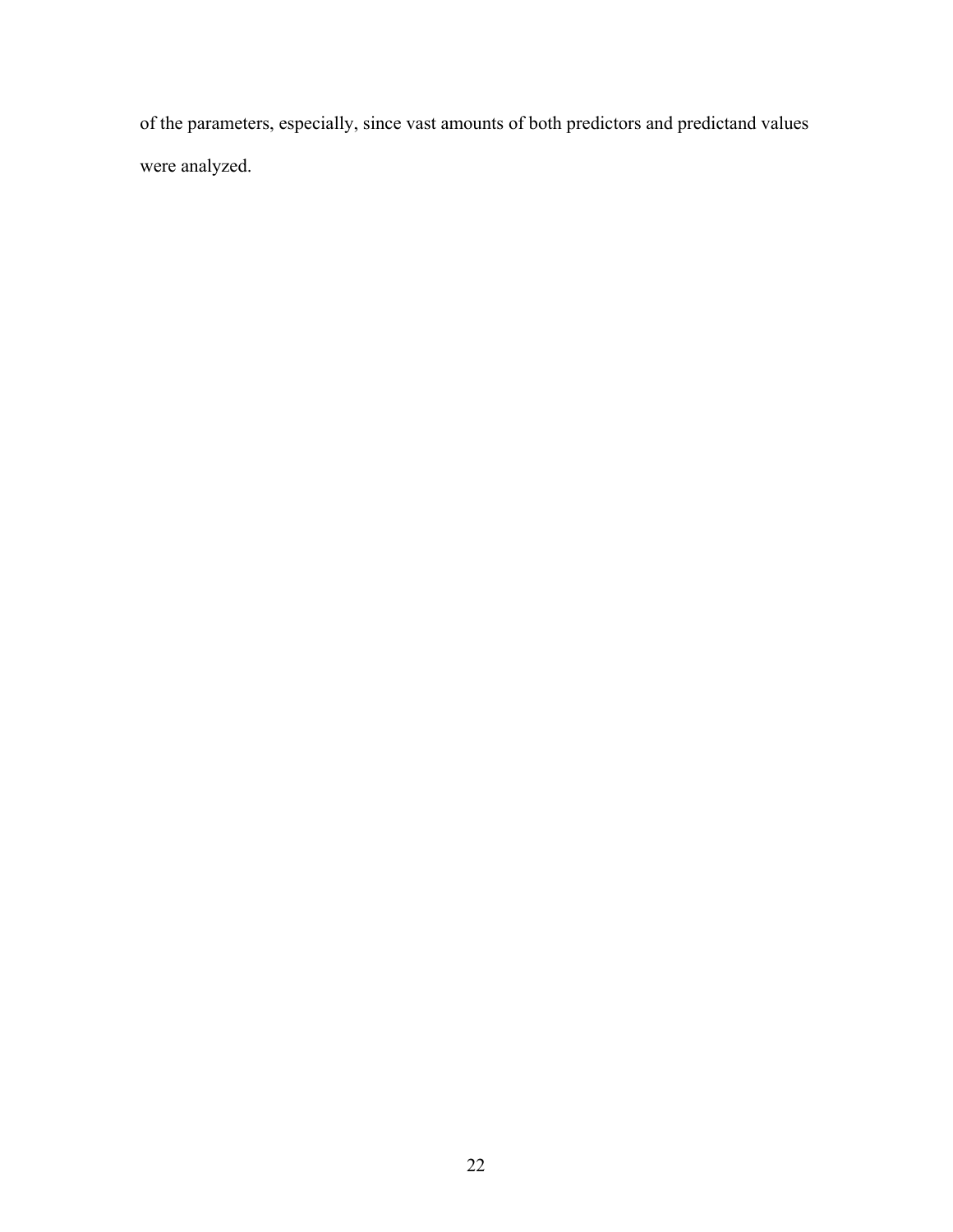## **IV. Results**

# *4.1 Traditional Statistics*

Regression analysis deals with examining relationships between two or more variables. The simplest mathematical relationship between two variables is the linear relationship:

$$
y = B_0 + B_1 \cdot x + \varepsilon
$$
 (2)

In this case, the predictand is the y-value and the predictor is the x-value (introduced in chapter 3). B<sub>o</sub> represents the y-intercept parameter while  $B_1$  represents the slope of the line parameter. These parameters are determined by using the method of least squares fit. The method of least squares fit minimizes the sum of squared distances from each point to the line that best fits. Since this study focuses on multiple predictors, global circulations and SSTs, multiple linear regression was used. In multiple linear regression, the simple linear regression model is adjusted just by adding on the extra predictors. The general additive multiple linear regression equation is:

$$
y = B_0 + B_1 \cdot x_1 + B_2 \cdot x_2 + \dots + B_k \cdot x_k + \varepsilon
$$
 (3)

In this equation, k is the number of predictors used for each model. For this study, k will be nine for the Feb indices (excluding TNH) and 10 for the winter indices. Multiple linear regression also uses the method of least squares fit and is the method of choice to perform traditional statistics.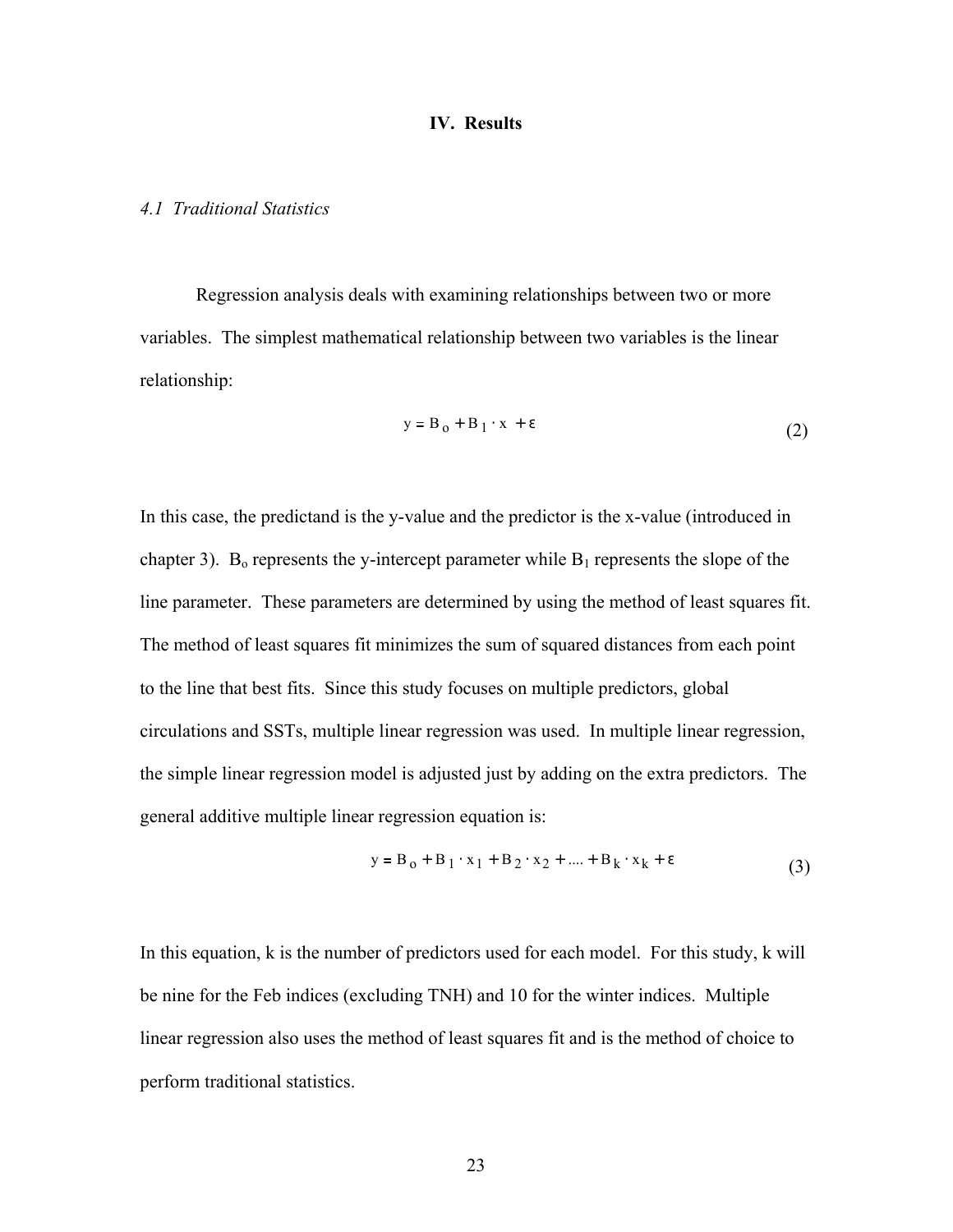## *4.1.1 Methodology*

Before any regression can occur, 20% of the data should be excluded from any tests for uses of model verification. If a valid model does exist, then the excluded data can be used to verify model accuracy. Since this data uses sample sizes near 50 (number of years), 10 years have to be excluded for the optimal 20% verification. The 10 years that were removed using a random number generator are: 1956, 1957, 1967, 1974, 1978, 1982, 1987, 1990, 1997, and 2000. In addition to excluding data, data sets need to be checked to determine whether they are continuous or discrete. Since precipitation >0.50 inches, thunderstorms, and lightning events are numerous during the spring and summer seasons in the southeastern and south-central United States, these data sets don't have any problems with being a continual data set. However, since tornadoes are not frequent, especially for most of the east coast, tornado data are discrete and will not be included in the standard regression process.

After data was excluded for verification purposes and checked for being continual, a regression model was created including all predictors into the equation. For significance to occur in any model, the p-value must be lower than the standard alpha level of 0.05. The p-value is the last number located in the Analysis of Variance (ANOVA) table under the F Ratio column. A p-value less than 0.05 indicates that the model does fit better than simply the mean. Individual predictor p-values can be checked in the parameter estimates table shown above under the Prob>t column. For an even more efficient model, these individual p-values can be examined and excluded to increase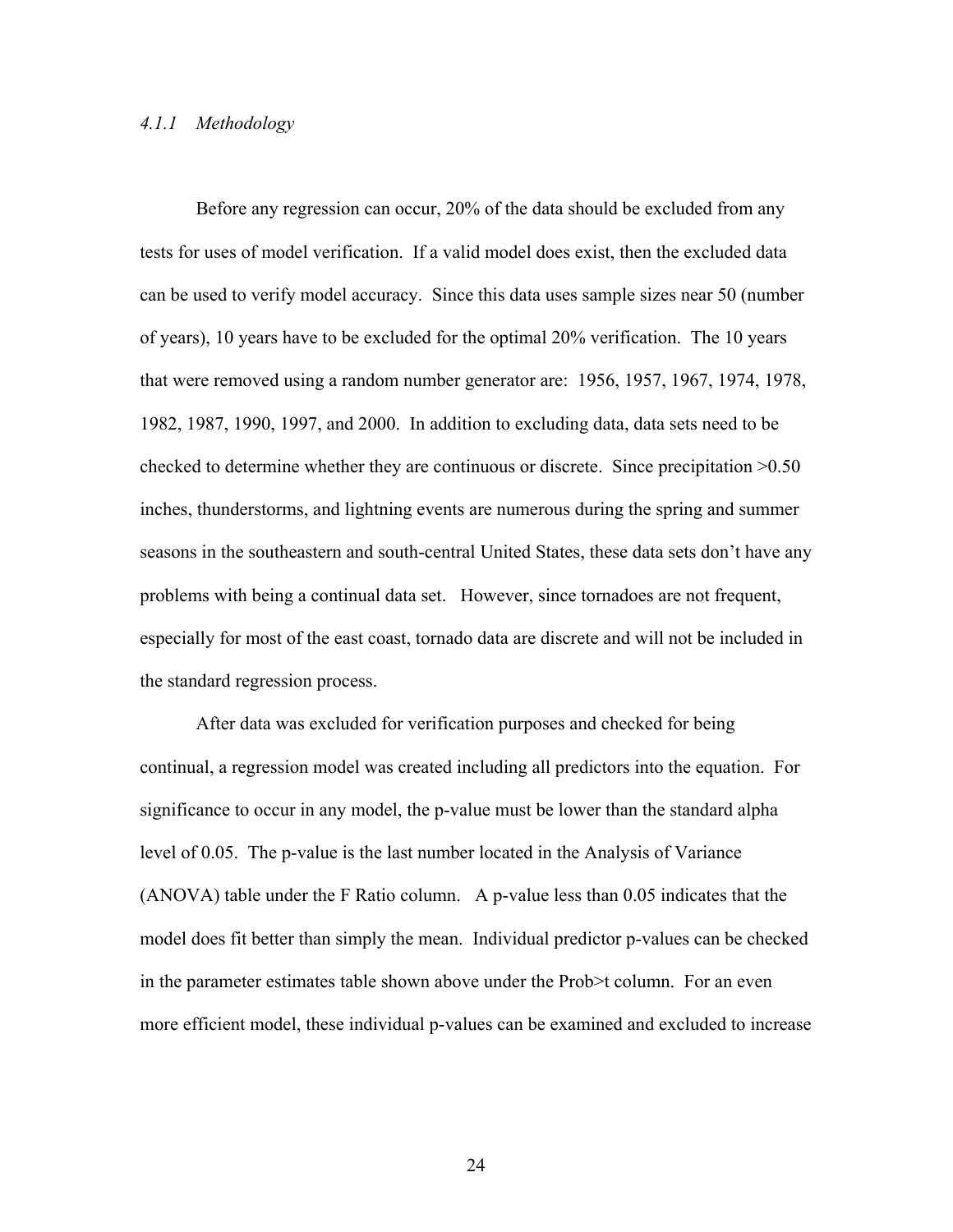the significance of the model, and eventually the adjusted coefficient of determination  $(R<sup>2</sup>)$ , similar to the process within stepwise regression.

Once significance of the model has been achieved, the coefficient of determination was checked to account for the total variation in the predictand (y-value) explained by all the predictors (x-values).  $R^2$  values range from 0 to 1, and if there was no linear relationship between the predictand and predictors,  $R^2$  is 0 or very small. If all observations fall on the best fit line,  $R^2$  is 1. However, the estimate of  $R^2$  tends to be rather optimistic of the population, therefore adjusted  $R^2$  was used to more closely reflect how well the model fits the population and is usually more analyzed for models with more than one predictor.

When using regression analysis, problems such as multicollinearity occur. Sometimes in regression analysis, there was a close relationship between two or more predictors, which results in high errors for the parameter estimates. When multicollinearity may be a problem within the model, the variance inflation factor (VIF) was checked. Any predictors with multicollinearity problems have large variance inflation factors. Severe VIFs include any value over 20. If any severe instances occur, the correlation matrix between predictors will be analyzed to see how strong the relationship exists between the predictors. The model will be reanalyzed and one of the predictors with a higher adjusted  $R^2$  and a lower individual p-value will be kept in the model, while the predictor with the lower adjusted  $R^2$  and a higher individual p-value will be discarded.

In addition to problems with multicollinearity, influential data points are also checked and removed to make a more efficient model. With smaller samples such as the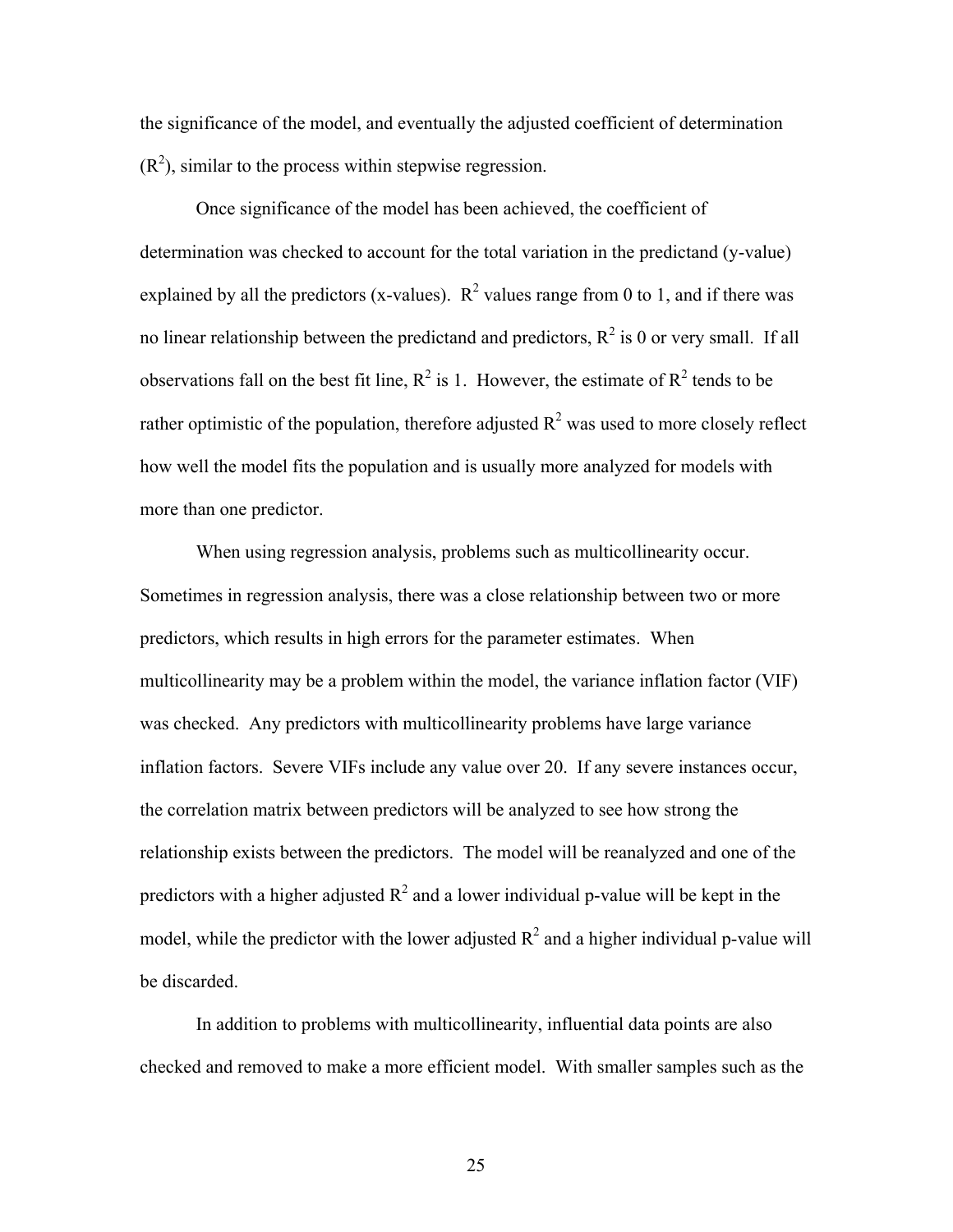lightning data set, influential data points occur often. Since this problem was drastic and hard to overcome with such small sample sets, the lightning data was excluded for all regression processes. With the larger sample sets, such as precipitation and thunderstorms, influential data points are not an issue.

## *4.1.2 Analysis*

Once multicollinearity and influential data points are satisfied, the model was in its polished form. Only coefficients of determination with significant, p-values <0.05 found in the ANOVA table, are listed in Table 1 and Table 2 below, otherwise, no sig. appears.

no sig South-central Randolph | 0.219 | 0.414 | 0.352 | 0.150 Region Station Spring vs Feb Spring vs Winter Summer vs Feb Summer vs Winter Shaw no sig no sig 0.107 no sig Pope 0.175 no sig 0.276 0.271 Robins no sig no sig no sig no sig no sig Barksdale 0.089 0.087 0.297 0.193 Tinker | 0.234 | 0.189 | 0.104 | no sig Southeast

Table 1. Adjusted  $R^2$  between spring/summer thunderstorm days & Feb/winter indices.

Table 2. Adjusted  $R^2$  between spring/summer precipitation days & Feb/winter indices.

| Region                 | <b>Station</b> |        |        |        | Spring vs Feb Spring vs Winter Summer vs Feb Summer vs Winter |
|------------------------|----------------|--------|--------|--------|---------------------------------------------------------------|
|                        | Shaw           | 0.144  | 0.274  | 0.254  | 0.133                                                         |
| Southeast              | Pope           | 0.177  | 0.307  | 0.093  | no sig                                                        |
|                        | Robins         | 0.330  | 0.257  | no sig | no sig                                                        |
|                        | Barksdale      | no sig | 0.205  | 0.421  | 0.287                                                         |
| South-central Randolph |                | no sig | 0.262  | no sig | no sig                                                        |
|                        | Tinker         | no sig | no sig | 0.161  | no sig                                                        |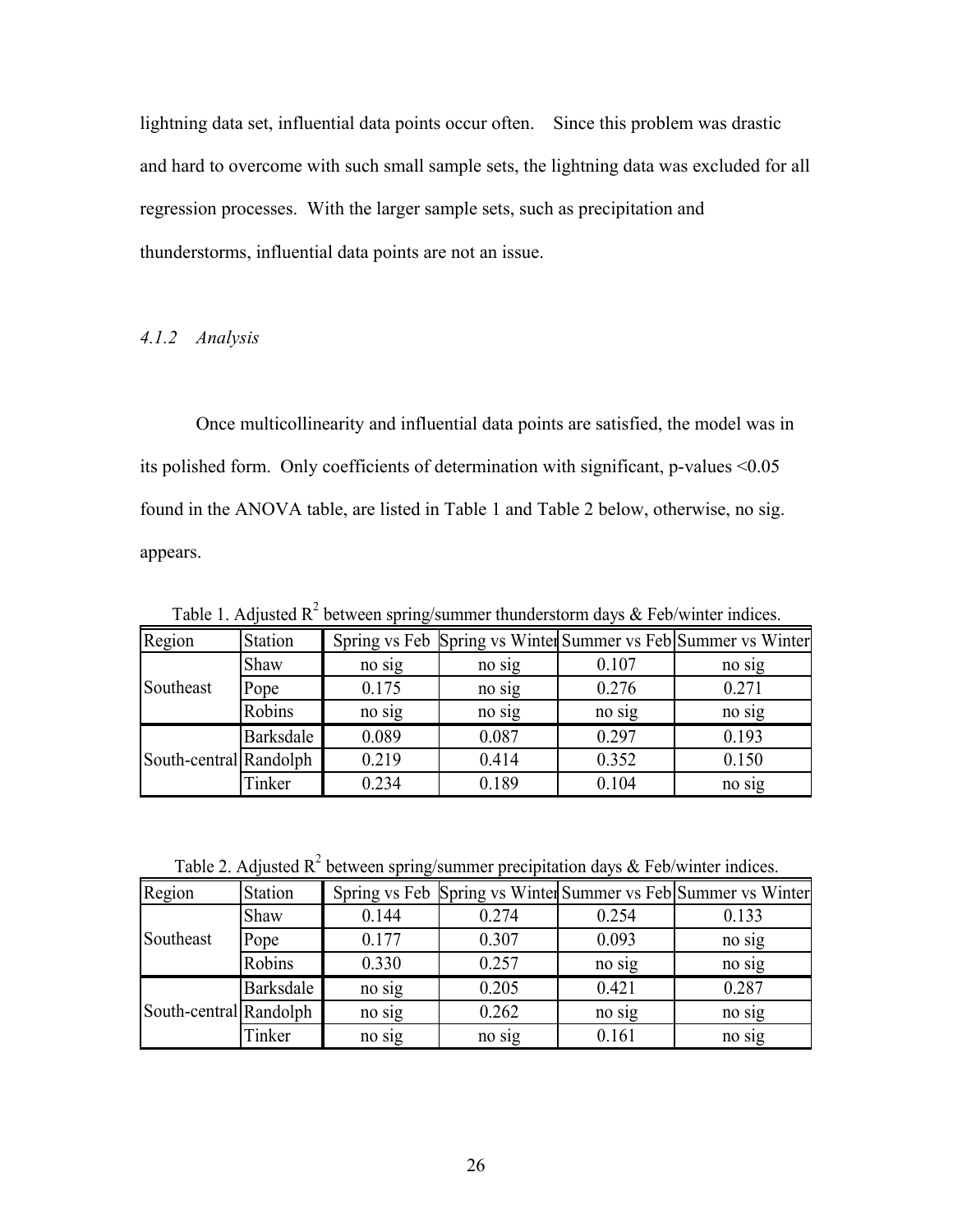Finding  $R^2$  between spring/summer severe weather parameters and Feb/winter indices was the key focus for multiple linear regression. In addition, differences between the Feb and winter indices, southeast and south-central regions, and global circulations and SSTs were examined. Overall,  $R^2$  values ranged from about 0.10-0.40, which are all rather weak correlations for uses in prediction, therefore no model was created to help with the final algorithm. However, knowing that correlations do exist proves valuable uses in statistics and show that the indices do show some sign of relationship with precipitation >0.50 and thunderstorm events.

Another goal of this study was to determine whether averaging all the winter months into one value would show better correlations than just looking at the end of the season trend. With averaging, the entire season was included into the process, although specific events, especially near the end of the season are not taken into full account. The advantage of just looking at February indices would show how the atmosphere along with oceanic processes are changing to possibly identify trends and patterns with the upcoming spring and summer severe weather season. After analyzing Table 1, equally weak correlations existed between spring vs. Feb indices and spring vs. winter, however, more correlations existed with Feb indices in the summer months than the winter indices. Looking at Table 2, equally weak correlations existed between spring vs. Feb and spring vs. winter, however, more correlations existed with winter indices in the spring than the Feb indices. Factoring in both Table 1 and Table 2, there seems to be no apparent advantage of using Feb indices over an averaged winter index, since even though Feb indices proved to show more relationships with precipitation >0.50 data, winter indices showed more relationships with the thunderstorm data.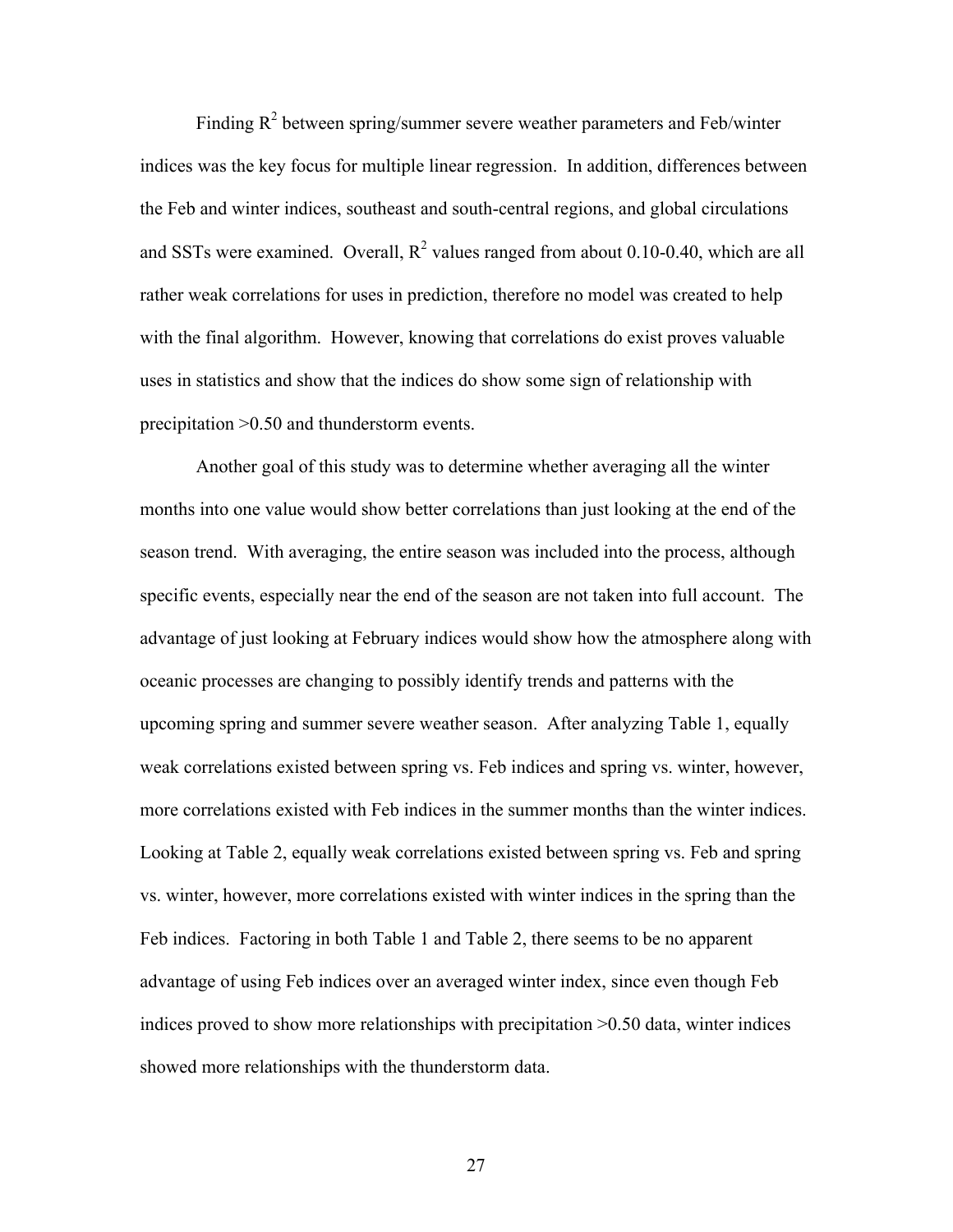The next goal of multiple regression was to identify if any regional trends existed. To accomplish this, a trend was identified if a global circulation or SST pattern was significant, p-value <0.10 (a more lenient p-value), in all three stations in their respective region. The only regional trend that was identified was the spring precipitation vs. the winter indices model run. Both the PNA and the NATL indices correlated with all three stations in the southeast, although the correlations were weak. Since the PNA does have a center of action over the southeast and the NATL is close in proximity to the southeast region, the indices that were closer to the regions of interest did have more significance in the regression models.

Finally, the last goal considered during multiple linear regression was to determine whether global circulations of SST patterns appeared more frequently in the models. Table 3 shows the number of occurrences that an index was significant, <0.10, in any model run. The results show that the NATL appeared most frequent followed by NINO. Nineteen signals were identified by NATL and NINO identified 15 signals, and overall, SSTs showed more relationship with severe weather than the global circulations.

| Model                       |   |  |  | SO NAO PNA WP EP TNH* NATL TROP NINO WUS |  |  |
|-----------------------------|---|--|--|------------------------------------------|--|--|
| Spring Thunderstorm         |   |  |  |                                          |  |  |
| Summer Thunderstorm         |   |  |  |                                          |  |  |
| <b>Spring Precipitation</b> |   |  |  |                                          |  |  |
| Summer Precipitation        |   |  |  |                                          |  |  |
| Total                       | n |  |  |                                          |  |  |

Table 3. Number of occurrances that an index was significant  $(< 10$ ) in Feb/winter

\*lower values for TNH since no winter model run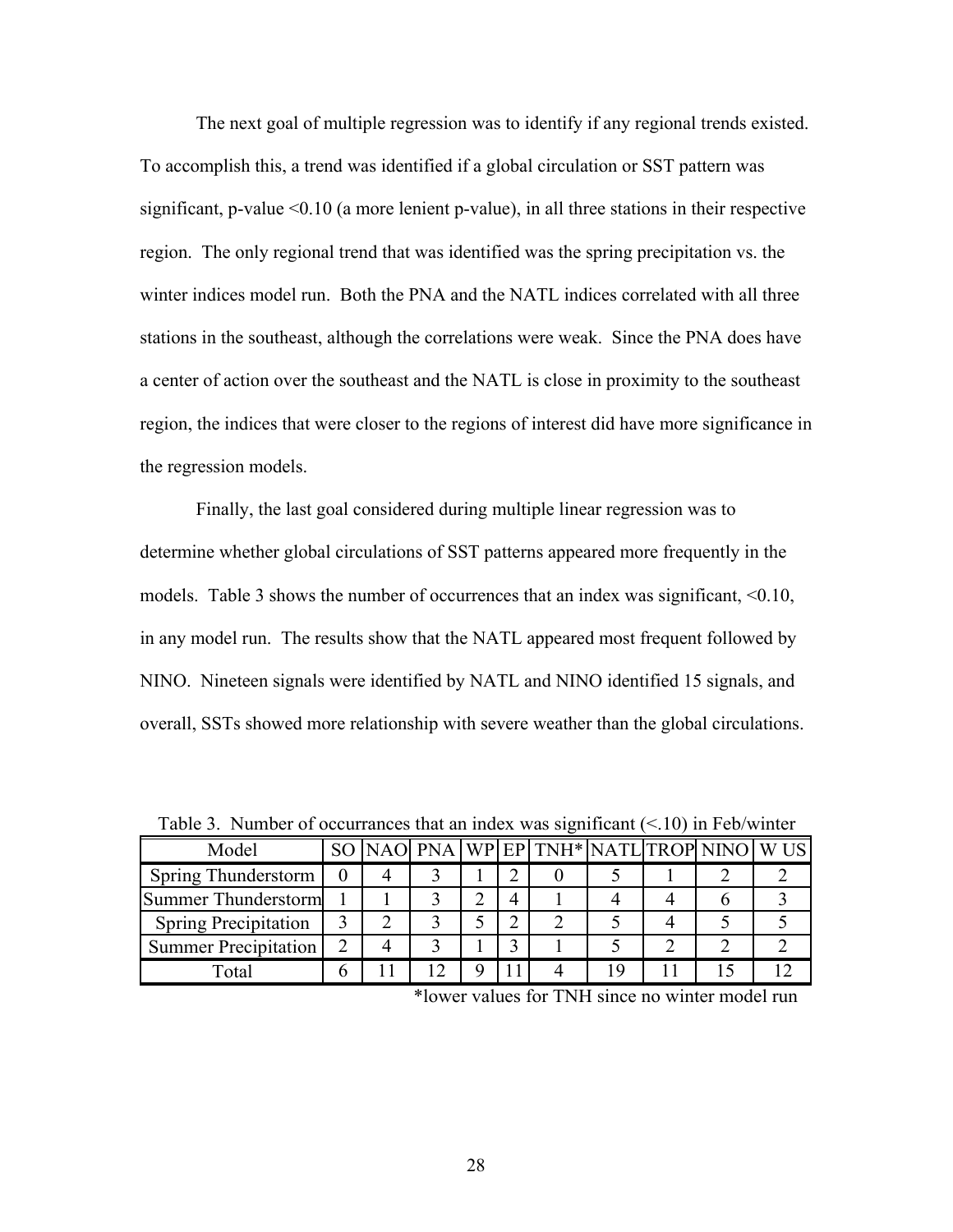Overall, even though  $R^2$  values were weak (<0.50) for all model runs, statistical conclusions can be drawn from the analysis. First, there was no apparent advantage of looking at February indices over winter indices, however, this process was used again for data mining and regression trees since the data are already formatted and deeper relationships could have been overlooked. Second, the proximity of an index to the region will increase the significance and eventually the correlation of the model. Both the PNA and the NATL had greater influence on the southeastern region than other indices. Finally, multiple linear regression showed that SST indices appeared more often in the model runs than did global circulations. Even though  $R^2$  remained low, the results above provided helpful information in the data mining and regression tree processes. Knowing what key indices to use for each model would aid in the tree building process and eventually into an algorithm usable by OWS forecasters.

# *4.2 Classification and Regression Trees (CART)*

CART analysis deals with complex relationships involving several predictands and predictors, and was used in this research when traditional statistics had been exhausted. From the thunderstorm, precipitation, and tornado data sets, CART established classification trees that predicted a categorical predictand. These classification trees consist of binary decision rules that split nodes (decision points) either to the left or right based on a test against a significant predictive value and will continue to branch until a terminal node (final node) was reached (Burrows, 1992). CART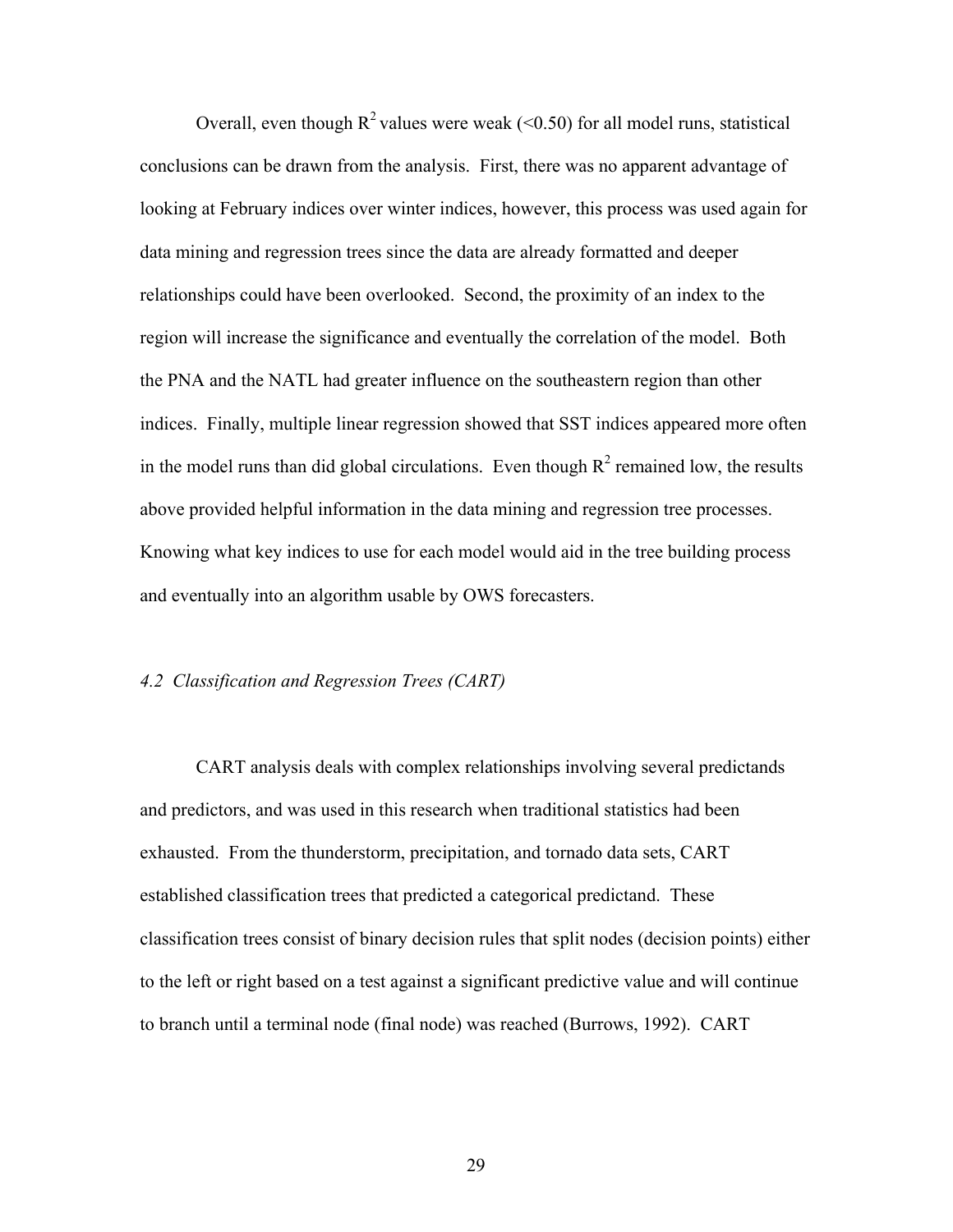provided a way to examine data and discover important grouping cases to formulate rules and to make predictions. The key elements of the CART analysis are:

- 1. choosing the best splitting technique for the trees,
- 2. designing the trees for the best predictive results,
- 3. validating the tree through cross-validation techniques.

# *4.2.1 Methodology*

CART works by choosing a split at each node so that each child node was more pure than its parent node. In a completely pure node, all of the cases have the same value for the categorical, target variable. CART defaults the measure of the split impurity using the Gini splitting rule. Gini looks for the largest class in the database and strives to isolate it from other classes. For example, if the minimum node number of cases was set to 5, nodes with total sample size of 4 or less will not split, however, nodes with total sample size of 5 or more will continue to split once the threshold value of 5 was met. After initial splitting in the tree was made, the process was repeated until the most pure terminal nodes are reached. While this approach may seem short sighted since it attempts to separate classes by focusing on one class at a time, Gini performance is frequently so precise and is considered the best splitting rule.

The next key element of the CART analysis was designing a tree for the best predictive results. The most pure terminal nodes in a tree will have 100% of the data formulated into one category, therefore if all the criteria were met to arrive at that terminal point in that specific tree, 100% of the time that specific category will be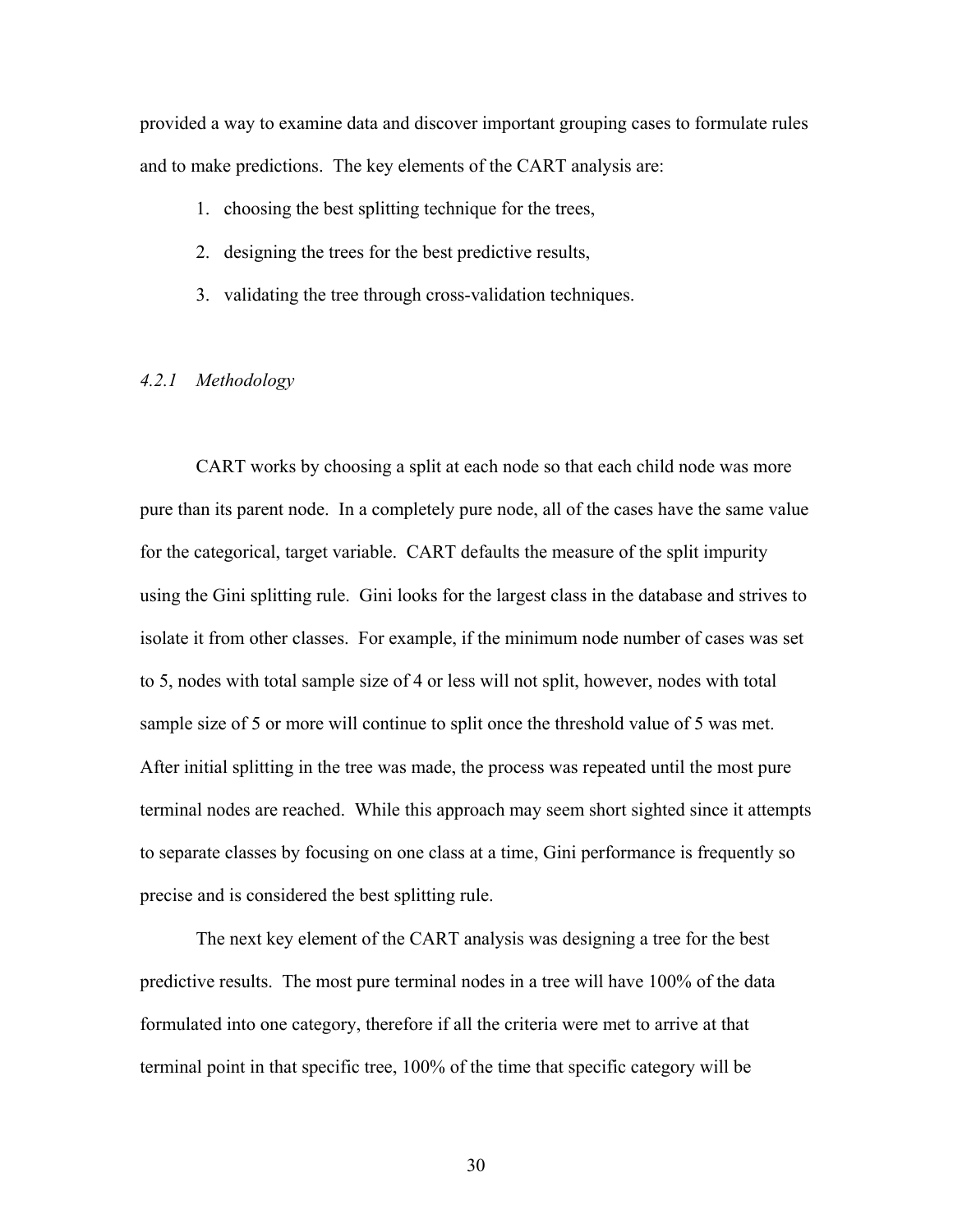predicted. CART also provided a misclassification matrix to show risk estimates. The risk estimate is the proportion of cases correctly classified that indicates the extent to which the tree makes accurate predictions. If a tree was completely pure, the actual category would match up with the predicted category and the risk estimate would be zero. This might seem like the ideal tree, however it still does not provide any insight into validation of the tree. Therefore, the 10-fold cross validation technique was used for validation. The combination of a pure terminal node for 100% predictability and a low cross-validation risk estimate would provide for the best design of a tree.

The final key element of the CART analysis was validating the tree. There are several methods of validation, however, the 10-fold cross-validation method was used in this study since it is an improvement over the traditional holdout method, where a certain percent is removed from the data, when dealing with a smaller sample size. Since this study deals with sample sizes of 50 or less, removing data using the holdout method will only decrease the sample size more and a robust validation will not be achieved. The 10 fold cross validation is a method for estimating what the error rate of 10 sub-trees would be if there was test data. The optimal tree, which was derived from the first two key elements, was tested using 10 subsets. After the data were divided into 10 subsets, one of the 10 subsets was used as the test set and the other 9 subsets are put together to form the training set. Then the average error across the 10 trials was computed. The advantage of this method is it does not matter how the data gets divided, and that the variance of the resulting estimate is reduced as the number of folds is increased. Evidence has been shown that using 10-20 folds gives better results than a smaller number.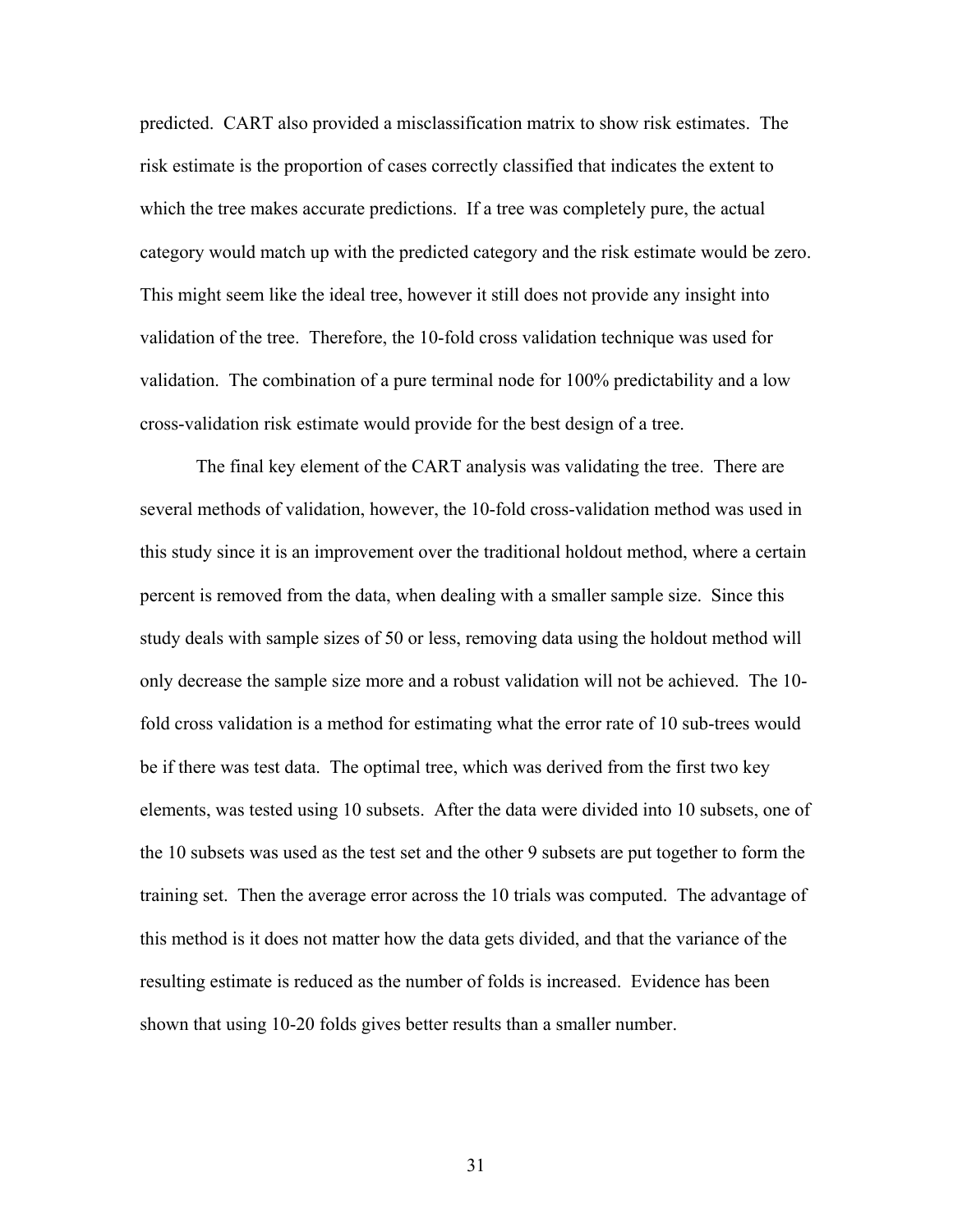In this study, obtaining the most pure terminal nodes and the lowest crossvalidation risk estimate was done by rerunning several trees, each with different splitting thresholds. Usually a splitting threshold of two would create trees without impurities, however, the cross-validation risk estimate could be higher. When a splitting threshold of five was used, the tree would have impurities, however the cross-validation risk estimate could be lower. Finding the perfect balance between the lower impurities and the lower cross-validation was the main challenge during the analysis.

#### *4.2.2 Analysis*

Before any classification trees could be created, the thunderstorm, precipitation, and tornado data sets had to be categorized to best solve the problem to this research. Just like the tradition statistics portion of the research, lightning data wasn't used during the CART analysis due to the small size of the data set. The goal was to answer how intense the severe weather season would be, and a classification into below normal, normal, and above normal categories was achieved through ranking the data into equal thirds. However, since all data sets contained seasonal values, the data couldn't be split exactly into equal thirds, although for the thunderstorm and precipitation data sets, the data was split close enough to fit into the below normal, normal, and above normal categories. Tornado data proved more of a challenge. Since the data wasn't normally distributed, which was a problem during traditional statistics, not all the data could be split into equal thirds after ranking the data occurred, therefore, some of the tornado data was split into equal thirds, while other data sets were split 50%/25%/25%. These splits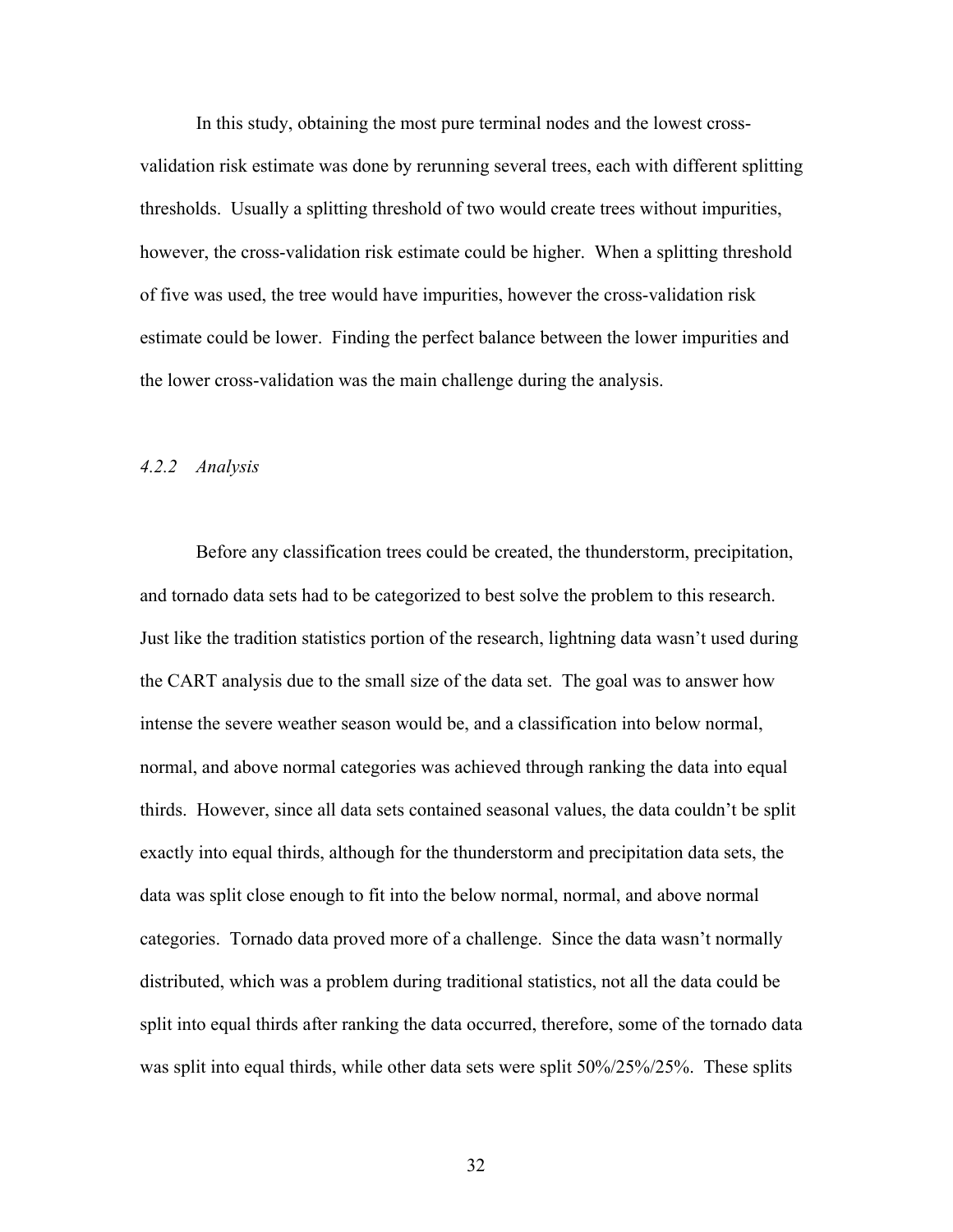were determined to be the climatology of the data sets, which was shown in the result tables further in this research. The goal of the classification trees would be to improve upon the climatology determined by the splits above.

After ranking and splitting the data into below normal, normal, and above normal categories, the classification trees were created (Appendix A). The next step was to determine if the tree was the best tree for creating an algorithm for forecasters to use. In order to determine if the best tree was created, several factors had to be determined:

- 1. the purity of the tree,
- 2. the sample size of the terminal nodes,
- 3. the cross-validation risk estimate.

All of these factors were used to reach the improvement over climatology, which only was shown in the results if it was better than 0%. First, the purity of the tree was determined. Only terminal nodes of 100% were used to obtain the highest improvement. Terminal nodes less than 100% were not chosen since the cross-validation risk estimate multiplied by any terminal node less than 100% would not result in any improvement above climatology.

 Next, any terminal node sample size less than three would not be used since two years of data did not represent at least 5% of the thunderstorm and precipitation data sets. This same process was used for continuity in the tornado data sets.

 Finally, obtaining the lowest cross-validation risk estimate was achieved by rerunning trees with different stopping rules explained in the CART methodology section of this research. Subtracting the cross-validation risk estimate from 100% would result in the tree accuracy. Once the tree accuracy was determined, the difference from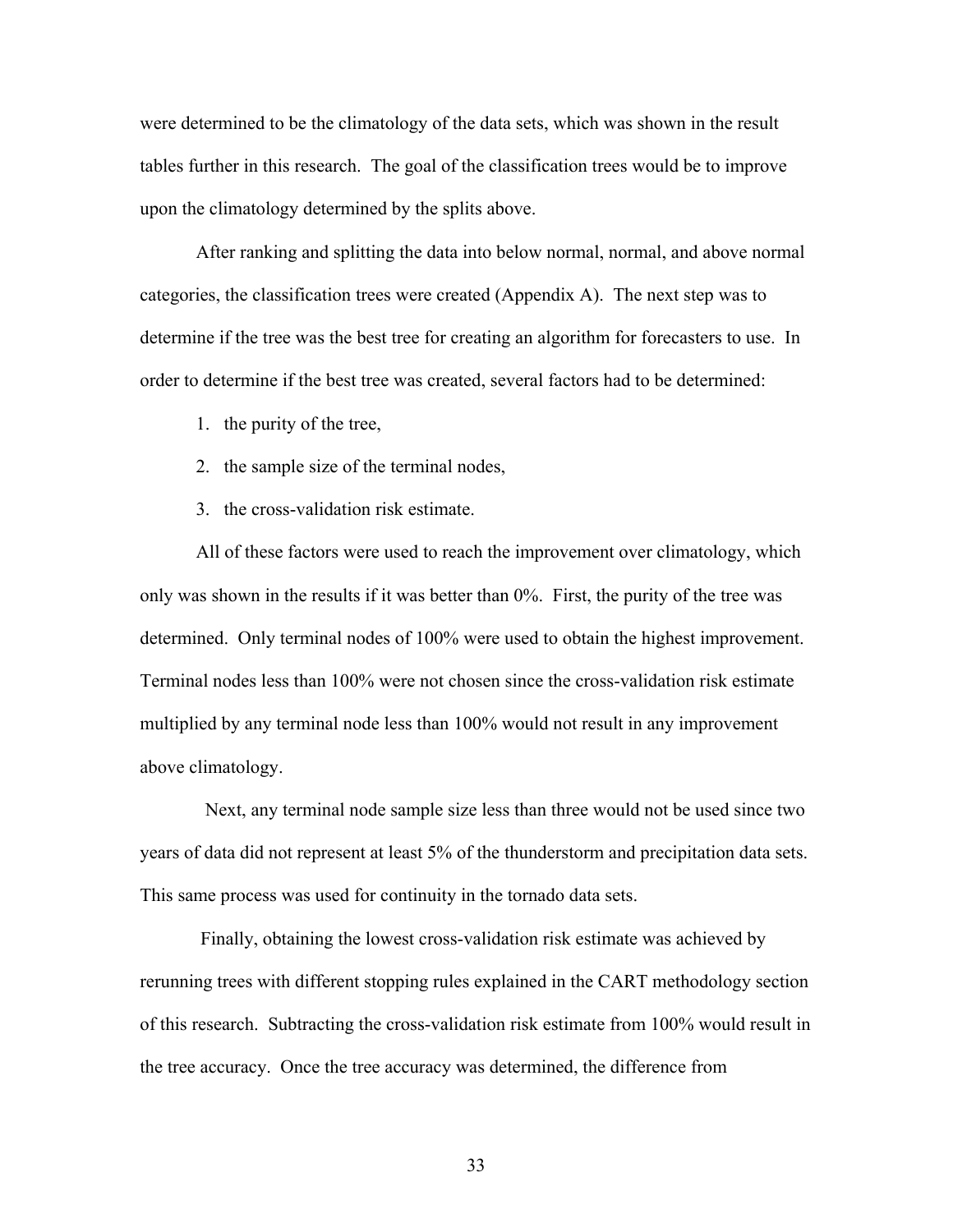climatology was determined by subtracting the tree accuracy from the climatology. Then, the improvement over climatology would be that difference divided by the climatology. Once all improvements were shown to be above 0%, the criteria were used as determined from the tree to provide a forecast algorithm to predict the intensity of each severe weather category.

#### *4.2.3 CART Results*

Result tables were broken up regionally to identify trends with the global circulation and SST indices. Since the goal was to obtain the best forecast accuracies for the algorithm, February indices and winter indices were both used to create trees, however, only the best index was shown and is shown in the criteria with capitalized indices being the winter indices and lower-case indices being the February indices. If the criterion were met for either the February or winter indices, a long-range forecast would provide for the intensity, either below normal, normal, or above normal, and a forecast accuracy for the algorithm.

Table 4 results show the southeast spring thunderstorm forecast algorithm. The best forecast accuracies were for Pope AFB with 47% accuracies-a 42% improvement over climatology. The best regional trend identified was the SO index, which was signaled in every station for use in predicting spring thunderstorms in the southeast region. Both winter and February indices were used to provide the best forecast algorithm for southeast spring thunderstorms.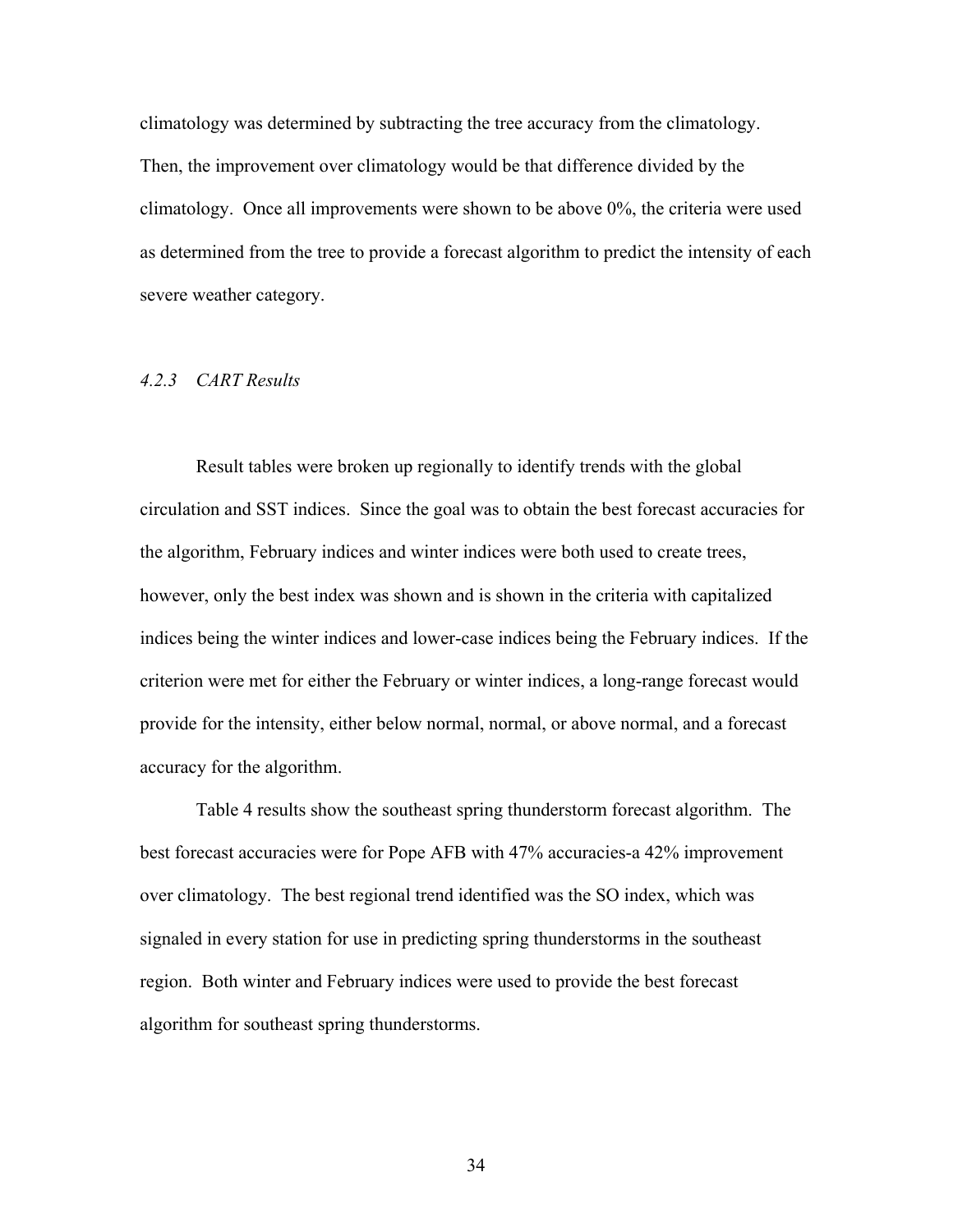|         |                      |                                                                                                                   | Tree Accuracy /    |
|---------|----------------------|-------------------------------------------------------------------------------------------------------------------|--------------------|
|         |                      |                                                                                                                   | Climatology/       |
| Station | Category             | Criteria*                                                                                                         | Improvement        |
|         | <b>Below Average</b> | natl<25.70<br>25.3 <nino<27.30<br>ep &gt; 0.20<br/><math>wpo \leq 0.20</math></nino<27.30<br>                     | 42% / 33% / 27%    |
|         | Average              | natl<25.70<br>nino<25.30                                                                                          | 42% / 33% / 27%    |
| Shaw    | Average              | natl>25.70<br>$ep \leq 0.75$<br>nino>26.40                                                                        | 42% / 33% / 27%    |
|         | Above Average        | nat $\leq$ 25.70<br>25.30 <nino<27.30<br><math>ep \leq 0.20</math><br/><math>so &gt; -1.10</math></nino<27.30<br> | 42% / 33% / 27%    |
|         | <b>Below Average</b> | $so > -0.95$<br>$0.50 < ep \le 1.35$                                                                              | $47\%$ / 33% / 42% |
|         | Average              | $so < -0.95$                                                                                                      | 47% / 33% / 42%    |
| Pope    | Above Average        | $so > -0.95$<br>ep<0.15<br>$nao$ $\ge -0.05$<br>natl<25.60                                                        | 47% / 33% / 42%    |
|         | <b>Below Average</b> | PNA>0.83<br>$NAO > -0.10$                                                                                         | 43% / 33% / 30%    |
| Robins  | <b>Below Average</b> | $-0.42 < PNA \le 0.83$<br>$SO > -0.70$<br>TROP<27.41<br>WESTUS>22.10<br>WPO < 48                                  | 43% / 33% / 30%    |
|         | Average              | PNA<0.83<br>$SO < -0.70$<br>TNH $\leq$ 0.20<br>NAO<0.85                                                           | 43% / 33% / 30%    |

Table 4. Southeast spring thunderstorm forecast algorithm.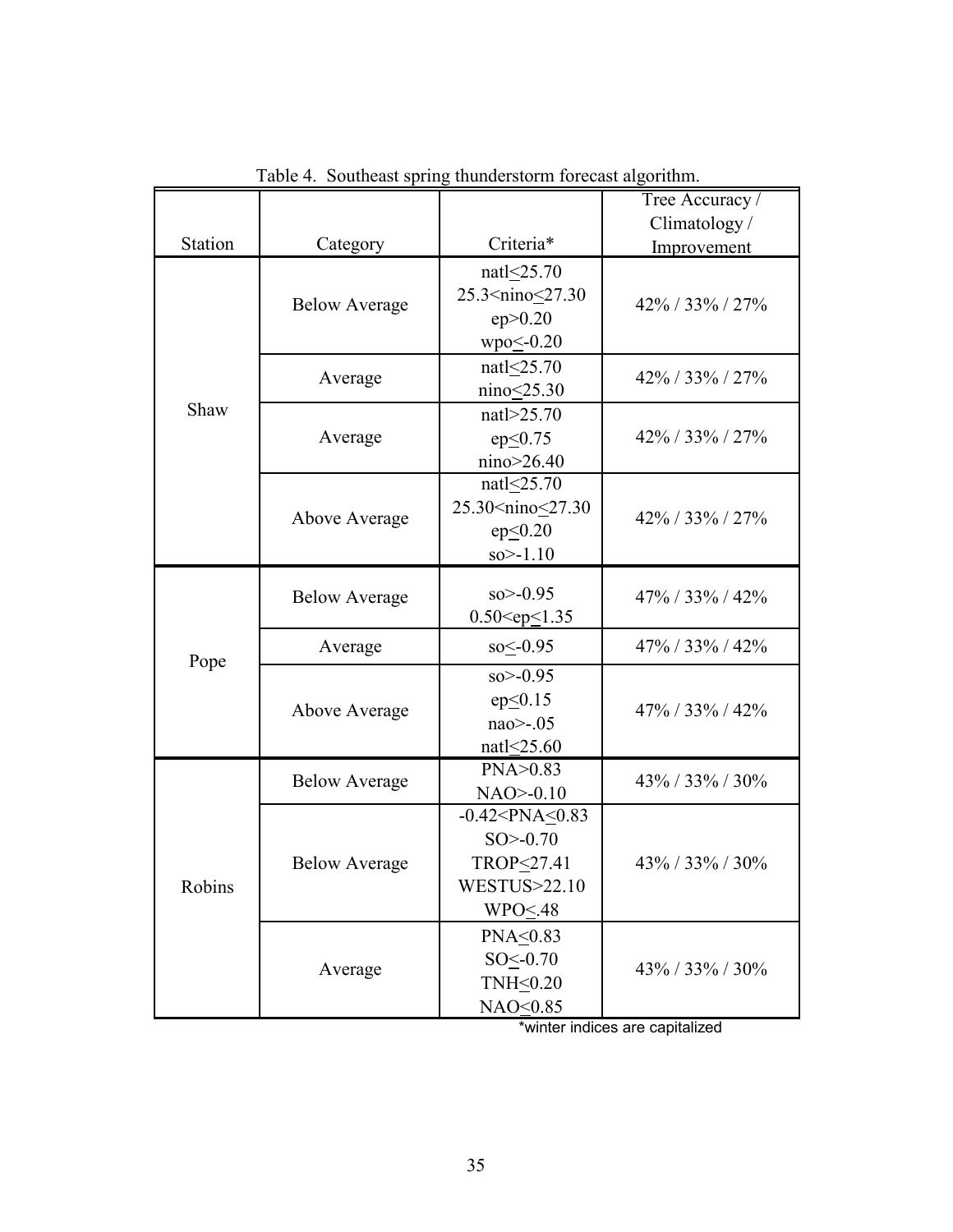Table 5 results show the south-central spring thunderstorm forecast algorithm. A 46% tree accuracy was acknowledged for Randolph AFB-a 39% improvement over climatology. Regional trends identified were the NATL, EP, and PNA indices. They were all signaled for predicting spring thunderstorms in the south-central region. Both winter and February indices were used to provide the best algorithm for south-central spring thunderstorms.

Table 6 results show the southeast summer thunderstorm forecast algorithm. Up to 45% tree accuracies were acknowledged for Shaw AFB-a 36% improvement over climatology. No stations had the best predictive results for both summer and spring thunderstorms, and no regional trends were identified for predicting summer thunderstorms in the southeast region, however only winter indices were used to provide the best algorithm for southeast summer thunderstorms.

Table 7 results show the south-central summer thunderstorm forecast algorithm. A 48% tree accuracy was acknowledged for Randolph AFB-a 45% improvement over climatology. In addition, Randolph AFB continually had the best predictive results for both summer and spring thunderstorms. NAO was the only signal identified in all stations in the south-central region for predicting summer thunderstorms. Both February and winter indices were used to provide the best algorithm for south-central spring thunderstorms.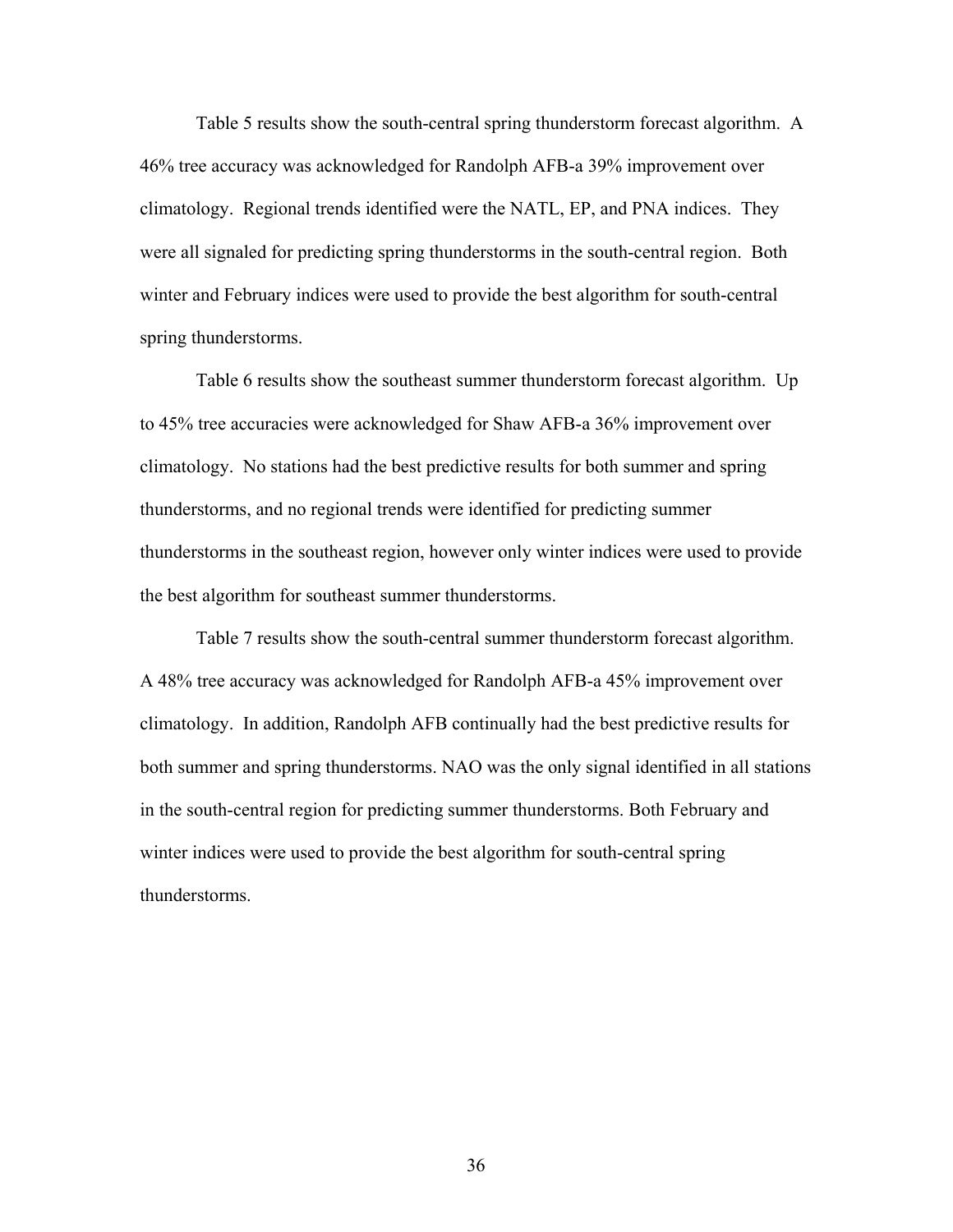|                  |                      |                          | Tree Accuracy /    |
|------------------|----------------------|--------------------------|--------------------|
|                  |                      |                          | Climatology/       |
| Station          | Category             | Criteria*                | Improvement        |
|                  | <b>Below Average</b> | NATL>26.40               | 43% / 33% / 30%    |
|                  |                      | EP<0.83                  |                    |
|                  |                      | NATL<26.40               |                    |
|                  | <b>Below Average</b> | 0.01 < NAO < 0.71        | $43\%$ / 33% / 30% |
|                  |                      | $-0.72 < PNA \le 0.07$   |                    |
|                  |                      | NATL<26.40               |                    |
|                  | Average              | NAO <- 0.36              | $43\%$ / 33% / 30% |
|                  |                      | TROP>27.50               |                    |
|                  |                      | NATL<26.40               |                    |
| <b>Barksdale</b> |                      | $NAO > -0.36$            |                    |
|                  | Average              | $PNA > -0.07$            | 43% / 33% / 30%    |
|                  |                      | $WPO < -0.25$            |                    |
|                  |                      | TNH<0.95                 |                    |
|                  |                      | NATL<26.40               |                    |
|                  | Above Average        | NAO>0.71                 | 43% / 33% / 30%    |
|                  |                      | $-0.55 < PNA \leq -0.07$ |                    |
|                  |                      | NATL<26.40               |                    |
|                  | Above Average        | $NAO > -0.36$            | 43% / 33% / 30%    |
|                  |                      | $PNA > -0.07$            |                    |
|                  |                      | $-0.25 < WPO < 0.95$     |                    |
|                  |                      | $EP$ > -0.50             |                    |
|                  | <b>Below Average</b> | NATL>25.90               | $46\%$ / 33% / 39% |
|                  |                      | $SO > -0.70$             |                    |
|                  |                      | NAO <sub>1.25</sub>      |                    |
|                  |                      | $EP > -0.50$             |                    |
|                  | Average              | NATL>25.90               | 46% / 33% / 39%    |
| Randolph         |                      | $SO < -0.70$             |                    |
|                  |                      | $WESTUS \leq 23.30$      |                    |
|                  |                      | $EP$ $> -0.50$           |                    |
|                  | Average              | NATL<25.90               | 46% / 33% / 39%    |
|                  |                      | $PNA \leq 0.07$          |                    |
|                  |                      | NAO>0.04                 |                    |
|                  | Above Average        | $EP < -0.50$             | 46% / 33% / 39%    |
|                  |                      | NATL<26.00               |                    |
|                  |                      | pna>-1.15                |                    |
|                  | <b>Below Average</b> | natl>25.90               | $43\%$ / 33% / 30% |
|                  |                      | $wpo$ > -0.10            |                    |
|                  |                      | $pna > -1.15$            |                    |
| Tinker           | Average              | natl>25.50               | 43% / 33% / 30%    |
|                  |                      | $wpo \leq 0.10$          |                    |
|                  |                      | $pna > -1.15$            |                    |
|                  | Above Average        | natl $\leq$ 25.50        | $43\%$ / 33% / 30% |
|                  |                      | $ep \le -0.15$           |                    |
|                  |                      | westus < 25.80           |                    |

Table 5. South-central spring thunderstorm forecast algorithm.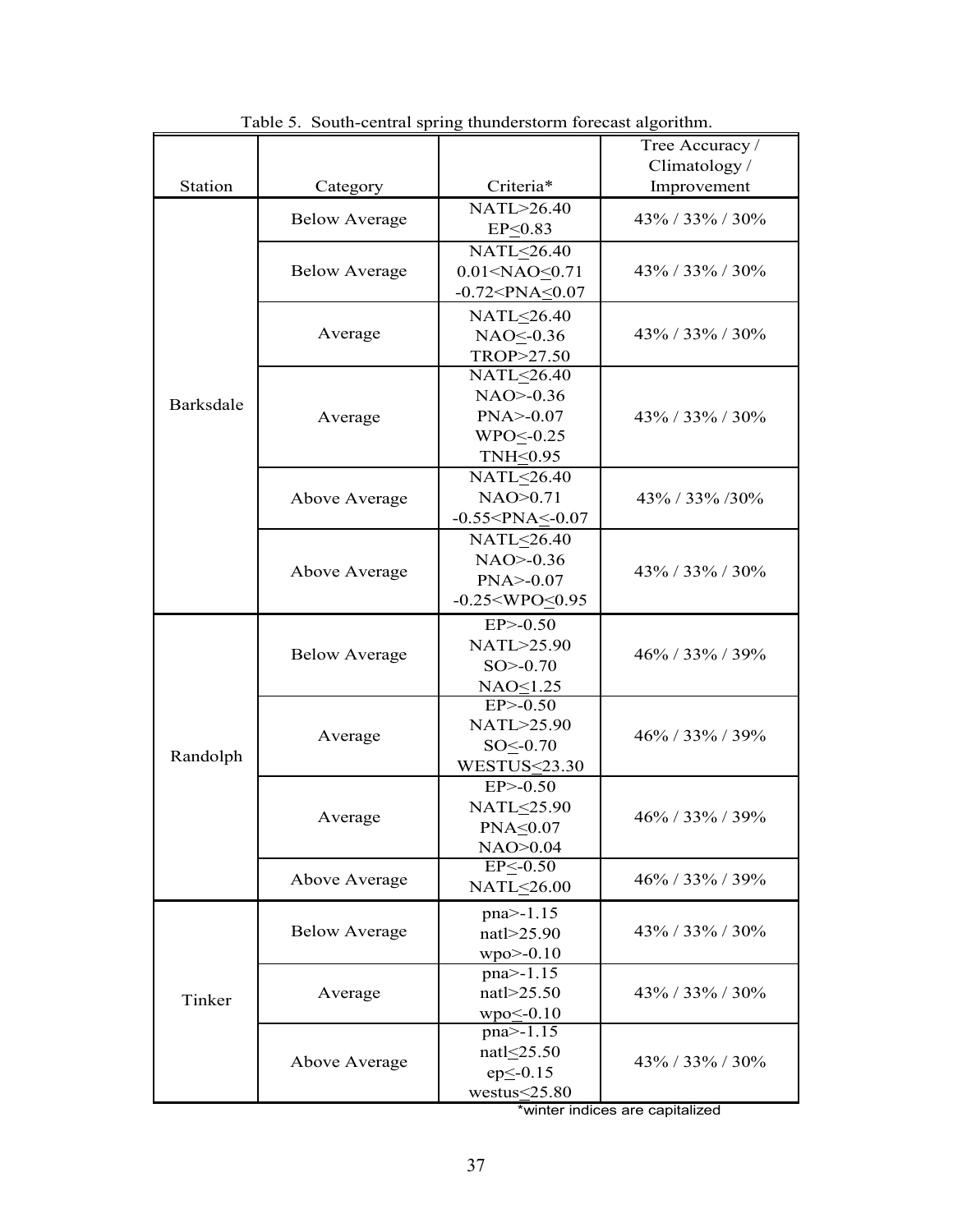|                |                      |                                                                          | Tree Accuracy /<br>Climatology/ |
|----------------|----------------------|--------------------------------------------------------------------------|---------------------------------|
| <b>Station</b> | Category             | Criteria*                                                                | Improvement                     |
|                | <b>Below Average</b> | $WPO \leq 0.39$<br>TROP<27.41<br>TNH > 0.30<br>NAO<1.13                  | $45\%$ / 33% / 36%              |
| Shaw           | Average              | WPO<0.39<br>27.4 <trop<27.5<br>EP&lt;0.46</trop<27.5<br>                 | $45\% / 33\% / 36\%$            |
|                | Average              | WPO>0.39<br>PNA > 0.48<br>SO > 3.15                                      | $45\%$ / 33% / 36%              |
|                | Above Average        | WPO<0.39<br>TROP>27.50<br>TNH > 0.05                                     | $45\%$ / 33% / 36%              |
| Pope           | Average              | 25.7 < NATL < 26.30<br>$-0.29 < PNA < 0.72$<br>$NAO > -0.48$<br>WPO<0.46 | $37\%$ / 33% / 12%              |
| Robins         | <b>Below Average</b> | $EP < -0.32$<br>TROP<27.70<br>SO < 0.73                                  | 39%/33%/18%                     |
|                | Average              | $EP$ $>$ -0.19<br>NAO > 0.09<br>$SO > -0.24$                             | 39% / 33% / 18%                 |

Table 6. Southeast summer thunderstorm forecast algorithm.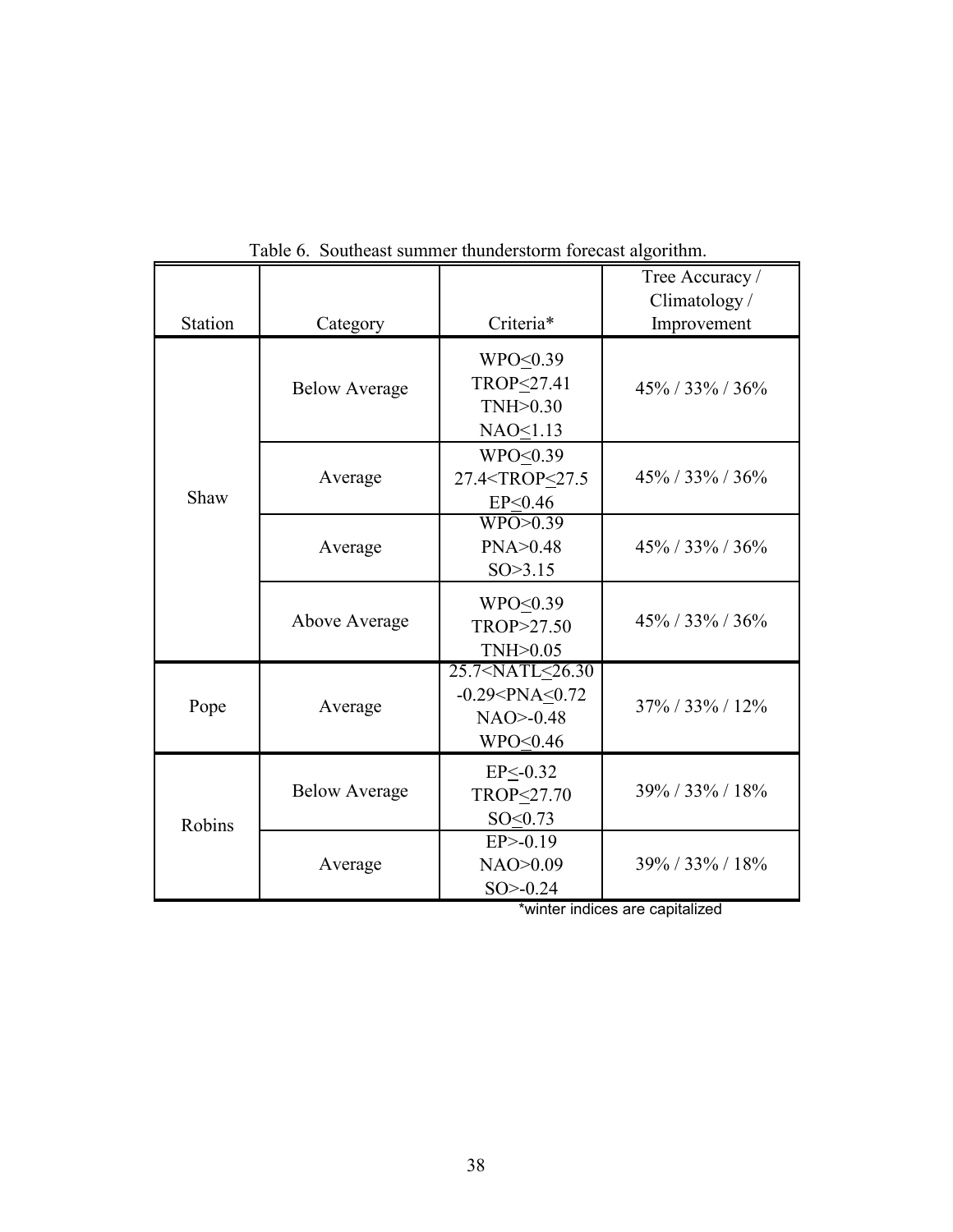|           |                      |                                                 | Tree Accuracy /      |  |
|-----------|----------------------|-------------------------------------------------|----------------------|--|
|           |                      |                                                 | Climatology/         |  |
| Station   | Category             | Criteria*                                       | Improvement          |  |
| Barksdale |                      | $wpo$ > -0.75                                   |                      |  |
|           | <b>Below Average</b> | natl>25.80                                      | 42% / 33% / 27%      |  |
|           |                      | $nao \le 0.55$                                  |                      |  |
|           | <b>Below Average</b> | $-0.75 \leq wpo \leq 0.50$                      | $42\%$ / 33\% / 27\% |  |
|           |                      | natl $\leq$ 25.80                               |                      |  |
|           | Above Average        | $wpo \leq -0.75$                                | 42% / 33% / 27%      |  |
|           |                      | natl $\leq$ 25.40                               |                      |  |
|           |                      | trop $\leq$ 28.10                               |                      |  |
|           | <b>Below Average</b> | nino>26.60                                      | 48% / 33% / 45%      |  |
|           |                      | $nao < -0.05$                                   |                      |  |
|           |                      | $-1.05 < so < 0.25$                             |                      |  |
|           |                      | trop $\leq$ 28.10                               |                      |  |
|           |                      | nino > 26.60                                    |                      |  |
|           | <b>Below Average</b> | $nao$ > -0.05                                   | 48% / 33% / 45%      |  |
|           |                      | $wpo$ > -0.95                                   |                      |  |
|           |                      | westus $\leq$ 25.70                             |                      |  |
|           |                      | trop $\leq$ 27.60                               |                      |  |
|           |                      | nino<26.60                                      |                      |  |
|           | Average              | $ep$ > -0.95                                    | 48% / 33% / 45%      |  |
| Randolph  |                      | nao<br><br><u>0.20</u>                          |                      |  |
|           |                      | $so \leq 1.30$                                  |                      |  |
|           |                      | $\text{trop}\leq 28.10$                         |                      |  |
|           |                      | nino > 26.60                                    |                      |  |
|           | Average              | nao < - 0.05                                    | $48\%$ / 33% / 45%   |  |
|           |                      | $so \le -1.05$                                  |                      |  |
|           |                      | trop $\leq$ 27.60                               |                      |  |
|           |                      | 25.2 <nino<26.2< td=""></nino<26.2<>            |                      |  |
|           | Above Average        | $ep > -0.95$                                    | 48% / 33% / 45%      |  |
|           |                      | nao>-0.20                                       |                      |  |
|           |                      | 27.6 <trop<28.10< td=""><td></td></trop<28.10<> |                      |  |
|           | Above Average        | $nino \leq 26.60$                               | 48% / 33% / 45%      |  |
|           |                      | $ep \leq 1.35$                                  |                      |  |
|           | Above Average        | $\text{trop}$ > 28.10                           | 48% / 33% / 45%      |  |
|           | <b>Below Average</b> | PNA > 1.02                                      | 44% / 33% / 33%      |  |
|           |                      | PNA<1.02                                        |                      |  |
|           | <b>Below Average</b> | WESTUS<22.90                                    | 44% / 33% / 33%      |  |
|           |                      | NAO>0.02                                        |                      |  |
|           |                      | PNA<1.02                                        |                      |  |
|           |                      | <b>WESTUS&lt;22.90</b>                          |                      |  |
|           | <b>Below Average</b> | $NAO \leq 0.02$                                 | 44% / 33% / 33%      |  |
|           |                      | $EP \le -0.15$                                  |                      |  |
|           |                      | TNH>-0.04                                       |                      |  |
|           |                      | PNA<1.02                                        |                      |  |
|           |                      | <b>WESTUS&gt;23.30</b>                          |                      |  |
| Tinker    | <b>Below Average</b> | NINO>26.60                                      | $44\%$ / 33% / 33%   |  |
|           |                      | $SO > -1.10$                                    |                      |  |
|           |                      | WPO<0.65                                        |                      |  |
|           |                      | $PNA \leq 1.02$                                 |                      |  |
|           |                      | 22 <westus<23< td=""><td></td></westus<23<>     |                      |  |
|           | Average              | NINO>26.60                                      | 44% / 33% / 33%      |  |
|           |                      | $SO > -1.10$                                    |                      |  |
|           |                      | PNA≤0.56                                        |                      |  |
|           |                      | <b>WESTUS&gt;22.90</b>                          |                      |  |
|           | Above Average        | NINO>26.60                                      | $44\%$ / 33% / 33%   |  |
|           |                      | SO<-1.10                                        |                      |  |
|           |                      |                                                 |                      |  |

Table 7. South-central summer thunderstorm forecast algorithm.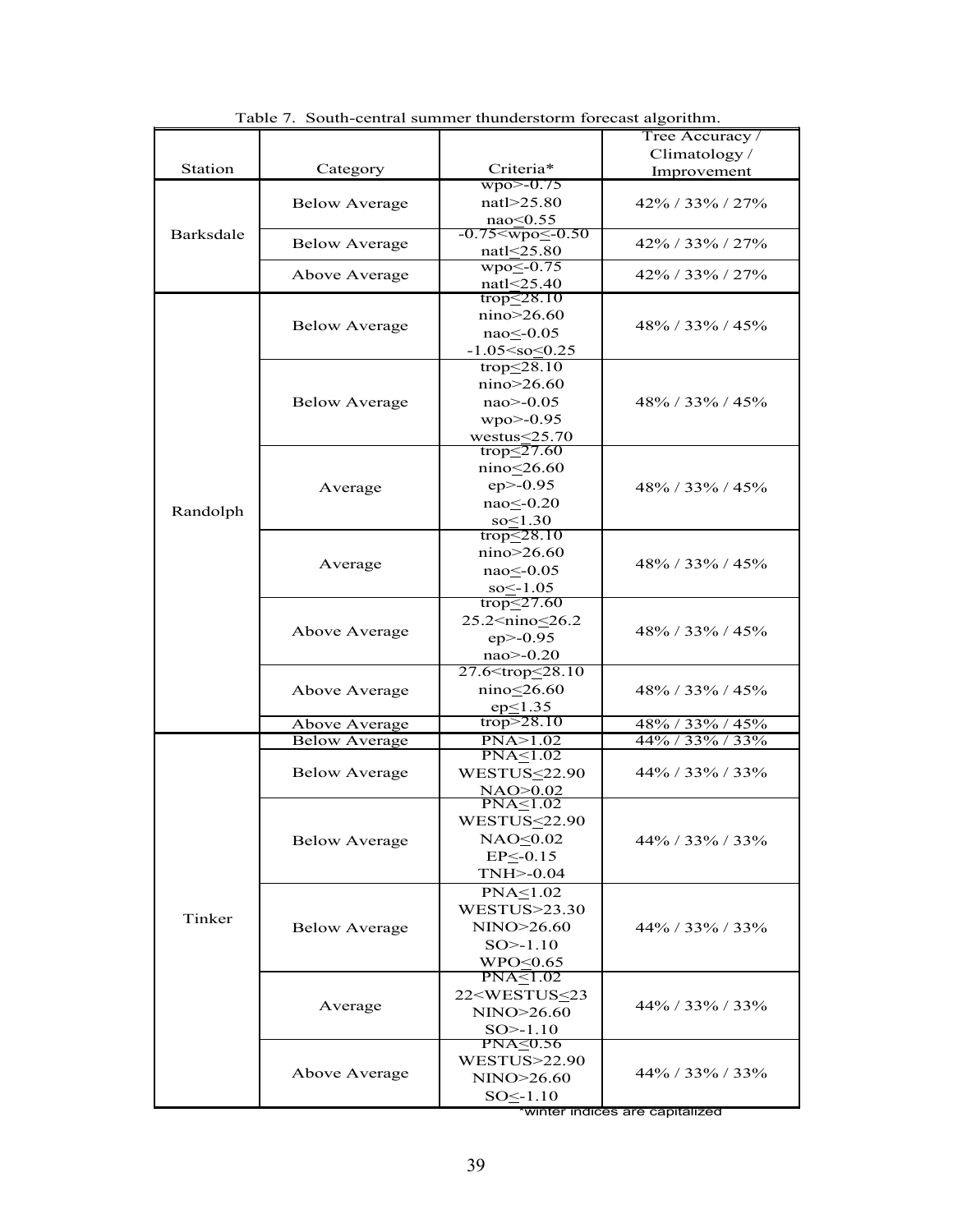Table 8 results show the southeast spring precipitation forecast algorithm. A 57% tree accuracy was acknowledged for Robins AFB-a 73% improvement over climatology. The EP and SO were the only signals identified in all stations in the southeast region for predicting spring precipitation >0.50. Both February and winter indices were used to provide the best algorithm for southeast spring precipitation >0.50.

Table 9 results show the south-central spring precipitation forecast algorithm. A 44% tree accuracy was acknowledged for both Barksdale and Randolph AFB-a 33% improvement over climatology. The EP and NAO were the two signals identified in all stations in the south-central region for predicting spring precipitation >0.50. Only winter indices were used to provide the best algorithm for south-central spring precipitation  $>0.50$ .

Table 10 results show the southeast summer precipitation forecast algorithm. A 47% tree accuracy was acknowledged for Robins AFB-a 42% improvement over climatology. In addition, Robins AFB continually had the best predictive results for both summer and spring precipitation  $>0.50$ . The WESTUS was the only signal identified in all stations in the southeast region for predicting summer precipitation >0.50.

Table 11 results show the south-central precipitation forecast algorithm. A 45% tree accuracy was acknowledged for Barksdale AFB-a 36% improvement over climatology. In addition, Barksdale AFB continually had the best predictive results for both summer and spring precipitation >0.50. The EP was the only signal identified in all stations in the south-central region for predicting summer precipitation >0.50. Both February and winter indices were used to provide the best algorithm.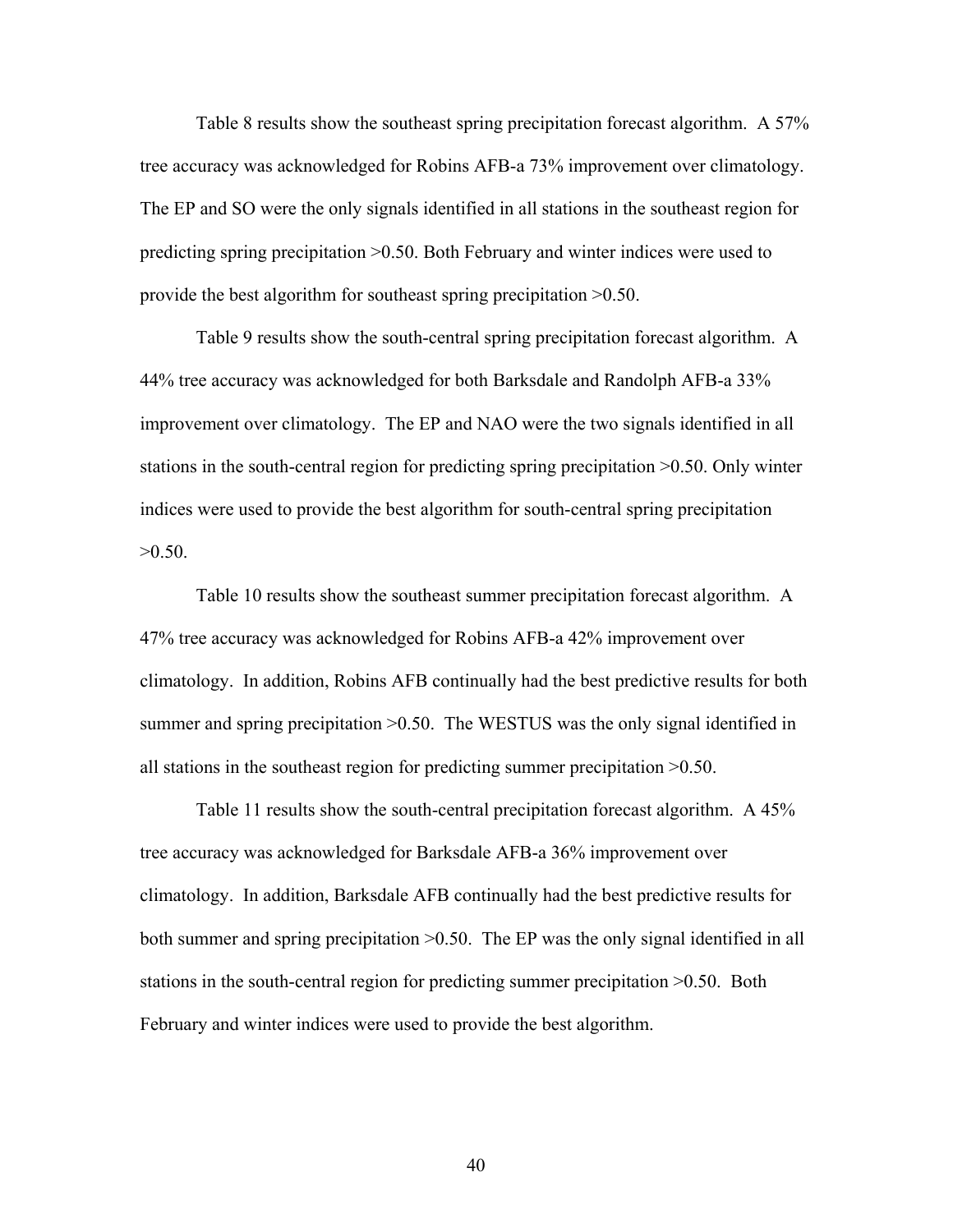| Climatology/<br>Criteria*<br>Station<br>Category<br>Improvement<br>$PNA > -0.35$<br>EP < 0.27<br>$40\%$ / 33% / 21%<br><b>Below Average</b><br>TROP<27.50<br>$PNA > -0.25$<br>EP < 0.10<br>TROP>27.50<br><b>Below Average</b><br>$40\%$ / 33% / 21%<br>TNH<0.75<br>WPO>-0.27<br>$-0.35 < PNA < -0.07$<br>EP > 0.27<br><b>Below Average</b><br>$40\%$ / 33% / 21%<br>Shaw<br>TROP>27.10<br>$PNA > -0.07$<br>$40\%$ / 33% / 21%<br>Average<br>EP > 0.27<br>PNA < 0.35<br>SO > 0.39<br>$40\%$ / 33% / 21%<br>Average<br>$NAO > -0.62$<br>PNA<-0.35<br>SO<0.39<br>Above Average<br>$40\%$ / 33% / 21%<br>$WPO \leq 1.06$<br>$EP > -0.73$<br>$-1.06 < SO < -0.14$<br>$42\%$ / 33% / 27%<br><b>Below Average</b><br>NINO<26.40<br>$EP > -0.73$<br>$SO > -1.06$<br>$42\%$ / 33% / 27%<br>Average<br><b>NINO26.40</b><br>$EP$ $>$ -0.73<br>$SO \leq 1.06$<br>42% / 33% / 27%<br>Average<br>NATL<25.97<br>$NAO \leq 0.79$<br>$-0.73 < E$ P $< 0.12$<br>$SO > -0.14$<br>$42\%$ / 33% / 27%<br>Average<br>Pope<br>NINO <sub>26.40</sub><br><b>WESTUS&gt;21.90</b><br>EP > 0.12<br>SO > 0.29<br>24.9 <nino<26.4<br><math>42\%</math> / 33% / 27%<br/>Average<br/><b>WESTUS&gt;21.88</b><br/><math>TNH &gt; -0.20</math><br/><math>EP &lt; -0.73</math><br/>Above Average<br/><math>42\%</math> / 33% / 27%<br/>NAO<sub>0.75</sub><br/><math>EP</math> <math>\geq</math> -0.73<br/><math>SO \le -1.06</math><br/><math>42\%</math> / 33% / 27%<br/>Above Average<br/>NATL&gt;25.97<br/><math>wpo \leq -1.05</math><br/>57% / 33% / 73%<br/><b>Below Average</b><br/><math>ep \le 1.05</math><br/><math>wpo&gt;=1.05</math><br/><math>-0.55</math><pna<math>\leq1.10<br/>trop<math>\leq</math>27.93<br/>57% / 33% / 73%<br/>Average<br/>nao<sub>1.55</sub><br/>Robins<br/><math>ep \leq 1.35</math><br/><math>wpo&gt;=1.05</math><br/>pna<br/>&lt;-0.55<br/>57% / 33% / 73%<br/>Above Average<br>trop<math>\leq</math>27.72<br/><math>so \leq 1.35</math></br></pna<math></nino<26.4<br> |  | Tree Accuracy / |
|----------------------------------------------------------------------------------------------------------------------------------------------------------------------------------------------------------------------------------------------------------------------------------------------------------------------------------------------------------------------------------------------------------------------------------------------------------------------------------------------------------------------------------------------------------------------------------------------------------------------------------------------------------------------------------------------------------------------------------------------------------------------------------------------------------------------------------------------------------------------------------------------------------------------------------------------------------------------------------------------------------------------------------------------------------------------------------------------------------------------------------------------------------------------------------------------------------------------------------------------------------------------------------------------------------------------------------------------------------------------------------------------------------------------------------------------------------------------------------------------------------------------------------------------------------------------------------------------------------------------------------------------------------------------------------------------------------------------------------------------------------------------------------------------------------------------------------------------------------------------------------------------------------------------------------------------------------------------------|--|-----------------|
|                                                                                                                                                                                                                                                                                                                                                                                                                                                                                                                                                                                                                                                                                                                                                                                                                                                                                                                                                                                                                                                                                                                                                                                                                                                                                                                                                                                                                                                                                                                                                                                                                                                                                                                                                                                                                                                                                                                                                                            |  |                 |
|                                                                                                                                                                                                                                                                                                                                                                                                                                                                                                                                                                                                                                                                                                                                                                                                                                                                                                                                                                                                                                                                                                                                                                                                                                                                                                                                                                                                                                                                                                                                                                                                                                                                                                                                                                                                                                                                                                                                                                            |  |                 |
|                                                                                                                                                                                                                                                                                                                                                                                                                                                                                                                                                                                                                                                                                                                                                                                                                                                                                                                                                                                                                                                                                                                                                                                                                                                                                                                                                                                                                                                                                                                                                                                                                                                                                                                                                                                                                                                                                                                                                                            |  |                 |
|                                                                                                                                                                                                                                                                                                                                                                                                                                                                                                                                                                                                                                                                                                                                                                                                                                                                                                                                                                                                                                                                                                                                                                                                                                                                                                                                                                                                                                                                                                                                                                                                                                                                                                                                                                                                                                                                                                                                                                            |  |                 |
|                                                                                                                                                                                                                                                                                                                                                                                                                                                                                                                                                                                                                                                                                                                                                                                                                                                                                                                                                                                                                                                                                                                                                                                                                                                                                                                                                                                                                                                                                                                                                                                                                                                                                                                                                                                                                                                                                                                                                                            |  |                 |
|                                                                                                                                                                                                                                                                                                                                                                                                                                                                                                                                                                                                                                                                                                                                                                                                                                                                                                                                                                                                                                                                                                                                                                                                                                                                                                                                                                                                                                                                                                                                                                                                                                                                                                                                                                                                                                                                                                                                                                            |  |                 |
|                                                                                                                                                                                                                                                                                                                                                                                                                                                                                                                                                                                                                                                                                                                                                                                                                                                                                                                                                                                                                                                                                                                                                                                                                                                                                                                                                                                                                                                                                                                                                                                                                                                                                                                                                                                                                                                                                                                                                                            |  |                 |
|                                                                                                                                                                                                                                                                                                                                                                                                                                                                                                                                                                                                                                                                                                                                                                                                                                                                                                                                                                                                                                                                                                                                                                                                                                                                                                                                                                                                                                                                                                                                                                                                                                                                                                                                                                                                                                                                                                                                                                            |  |                 |
|                                                                                                                                                                                                                                                                                                                                                                                                                                                                                                                                                                                                                                                                                                                                                                                                                                                                                                                                                                                                                                                                                                                                                                                                                                                                                                                                                                                                                                                                                                                                                                                                                                                                                                                                                                                                                                                                                                                                                                            |  |                 |
|                                                                                                                                                                                                                                                                                                                                                                                                                                                                                                                                                                                                                                                                                                                                                                                                                                                                                                                                                                                                                                                                                                                                                                                                                                                                                                                                                                                                                                                                                                                                                                                                                                                                                                                                                                                                                                                                                                                                                                            |  |                 |
|                                                                                                                                                                                                                                                                                                                                                                                                                                                                                                                                                                                                                                                                                                                                                                                                                                                                                                                                                                                                                                                                                                                                                                                                                                                                                                                                                                                                                                                                                                                                                                                                                                                                                                                                                                                                                                                                                                                                                                            |  |                 |
|                                                                                                                                                                                                                                                                                                                                                                                                                                                                                                                                                                                                                                                                                                                                                                                                                                                                                                                                                                                                                                                                                                                                                                                                                                                                                                                                                                                                                                                                                                                                                                                                                                                                                                                                                                                                                                                                                                                                                                            |  |                 |
|                                                                                                                                                                                                                                                                                                                                                                                                                                                                                                                                                                                                                                                                                                                                                                                                                                                                                                                                                                                                                                                                                                                                                                                                                                                                                                                                                                                                                                                                                                                                                                                                                                                                                                                                                                                                                                                                                                                                                                            |  |                 |
|                                                                                                                                                                                                                                                                                                                                                                                                                                                                                                                                                                                                                                                                                                                                                                                                                                                                                                                                                                                                                                                                                                                                                                                                                                                                                                                                                                                                                                                                                                                                                                                                                                                                                                                                                                                                                                                                                                                                                                            |  |                 |
|                                                                                                                                                                                                                                                                                                                                                                                                                                                                                                                                                                                                                                                                                                                                                                                                                                                                                                                                                                                                                                                                                                                                                                                                                                                                                                                                                                                                                                                                                                                                                                                                                                                                                                                                                                                                                                                                                                                                                                            |  |                 |
|                                                                                                                                                                                                                                                                                                                                                                                                                                                                                                                                                                                                                                                                                                                                                                                                                                                                                                                                                                                                                                                                                                                                                                                                                                                                                                                                                                                                                                                                                                                                                                                                                                                                                                                                                                                                                                                                                                                                                                            |  |                 |
|                                                                                                                                                                                                                                                                                                                                                                                                                                                                                                                                                                                                                                                                                                                                                                                                                                                                                                                                                                                                                                                                                                                                                                                                                                                                                                                                                                                                                                                                                                                                                                                                                                                                                                                                                                                                                                                                                                                                                                            |  |                 |
|                                                                                                                                                                                                                                                                                                                                                                                                                                                                                                                                                                                                                                                                                                                                                                                                                                                                                                                                                                                                                                                                                                                                                                                                                                                                                                                                                                                                                                                                                                                                                                                                                                                                                                                                                                                                                                                                                                                                                                            |  |                 |
|                                                                                                                                                                                                                                                                                                                                                                                                                                                                                                                                                                                                                                                                                                                                                                                                                                                                                                                                                                                                                                                                                                                                                                                                                                                                                                                                                                                                                                                                                                                                                                                                                                                                                                                                                                                                                                                                                                                                                                            |  |                 |
|                                                                                                                                                                                                                                                                                                                                                                                                                                                                                                                                                                                                                                                                                                                                                                                                                                                                                                                                                                                                                                                                                                                                                                                                                                                                                                                                                                                                                                                                                                                                                                                                                                                                                                                                                                                                                                                                                                                                                                            |  |                 |
|                                                                                                                                                                                                                                                                                                                                                                                                                                                                                                                                                                                                                                                                                                                                                                                                                                                                                                                                                                                                                                                                                                                                                                                                                                                                                                                                                                                                                                                                                                                                                                                                                                                                                                                                                                                                                                                                                                                                                                            |  |                 |
|                                                                                                                                                                                                                                                                                                                                                                                                                                                                                                                                                                                                                                                                                                                                                                                                                                                                                                                                                                                                                                                                                                                                                                                                                                                                                                                                                                                                                                                                                                                                                                                                                                                                                                                                                                                                                                                                                                                                                                            |  |                 |
|                                                                                                                                                                                                                                                                                                                                                                                                                                                                                                                                                                                                                                                                                                                                                                                                                                                                                                                                                                                                                                                                                                                                                                                                                                                                                                                                                                                                                                                                                                                                                                                                                                                                                                                                                                                                                                                                                                                                                                            |  |                 |
|                                                                                                                                                                                                                                                                                                                                                                                                                                                                                                                                                                                                                                                                                                                                                                                                                                                                                                                                                                                                                                                                                                                                                                                                                                                                                                                                                                                                                                                                                                                                                                                                                                                                                                                                                                                                                                                                                                                                                                            |  |                 |
|                                                                                                                                                                                                                                                                                                                                                                                                                                                                                                                                                                                                                                                                                                                                                                                                                                                                                                                                                                                                                                                                                                                                                                                                                                                                                                                                                                                                                                                                                                                                                                                                                                                                                                                                                                                                                                                                                                                                                                            |  |                 |
|                                                                                                                                                                                                                                                                                                                                                                                                                                                                                                                                                                                                                                                                                                                                                                                                                                                                                                                                                                                                                                                                                                                                                                                                                                                                                                                                                                                                                                                                                                                                                                                                                                                                                                                                                                                                                                                                                                                                                                            |  |                 |
|                                                                                                                                                                                                                                                                                                                                                                                                                                                                                                                                                                                                                                                                                                                                                                                                                                                                                                                                                                                                                                                                                                                                                                                                                                                                                                                                                                                                                                                                                                                                                                                                                                                                                                                                                                                                                                                                                                                                                                            |  |                 |
|                                                                                                                                                                                                                                                                                                                                                                                                                                                                                                                                                                                                                                                                                                                                                                                                                                                                                                                                                                                                                                                                                                                                                                                                                                                                                                                                                                                                                                                                                                                                                                                                                                                                                                                                                                                                                                                                                                                                                                            |  |                 |
|                                                                                                                                                                                                                                                                                                                                                                                                                                                                                                                                                                                                                                                                                                                                                                                                                                                                                                                                                                                                                                                                                                                                                                                                                                                                                                                                                                                                                                                                                                                                                                                                                                                                                                                                                                                                                                                                                                                                                                            |  |                 |
|                                                                                                                                                                                                                                                                                                                                                                                                                                                                                                                                                                                                                                                                                                                                                                                                                                                                                                                                                                                                                                                                                                                                                                                                                                                                                                                                                                                                                                                                                                                                                                                                                                                                                                                                                                                                                                                                                                                                                                            |  |                 |
|                                                                                                                                                                                                                                                                                                                                                                                                                                                                                                                                                                                                                                                                                                                                                                                                                                                                                                                                                                                                                                                                                                                                                                                                                                                                                                                                                                                                                                                                                                                                                                                                                                                                                                                                                                                                                                                                                                                                                                            |  |                 |
|                                                                                                                                                                                                                                                                                                                                                                                                                                                                                                                                                                                                                                                                                                                                                                                                                                                                                                                                                                                                                                                                                                                                                                                                                                                                                                                                                                                                                                                                                                                                                                                                                                                                                                                                                                                                                                                                                                                                                                            |  |                 |
|                                                                                                                                                                                                                                                                                                                                                                                                                                                                                                                                                                                                                                                                                                                                                                                                                                                                                                                                                                                                                                                                                                                                                                                                                                                                                                                                                                                                                                                                                                                                                                                                                                                                                                                                                                                                                                                                                                                                                                            |  |                 |
|                                                                                                                                                                                                                                                                                                                                                                                                                                                                                                                                                                                                                                                                                                                                                                                                                                                                                                                                                                                                                                                                                                                                                                                                                                                                                                                                                                                                                                                                                                                                                                                                                                                                                                                                                                                                                                                                                                                                                                            |  |                 |
|                                                                                                                                                                                                                                                                                                                                                                                                                                                                                                                                                                                                                                                                                                                                                                                                                                                                                                                                                                                                                                                                                                                                                                                                                                                                                                                                                                                                                                                                                                                                                                                                                                                                                                                                                                                                                                                                                                                                                                            |  |                 |
|                                                                                                                                                                                                                                                                                                                                                                                                                                                                                                                                                                                                                                                                                                                                                                                                                                                                                                                                                                                                                                                                                                                                                                                                                                                                                                                                                                                                                                                                                                                                                                                                                                                                                                                                                                                                                                                                                                                                                                            |  |                 |
|                                                                                                                                                                                                                                                                                                                                                                                                                                                                                                                                                                                                                                                                                                                                                                                                                                                                                                                                                                                                                                                                                                                                                                                                                                                                                                                                                                                                                                                                                                                                                                                                                                                                                                                                                                                                                                                                                                                                                                            |  |                 |
|                                                                                                                                                                                                                                                                                                                                                                                                                                                                                                                                                                                                                                                                                                                                                                                                                                                                                                                                                                                                                                                                                                                                                                                                                                                                                                                                                                                                                                                                                                                                                                                                                                                                                                                                                                                                                                                                                                                                                                            |  |                 |
|                                                                                                                                                                                                                                                                                                                                                                                                                                                                                                                                                                                                                                                                                                                                                                                                                                                                                                                                                                                                                                                                                                                                                                                                                                                                                                                                                                                                                                                                                                                                                                                                                                                                                                                                                                                                                                                                                                                                                                            |  |                 |
|                                                                                                                                                                                                                                                                                                                                                                                                                                                                                                                                                                                                                                                                                                                                                                                                                                                                                                                                                                                                                                                                                                                                                                                                                                                                                                                                                                                                                                                                                                                                                                                                                                                                                                                                                                                                                                                                                                                                                                            |  |                 |
|                                                                                                                                                                                                                                                                                                                                                                                                                                                                                                                                                                                                                                                                                                                                                                                                                                                                                                                                                                                                                                                                                                                                                                                                                                                                                                                                                                                                                                                                                                                                                                                                                                                                                                                                                                                                                                                                                                                                                                            |  |                 |
|                                                                                                                                                                                                                                                                                                                                                                                                                                                                                                                                                                                                                                                                                                                                                                                                                                                                                                                                                                                                                                                                                                                                                                                                                                                                                                                                                                                                                                                                                                                                                                                                                                                                                                                                                                                                                                                                                                                                                                            |  |                 |
|                                                                                                                                                                                                                                                                                                                                                                                                                                                                                                                                                                                                                                                                                                                                                                                                                                                                                                                                                                                                                                                                                                                                                                                                                                                                                                                                                                                                                                                                                                                                                                                                                                                                                                                                                                                                                                                                                                                                                                            |  |                 |
|                                                                                                                                                                                                                                                                                                                                                                                                                                                                                                                                                                                                                                                                                                                                                                                                                                                                                                                                                                                                                                                                                                                                                                                                                                                                                                                                                                                                                                                                                                                                                                                                                                                                                                                                                                                                                                                                                                                                                                            |  |                 |
|                                                                                                                                                                                                                                                                                                                                                                                                                                                                                                                                                                                                                                                                                                                                                                                                                                                                                                                                                                                                                                                                                                                                                                                                                                                                                                                                                                                                                                                                                                                                                                                                                                                                                                                                                                                                                                                                                                                                                                            |  |                 |
|                                                                                                                                                                                                                                                                                                                                                                                                                                                                                                                                                                                                                                                                                                                                                                                                                                                                                                                                                                                                                                                                                                                                                                                                                                                                                                                                                                                                                                                                                                                                                                                                                                                                                                                                                                                                                                                                                                                                                                            |  |                 |
|                                                                                                                                                                                                                                                                                                                                                                                                                                                                                                                                                                                                                                                                                                                                                                                                                                                                                                                                                                                                                                                                                                                                                                                                                                                                                                                                                                                                                                                                                                                                                                                                                                                                                                                                                                                                                                                                                                                                                                            |  |                 |
|                                                                                                                                                                                                                                                                                                                                                                                                                                                                                                                                                                                                                                                                                                                                                                                                                                                                                                                                                                                                                                                                                                                                                                                                                                                                                                                                                                                                                                                                                                                                                                                                                                                                                                                                                                                                                                                                                                                                                                            |  |                 |
|                                                                                                                                                                                                                                                                                                                                                                                                                                                                                                                                                                                                                                                                                                                                                                                                                                                                                                                                                                                                                                                                                                                                                                                                                                                                                                                                                                                                                                                                                                                                                                                                                                                                                                                                                                                                                                                                                                                                                                            |  |                 |
|                                                                                                                                                                                                                                                                                                                                                                                                                                                                                                                                                                                                                                                                                                                                                                                                                                                                                                                                                                                                                                                                                                                                                                                                                                                                                                                                                                                                                                                                                                                                                                                                                                                                                                                                                                                                                                                                                                                                                                            |  |                 |
|                                                                                                                                                                                                                                                                                                                                                                                                                                                                                                                                                                                                                                                                                                                                                                                                                                                                                                                                                                                                                                                                                                                                                                                                                                                                                                                                                                                                                                                                                                                                                                                                                                                                                                                                                                                                                                                                                                                                                                            |  |                 |
|                                                                                                                                                                                                                                                                                                                                                                                                                                                                                                                                                                                                                                                                                                                                                                                                                                                                                                                                                                                                                                                                                                                                                                                                                                                                                                                                                                                                                                                                                                                                                                                                                                                                                                                                                                                                                                                                                                                                                                            |  |                 |
|                                                                                                                                                                                                                                                                                                                                                                                                                                                                                                                                                                                                                                                                                                                                                                                                                                                                                                                                                                                                                                                                                                                                                                                                                                                                                                                                                                                                                                                                                                                                                                                                                                                                                                                                                                                                                                                                                                                                                                            |  |                 |
|                                                                                                                                                                                                                                                                                                                                                                                                                                                                                                                                                                                                                                                                                                                                                                                                                                                                                                                                                                                                                                                                                                                                                                                                                                                                                                                                                                                                                                                                                                                                                                                                                                                                                                                                                                                                                                                                                                                                                                            |  |                 |
|                                                                                                                                                                                                                                                                                                                                                                                                                                                                                                                                                                                                                                                                                                                                                                                                                                                                                                                                                                                                                                                                                                                                                                                                                                                                                                                                                                                                                                                                                                                                                                                                                                                                                                                                                                                                                                                                                                                                                                            |  |                 |

|  |  | Table 8. Southeast spring precipitation $>0.50$ forecast algorithm. |
|--|--|---------------------------------------------------------------------|
|  |  |                                                                     |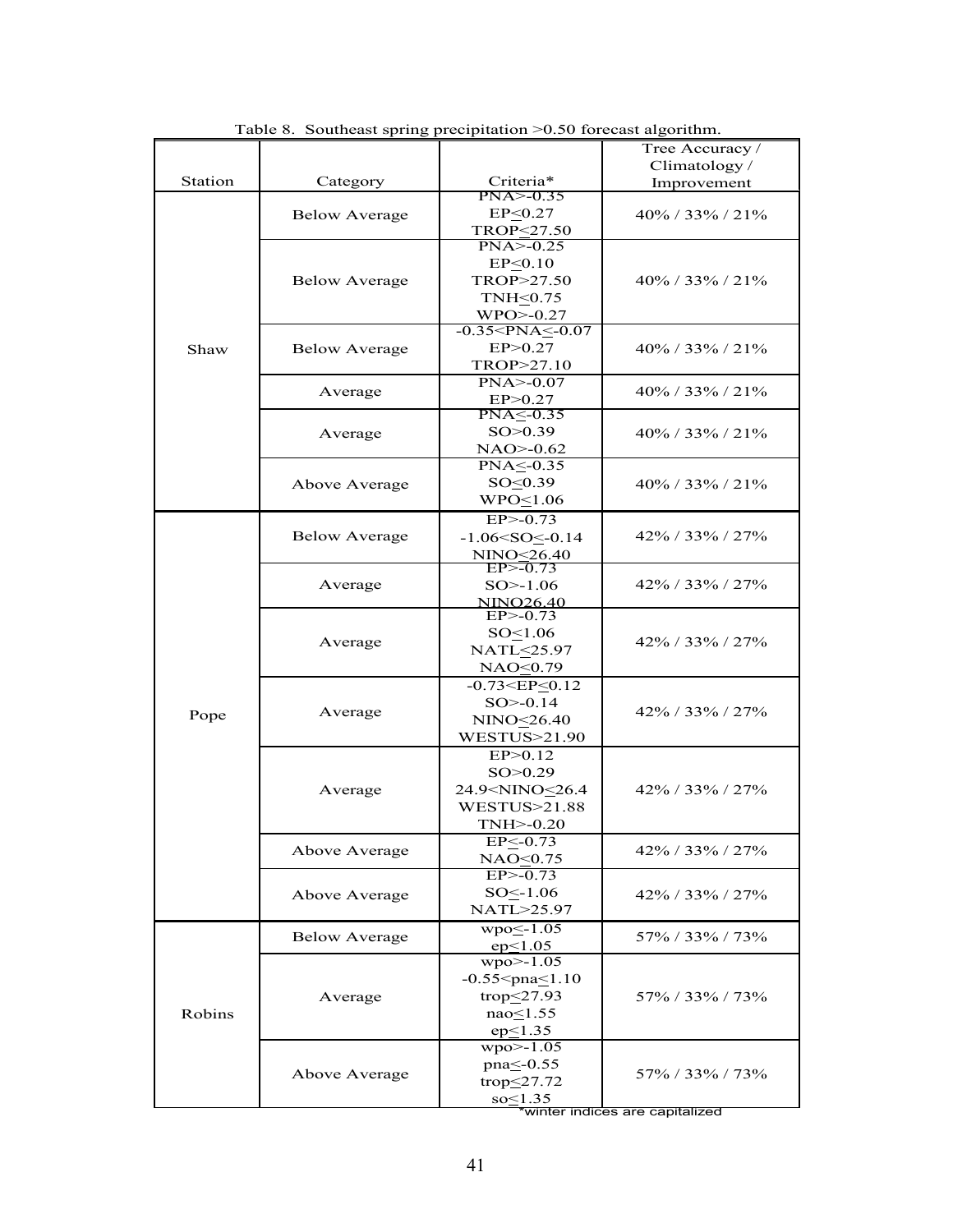|                |                      |                                               | Tree Accuracy /    |
|----------------|----------------------|-----------------------------------------------|--------------------|
|                |                      |                                               | Climatology/       |
| <b>Station</b> | Category             | Criteria*                                     | Improvement        |
|                |                      | $EP$ $-0.22$                                  |                    |
|                |                      | <b>WESTUS&gt;23.30</b>                        |                    |
|                | <b>Below Average</b> | NAO<0.53                                      | 44% / 33% / 33%    |
|                |                      | NATL<26.49                                    |                    |
|                |                      | $EP$ $>$ -0.50                                |                    |
|                | Average              | <b>WESTUS&gt;23.16</b>                        | $44\%$ / 33% / 33% |
|                |                      | 0.53 <nao<0.96< td=""><td></td></nao<0.96<>   |                    |
|                |                      | $EP < -0.50$                                  |                    |
|                | Average              | PNA > 0.39                                    | $44\%$ / 33% / 33% |
| Barksdale      |                      | $EP$ $-0.50$                                  |                    |
|                |                      | WESTUS $\leq$ 23.10                           |                    |
|                |                      | NAO<1.22                                      |                    |
|                | Average              | TROP<27.65                                    | 44% / 33% / 33%    |
|                |                      | NATL>25.60                                    |                    |
|                |                      | $WPO > -1.33$                                 |                    |
|                |                      | $EP < -0.50$                                  |                    |
|                | Above Average        | PNA<0.39                                      | $44\%$ / 33% / 33% |
|                |                      | $NAO > -1.15$                                 |                    |
|                |                      | $-0.50 < EP < 0.17$                           |                    |
|                | <b>Below Average</b> | NATL>26.30                                    | 44% / 33% / 33%    |
|                |                      | 0.06 < EP < 1.15                              |                    |
|                | <b>Below Average</b> | 25.8 <natl<26.3< td=""><td></td></natl<26.3<> |                    |
|                |                      | NAO<0.96                                      | 44% / 33% / 33%    |
|                |                      | $PNA > -1.08$                                 |                    |
|                |                      | $-0.50 < EP < 0.07$                           |                    |
|                | Average              | NATL<26.30                                    | 44% / 33% / 33%    |
| Randolph       |                      | EP>0.07                                       |                    |
|                | Average              | NATL<25.81                                    | $44\%$ / 33% / 33% |
|                |                      | PNA<-0.19                                     |                    |
|                |                      | $-0.93 < E$ P $<$ -0.50                       |                    |
|                | Above Average        | NAO<0.89                                      | 44% / 33% / 33%    |
|                |                      | EP > 0.07                                     |                    |
|                |                      | NATL<25.80                                    |                    |
|                | Above Average        | $PNA > -0.19$                                 | $44\%$ / 33% / 33% |
|                |                      | NAO<0.61                                      |                    |
|                |                      |                                               |                    |
|                | <b>Below Average</b> | WESTUS $\leq$ 23.05<br>NAO <- 0.44            | $42\%$ / 33% / 27% |
| Tinker         |                      |                                               |                    |
|                | Average              | <b>WESTUS&lt;22.48</b>                        | $42\%$ / 33% / 27% |
|                |                      | EP > 0.61                                     |                    |
|                |                      | <b>WESTUS&gt;23.05</b>                        |                    |
|                |                      | NAO<0.79                                      | $42\%$ / 33% / 27% |
|                | Average              | TNH>-1.22                                     |                    |
|                |                      | $WPO > -0.22$                                 |                    |
|                |                      | 22.5 <westus<23< td=""><td></td></westus<23<> |                    |
|                | Above Average        | $NAO > -0.44$                                 | $42\%$ / 33% / 27% |

Table 9. South-central spring precipitation >0.50 forecast algorithm.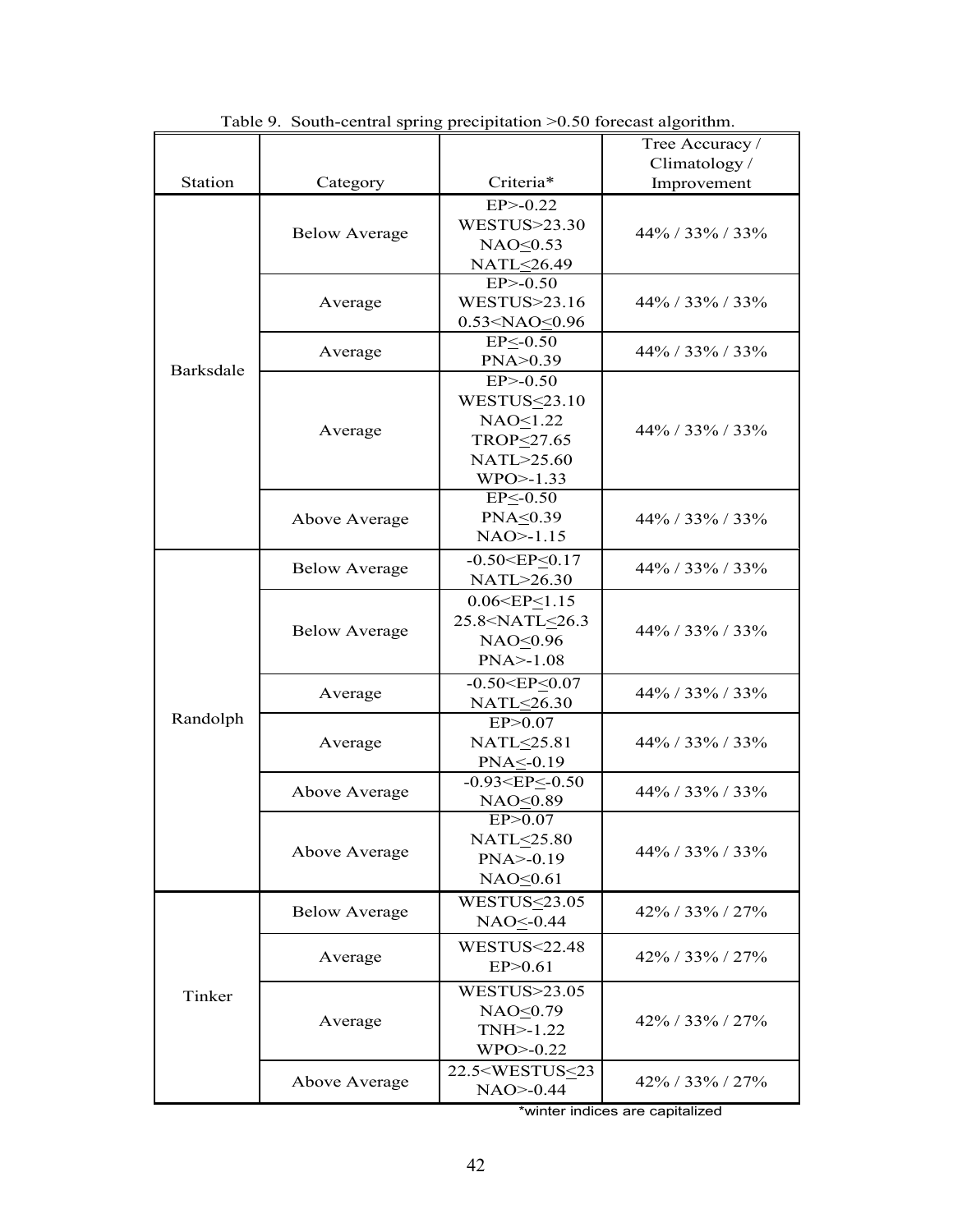|         |                      |                                                                                                                                         | Tree Accuracy /<br>Climatology/ |
|---------|----------------------|-----------------------------------------------------------------------------------------------------------------------------------------|---------------------------------|
| Station | Category             | Criteria*                                                                                                                               | Improvement                     |
|         | <b>Below Average</b> | natl>25.75<br>trop $\leq$ 27.95                                                                                                         | 45% / 33% / 36%                 |
| Shaw    | Average              | natl<25.75<br>westus < 24.45<br>$nao$ > -0.30                                                                                           | $45\%$ / 33% / 36%              |
|         | Above Average        | natl<25.75<br>westus $>$ 24.45<br>$-1.10$ <pna<math>\leq 0.75<br/><math>nao &lt; -0.05</math><br/><math>so &gt; -1.30</math></pna<math> | $45\%$ / 33% / 36%              |
|         | <b>Below Average</b> | $PNA > -1.06$<br>TROP<27.70<br>SO<0.19<br>NINO<27.13<br>$WPO > -0.32$                                                                   | 37% / 33% / 12%                 |
| Pope    | Average              | $PNA > -1.06$<br>TROP>27.70<br>$SO > -3.15$<br><b>WESTUS&lt;24.47</b>                                                                   | 37% / 33% / 12%                 |
|         | Average              | $-1.06 < PNA \le 0.80$<br>TROP<27.70<br>$0.19 < SO \le 1.62$<br>$EP$ $> -0.53$<br>NINO>24.86                                            | $37\%$ / 33% / 12%              |
|         | <b>Below Average</b> | 25.4 <natl<25.9<br><math>ep \le -0.25</math><br/><math>nao</math> - 1.45<br/><math>wpo&gt;=1.00</math></natl<25.9<br>                   | 47% / 33% / 42%                 |
| Robins  | Average              | natl>25.43<br>$ep$ $>$ -0.25<br>so < 0.60                                                                                               | 47% / 33% / 42%                 |
|         | Average              | natl<25.43<br>westus $>$ 24.65<br>$-0.70 \leq na \leq 0.50$                                                                             | 47% / 33% / 42%                 |
|         | Above Average        | nat $\leq$ 25.43<br>westus $\leq$ 24.65<br>nino>25.24<br>pna>-1.35                                                                      | 47% / 33% / 42%                 |

Table 10. Southeast summer precipitation > 0.50 forecast algorithm.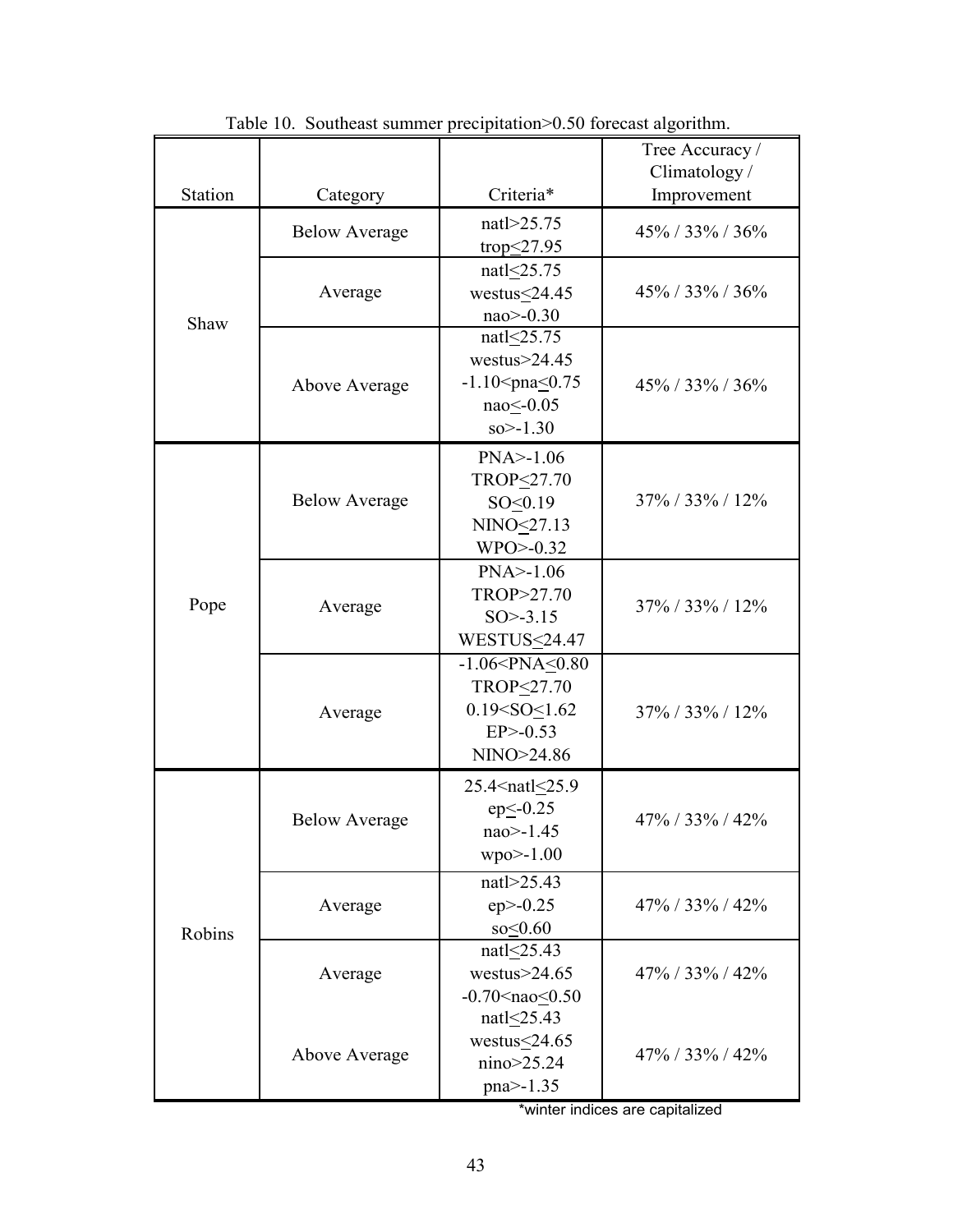|           |                      |                                                                                                                     | Tree Accuracy /<br>Climatology/ |
|-----------|----------------------|---------------------------------------------------------------------------------------------------------------------|---------------------------------|
| Station   | Category             | Criteria*                                                                                                           | Improvement                     |
|           | <b>Below Average</b> | nao>-0.05<br>natl>25.34<br>$0.15 < ep \le 1.80$                                                                     | $45\% / 33\% / 36\%$            |
| Barksdale | Average              | $-1.25$ <nao<math>\leq 0.05<br/>natl<math>\leq</math>25.72<br/>trop<math>\leq</math>27.75</nao<math>                | $45\% / 33\% / 36\%$            |
|           | Above Average        | nao > 0.05<br>natl>25.34<br>$-0.60 < ep \le 0.15$<br>$so > -1.25$                                                   | 45% / 33% / 36%                 |
|           | Above Average        | $0.05$ <nao<0.80<br>nat<math>l \leq 25.34</math></nao<0.80<br>                                                      | $45\%$ / 33% / 36%              |
|           | <b>Below Average</b> | $SO > -1.32$<br>WPO<0.19<br>26.0 <natl<26.7<br>PNA&lt;0.83<br/><math>EP</math><math>&gt;</math>-0.60</natl<26.7<br> | 43% / 33% / 30%                 |
| Randolph  | Average              | $SO > -1.32$<br>0.19 < WPO < 0.55                                                                                   | $43\%$ / 33% / 30%              |
|           | Average              | $SO > -1.32$<br>$WPO \leq 0.19$<br>25.8 <natl<26.0<br>PNA&lt;0.72</natl<26.0<br>                                    | $43\%$ / 33% / 30%              |
|           | Above Average        | $SO < -1.32$<br>WPO<0.85                                                                                            | 43% / 33% / 30%                 |
| Tinker    | <b>Below Average</b> | $PNA \leq 0.75$<br>WESTUS>21.98<br>$WPO > -0.35$<br>$-0.25 < NAO < 0.99$<br>NATL>25.86<br>EP<1.12                   | $42\%$ / 33% / 27%              |

Table 11. South-central summer precipitation >0.50 forecast algorithm.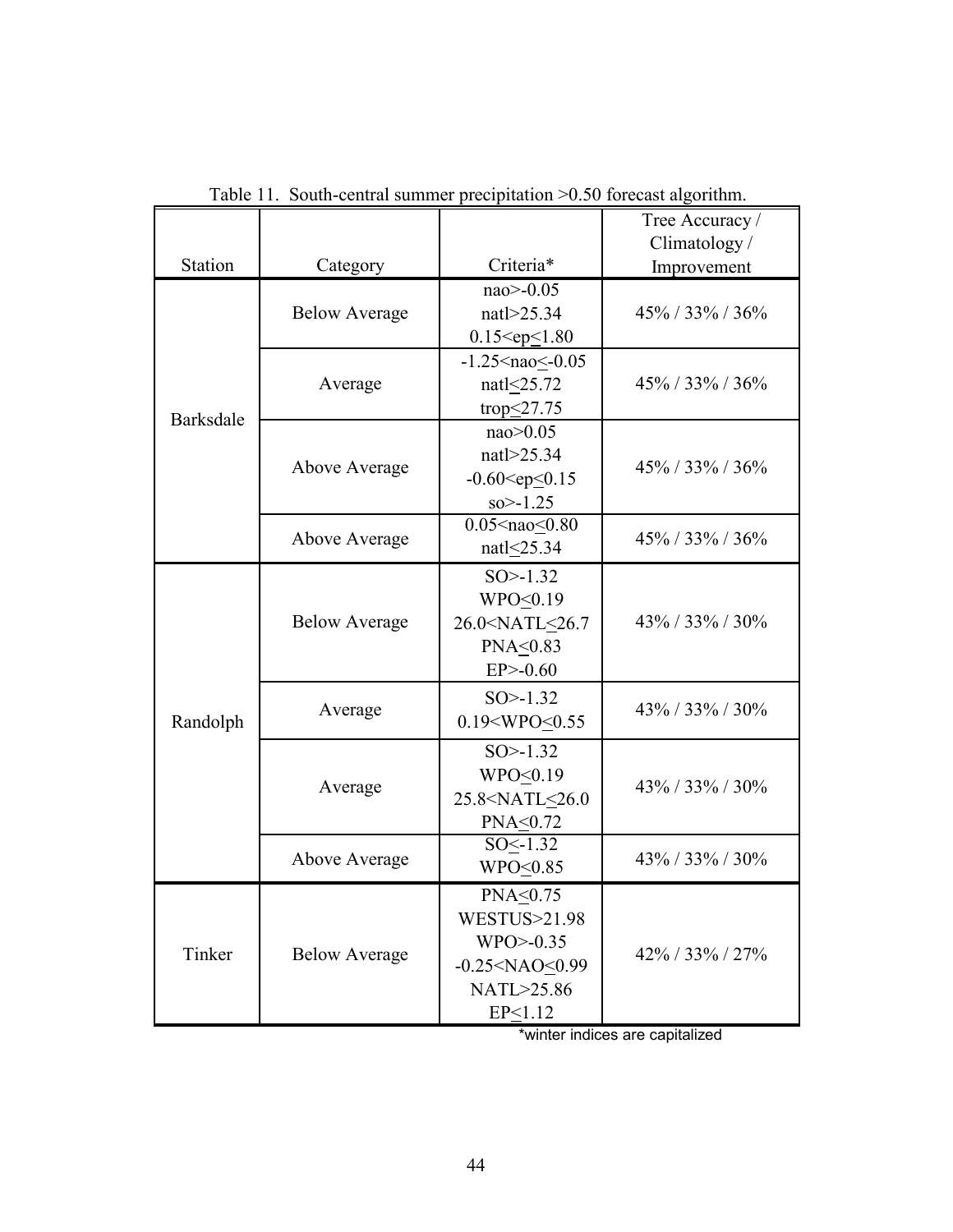Table 12 results show the southeast spring tornado forecast algorithm. A 49% forecast accuracy was acknowledged for Robins AFB-a 96% improvement over climatology. The NAO and PNA were the only signals identified in all stations in the southeast region for predicting spring tornadoes. Both February and winter indices were used to provide the best algorithm for southeast spring tornadoes.

Table 13 results show the south-central spring tornado forecast algorithm. A 47% forecast accuracy was acknowledged for Barksdale AFB-a 42% improvement over climatology. The SO was the only signal identified in all stations in the south-central region for predicting spring tornadoes. Only winter indices were used to provide the best algorithm for south-central spring tornadoes.

Table 14 results show the southeast summer tornado forecast algorithm. A 47% forecast accuracy was acknowledged for Pope AFB-a 42% improvement over climatology. The WPO, EP, and NAO were the signals identified in all stations in the southeast region for predicting summer tornadoes. Only winter indices were used to provide the best algorithm for southeast summer tornadoes.

Table 15 results show the south-central tornado forecast algorithm. A 58% forecast accuracy was acknowledged for Randolph AFB-a 132% improvement over climatology was noted. The TROP was the only signal identified in all stations in the south-central region for predicting summer tornadoes. Both February and winter indices were used to provide the best algorithm for south-central summer tornadoes.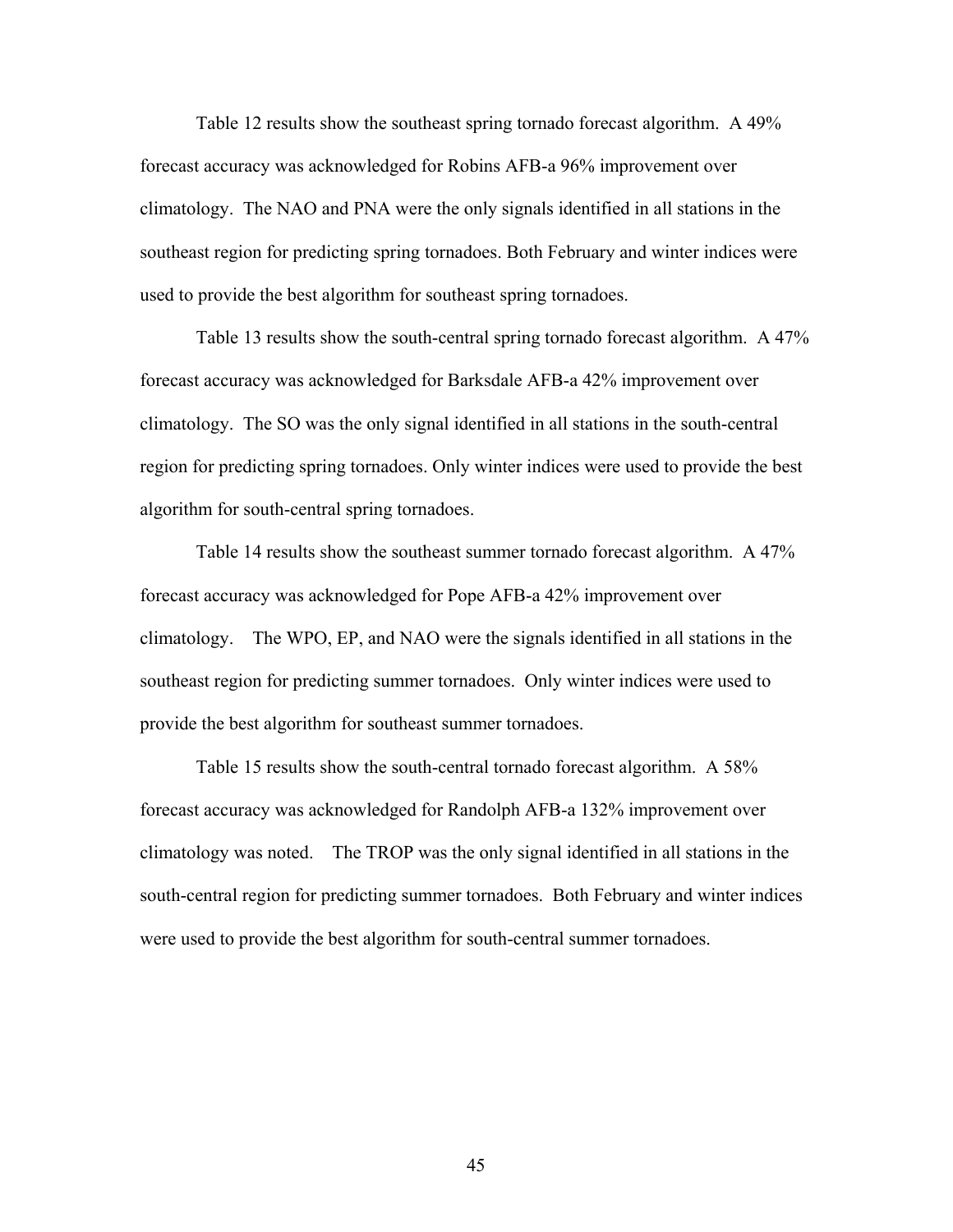|         | Category             |                                                                               | Tree Accuracy /<br>Climatology/ |  |
|---------|----------------------|-------------------------------------------------------------------------------|---------------------------------|--|
| Station | (# of tornadoes)     | Criteria*                                                                     | Improvement                     |  |
|         |                      | NAO<br><u>&lt;</u> 0.02                                                       |                                 |  |
|         | Average $(1)$        | $PNA > -0.90$                                                                 | 45% / 33% / 36%                 |  |
|         |                      | TROP<27.74                                                                    |                                 |  |
| Shaw    |                      | $NAO > -0.02$                                                                 |                                 |  |
|         | Above Average $(>1)$ | <b>WESTUS&lt;22.95</b>                                                        | $45\%$ / 33% / 36%              |  |
|         |                      | $SO > -0.25$                                                                  |                                 |  |
|         |                      | $PNA > -0.46$                                                                 |                                 |  |
|         |                      | $TNH > -0.55$                                                                 |                                 |  |
|         | Below Average (0)    | WESTUS<23.13                                                                  | 44% / 33% / 33%                 |  |
|         |                      | TROP>26.81                                                                    |                                 |  |
|         |                      | NAO<0.82                                                                      |                                 |  |
|         |                      | NATL<25.60                                                                    |                                 |  |
|         |                      | PNA>0.85                                                                      |                                 |  |
|         | Below Average (0)    | TNH <- 0.55                                                                   | 44% / 33% / 33%                 |  |
|         |                      | NATL<26.37                                                                    |                                 |  |
|         |                      | WPO<0.95                                                                      |                                 |  |
|         |                      | $PNA > -0.46$                                                                 |                                 |  |
|         | Below Average (0)    | TNH <- 0.55<br>44% / 33% / 33%                                                |                                 |  |
| Pope    |                      | NATL>26.37                                                                    |                                 |  |
|         | $-0.46 < PNA < 0.85$ |                                                                               |                                 |  |
|         | Average $(1)$        | TNH <- 0.55                                                                   | 44% / 33% / 33%                 |  |
|         |                      | NATL<26.37                                                                    |                                 |  |
|         |                      | $PNA \leq 0.46$                                                               |                                 |  |
|         | Average $(1)$        | $WPO > -0.70$                                                                 | $44\%$ / 33% / 33%              |  |
|         |                      | TNH<1.20                                                                      |                                 |  |
|         |                      | $PNA > -0.46$                                                                 |                                 |  |
|         | Above Average $(>1)$ | $TNH > -0.55$                                                                 | $44\%$ / 33% / 33%              |  |
|         |                      | WESTUS>23.13                                                                  |                                 |  |
|         |                      | EP < 0.25                                                                     |                                 |  |
|         |                      | PNA<-0.46                                                                     |                                 |  |
|         | Above Average $(>1)$ | WPO<-0.70                                                                     | $44\%$ / 33% / 33%              |  |
|         |                      | $NAO \leq 0.38$                                                               |                                 |  |
|         | Below Average (0)    | 25.13 <natl<23.36< td=""><td><math>49\%</math> / 25% / 96%</td></natl<23.36<> | $49\%$ / 25% / 96%              |  |
|         |                      | $nao < -0.30$                                                                 |                                 |  |
| Robins  |                      | 25.13 <natl<25.36< td=""><td></td></natl<25.36<>                              |                                 |  |
|         | Above Average $(>2)$ | $nao$ $>$ -0.30                                                               | $49\%$ / 25% / 96%              |  |
|         |                      | $wpo \leq -0.50$                                                              |                                 |  |

Table 12. Southeast spring tornado forecast algorithm.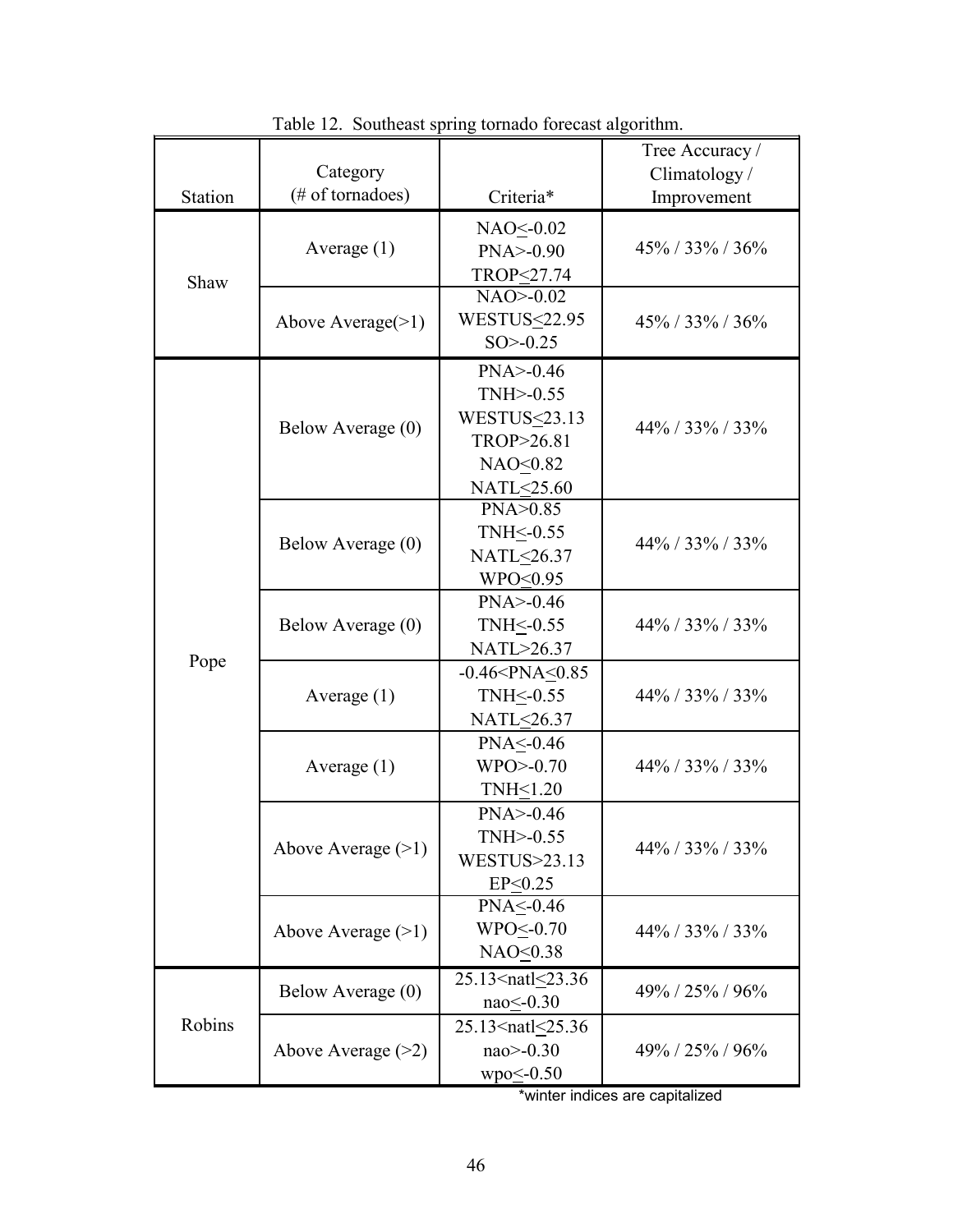| <b>Station</b> | Category<br>(# of tornadoes) | Criteria*                                                                    | Tree Accuracy /<br>Climatology/ |
|----------------|------------------------------|------------------------------------------------------------------------------|---------------------------------|
|                |                              |                                                                              | Improvement                     |
| Barksdale      | Below Average (0-1)          | NAO < 0.12<br>TROP<27.41<br>TNH<0.88                                         | $47\%$ / 33% / 42%              |
|                | Below Average (0-1)          | $NAO > -0.12$<br><b>WESTUS&gt;23.45</b><br>PNA<0.72<br>$SO > -1.25$          | $47\%$ / 33% / 42%              |
|                | Average $(2-3)$              | $NAO > -0.12$<br><b>WESTUS&lt;23.45</b><br>NATL<25.75                        | $47\%$ / 33% / 42%              |
|                | Above Average $(>3)$         | NAO < 0.12<br>TROP>27.41<br>$TNH > -0.72$                                    | 47% / 33% / 42%                 |
| Randolph       | Average $(1)$                | $-0.40 < WPO \le 0.95$<br>$SO > -0.70$<br>NATL<26.07<br>$PNA > -0.71$        | $40\%$ / 33% / 21%              |
|                | Above Average $(>1)$         | $WPO > -0.40$<br>$SO > -0.70$<br>TROP<27.70<br>$TNH$ $>$ -0.85<br>NINO>24.88 | $40\%$ / 33% / 21%              |
| Tinker         | Below Average (1-2)          | $EP < -0.30$<br>$-0.33 < WPO < 0.47$                                         | $40\% / 33\% / 21\%$            |
|                | Above Average $($ >4)        | EP<0.85<br>WPO<-0.33<br>PNA<1.00<br>SO < 0.44                                | $40\%$ / 33% / 21%              |

Table 13. South-central spring tornado forecast algorithm.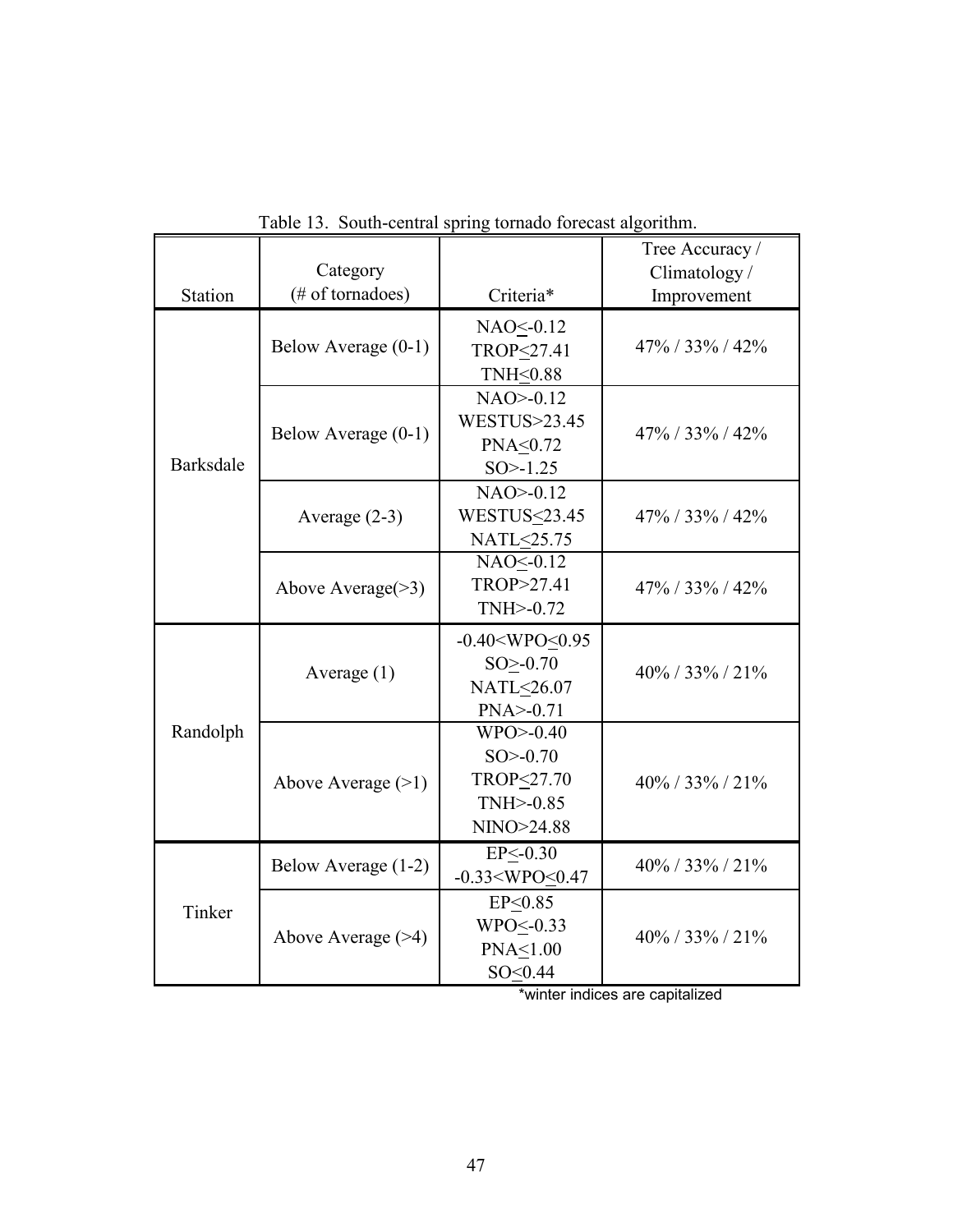|         | Category             |                                                                                                         | Tree Accuracy /<br>Climatology/ |
|---------|----------------------|---------------------------------------------------------------------------------------------------------|---------------------------------|
| Station | (# of tornadoes)     | Criteria*                                                                                               | Improvement                     |
| Shaw    | Below Average (0)    | WESTUS<22.64<br>WPO<-0.42                                                                               | 44% / 33% / 33%                 |
|         | Below Average (0)    | 23 <westus<23.5<br><math>WPO2 - 0.42</math><br/><math>EP</math><math>&gt; -0.80</math></westus<23.5<br> | $44\%$ / 33% / 33%              |
|         | Average $(1)$        | WESTUS $\leq$ 23.16<br>WPO>0.19<br>$NAO > -0.67$                                                        | $44\%$ / 33% / 33%              |
|         | Average $(1)$        | <b>WESTUS&gt;23.45</b><br>TNH>-0.78                                                                     | $44\%$ / 33% / 33%              |
|         | Above Average $(>1)$ | 22.6 <westus<23<br>WPO&lt;0.02<br/>TNH&lt;0.95</westus<23<br>                                           | $44\%$ / 33% / 33%              |
|         | Above Average $(>1)$ | WESTUS>23.45<br>TNH $\leq$ -0.78<br>$NAO > -0.20$                                                       | $44\%$ / 33% / 33%              |
| Pope    | Below Average (0)    | <b>WESTUS&gt;22.78</b><br>EP > 0.12<br>PNA<0.73<br>$NAO > -1.02$                                        | $47\%$ / 33% / 42%              |
|         | Average $(1)$        | 22 <westus<22.8<br><math>-0.73 &lt; NAO \le 0.71</math></westus<22.8<br>                                | $47\%$ / 33% / 42%              |
|         | Average $(1)$        | <b>WESTUS&gt;22.78</b><br>EP < 0.12<br>$SO < -0.04$<br>$0.27 < WPO \le 1.06$                            | $47\%$ / 33% / 42%              |
|         | Above Average $(>1)$ | <b>WESTUS&gt;22.78</b><br>$EP < -0.62$<br>$SO < -0.04$<br>$WPO \leq 0.27$                               | 47% / 33% / 42%                 |
| Robins  | Average $(1)$        | $WPO1 - 0.08$<br>$PNA > -0.85$<br>EP > 0.53                                                             | $35\% / 25\% / 40\%$            |
|         | Average $(1)$        | $WPO \leq 0.19$<br>$PNA > -0.85$<br>$EP < -0.33$<br>NAO<0.25                                            | $35\% / 25\% / 40\%$            |
|         | Above Average $(>1)$ | WPO<0.19<br>PNA<-0.85                                                                                   | $35\%$ / $25\%$ / $40\%$        |
|         | Above Average $(>1)$ | WPO<0.19<br>$PNA > -0.30$<br>$-0.33 < E P \le 0.53$<br>NAO<-0.25                                        | 35% / 25% / 40%                 |

Table 14. Southeast summer tornado forecast algorithm.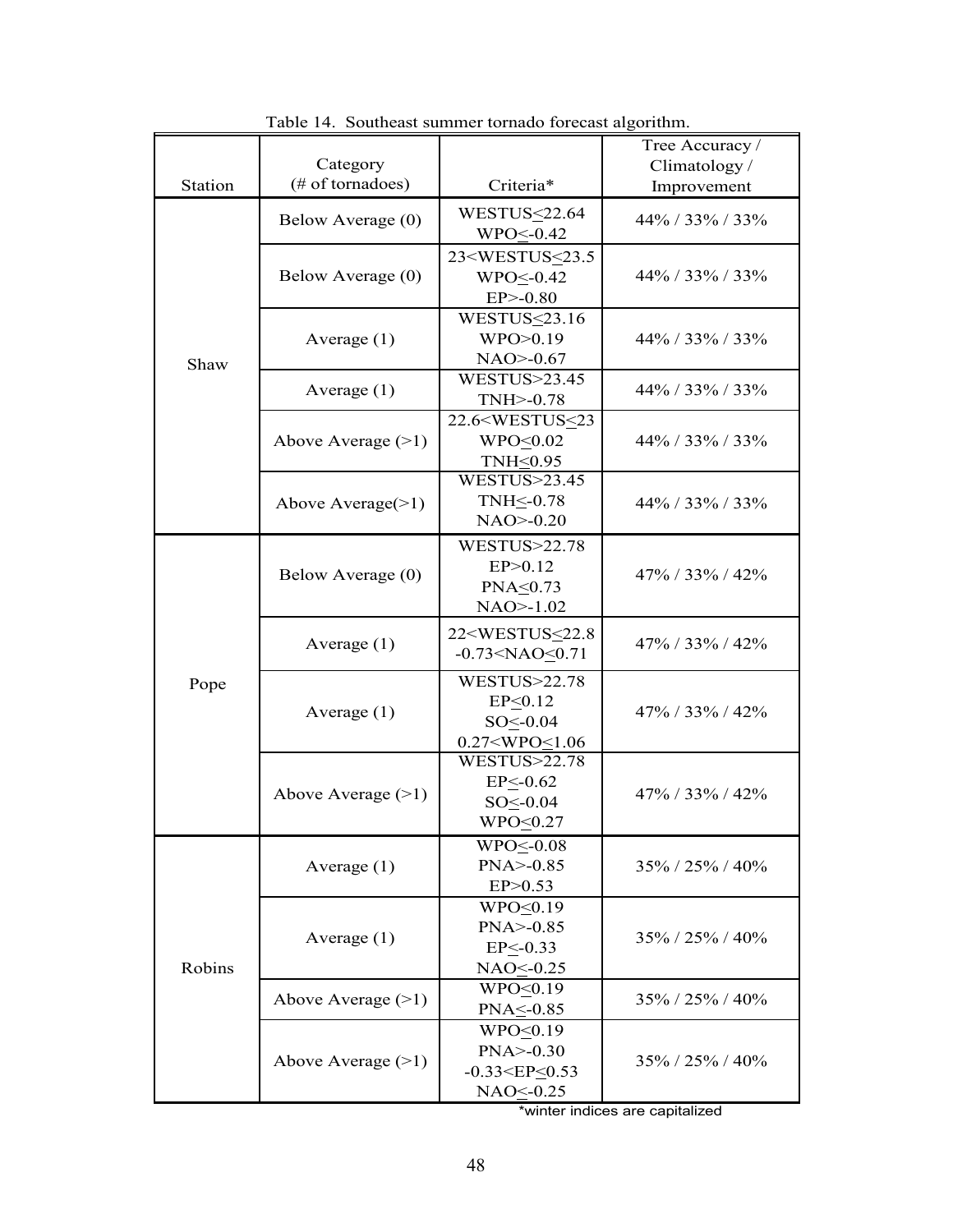| Station          | Category<br>(# of tornadoes) | Criteria*                                                                 | Tree Accuracy /<br>Climatology/<br>Improvement |
|------------------|------------------------------|---------------------------------------------------------------------------|------------------------------------------------|
| <b>Barksdale</b> | Below Average (0)            | $-0.55 < PNA < 0.18$<br>EP<0.92                                           | 51% / 50% / 2%                                 |
|                  | Average $(1)$                | PNA>0.48<br>WPO<0.67<br>SO < 0.15                                         | 51%/25%/104%                                   |
|                  | Average $(1)$                | $PNA \leq 0.55$<br>$NAO > -0.62$<br>TROP<27.40                            | 51%/25%/104%                                   |
| Randolph         | Below Average (0)            | $0.20 < ep \le 1.20$                                                      | 58% / 50% / 16%                                |
|                  | Below Average (0)            | ep < 0.20<br>27.8 <trop<28.1< td=""><td>58% / 50% / 16%</td></trop<28.1<> | 58% / 50% / 16%                                |
|                  | Below Average (0)            | $ep < -0.45$<br>trop $\leq$ 27.72                                         | 58% / 50% / 16%                                |
|                  | Average $(1)$                | ep > 1.20<br>nao>0.05                                                     | 58% / 25% / 132%                               |
|                  | Above Average $(>1)$         | $-0.45 < ep \le 0.20$<br>trop<27.82<br>wpo>-0.45                          | 58% / 25% / 132%                               |
| Tinker           | Below Average (0-1)          | NATL<26.06<br><b>WESTUS&lt;23.48</b><br>TROP>27.16<br>PNA>0.86            | 56% / 33% / 70%                                |
|                  | Average $(2)$                | NATL<26.06<br><b>WESTUS&gt;23.48</b><br>NAO>0.11<br>WPO<0.82              | 56% / 33% / 70%                                |
|                  | Above Average $(>2)$         | NATL<26.06<br><b>WESTUS&lt;23.48</b><br>TROP<27.16<br>EP<0.75<br>NAO>0.32 | 56\% / 33\% / 70\%                             |
|                  | Above Average $(>2)$         | NATL>26.06<br><b>WESTUS&lt;23.35</b><br>SO>1.20                           | 56% / 33% / 70%                                |

Table 15. South-central summer tornado forecast algorithm.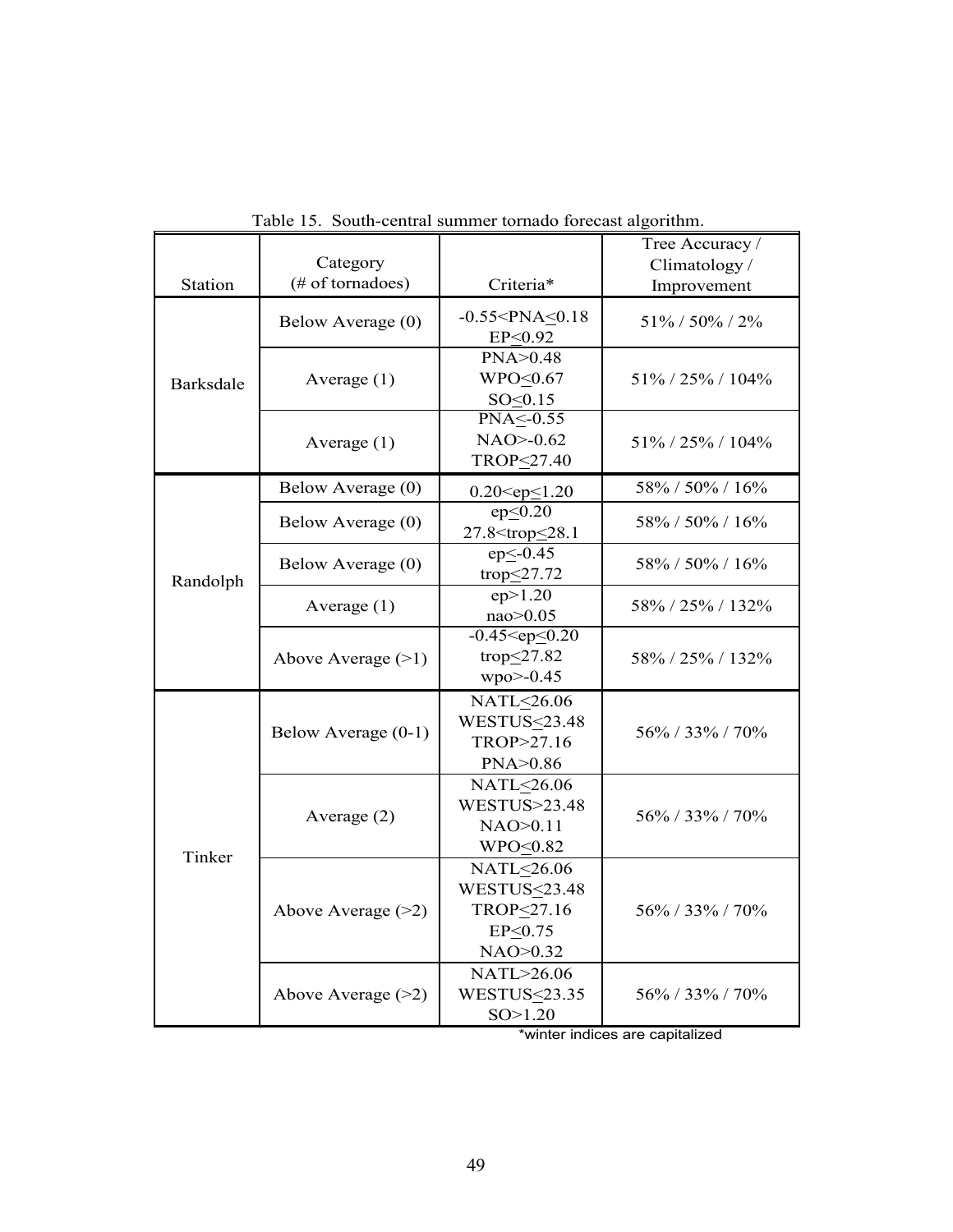If the criteria were not met at all, then climatology would still be the best prediction, however, there was a significant increase in the algorithm over climatology using all three severe weather parameters. Since the three weather parameters are dependent sets with each other, it would be difficult to combine the three data sets into one severe weather product, and a lot of information would be lost in the combination process. The advantage of keeping the data sets individualized was that specific longrange forecasts could still be made with each severe weather parameter. In addition, the three severe weather parameters only partially define the severe weather season since there are other parameters that could be used to define it at as well. Therefore, the algorithms in the tables above are to be used separately to characterize the severe weather season.

Regional trends within the algorithms were difficult to recognize, however, connections between indices and the severe weather parameters were made. The EP index was noted several times with the south-central spring and summer precipitation forecasts, and the NAO was noted several times with the southeast spring and summer tornado forecasts. However, no further research was done on these findings since that would have been another major path that would have swayed from the goal of this research.

Other trends were also recognized from the results. Randolph AFB continually had the best predictive results for both seasonal thunderstorm forecasts within the respective region. Robins AFB and Barksdale AFB continually had the best predictive results for both precipitation forecasts within their respective regions.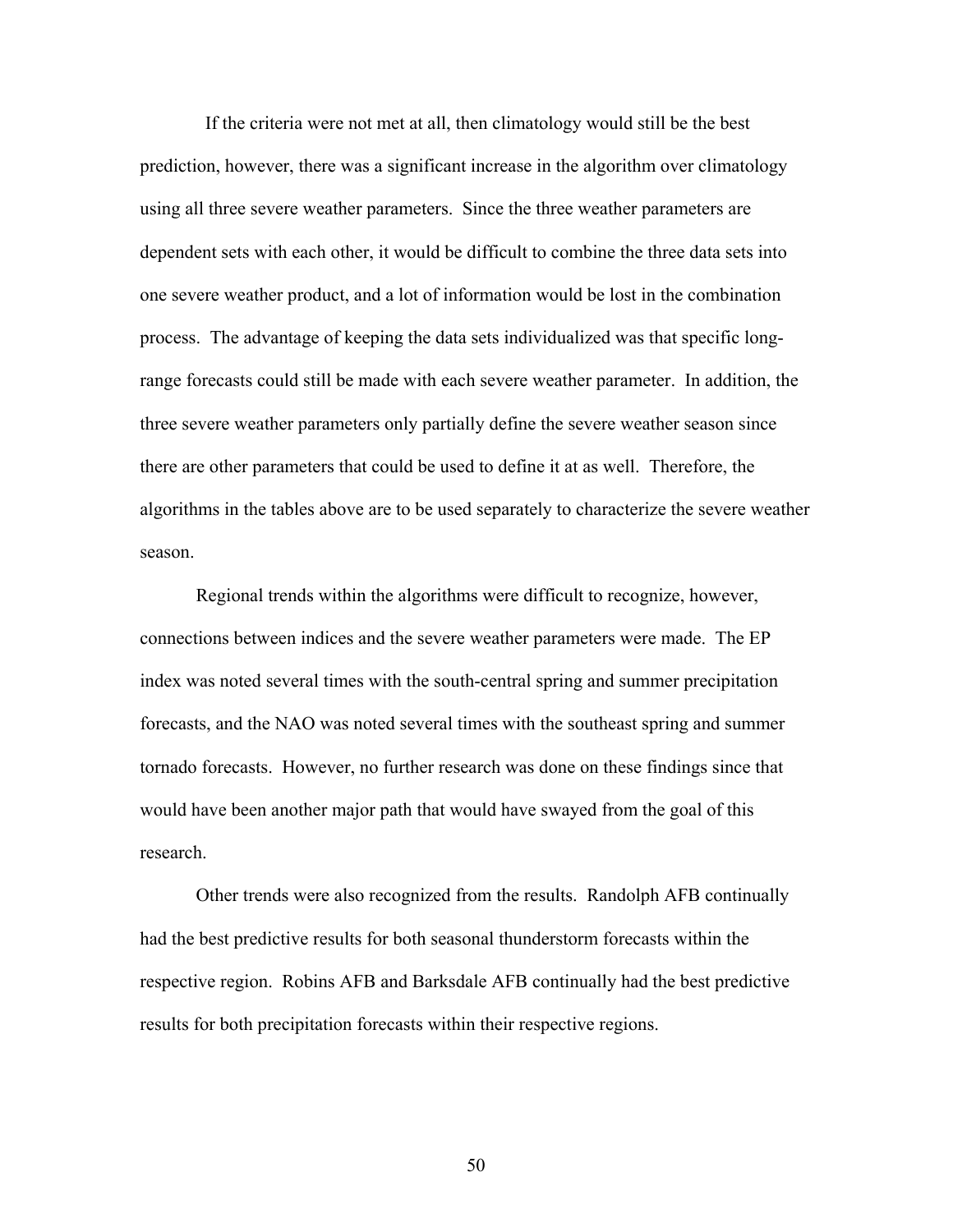Overall the CART results were positive. They confirmed that algorithms with reasonable predictability could be produced for forecasting the intensity of the severe weather season. The predictive tables produced in this study are deemed ready to use by AFCCC and OWS forecasters to answer such questions each year.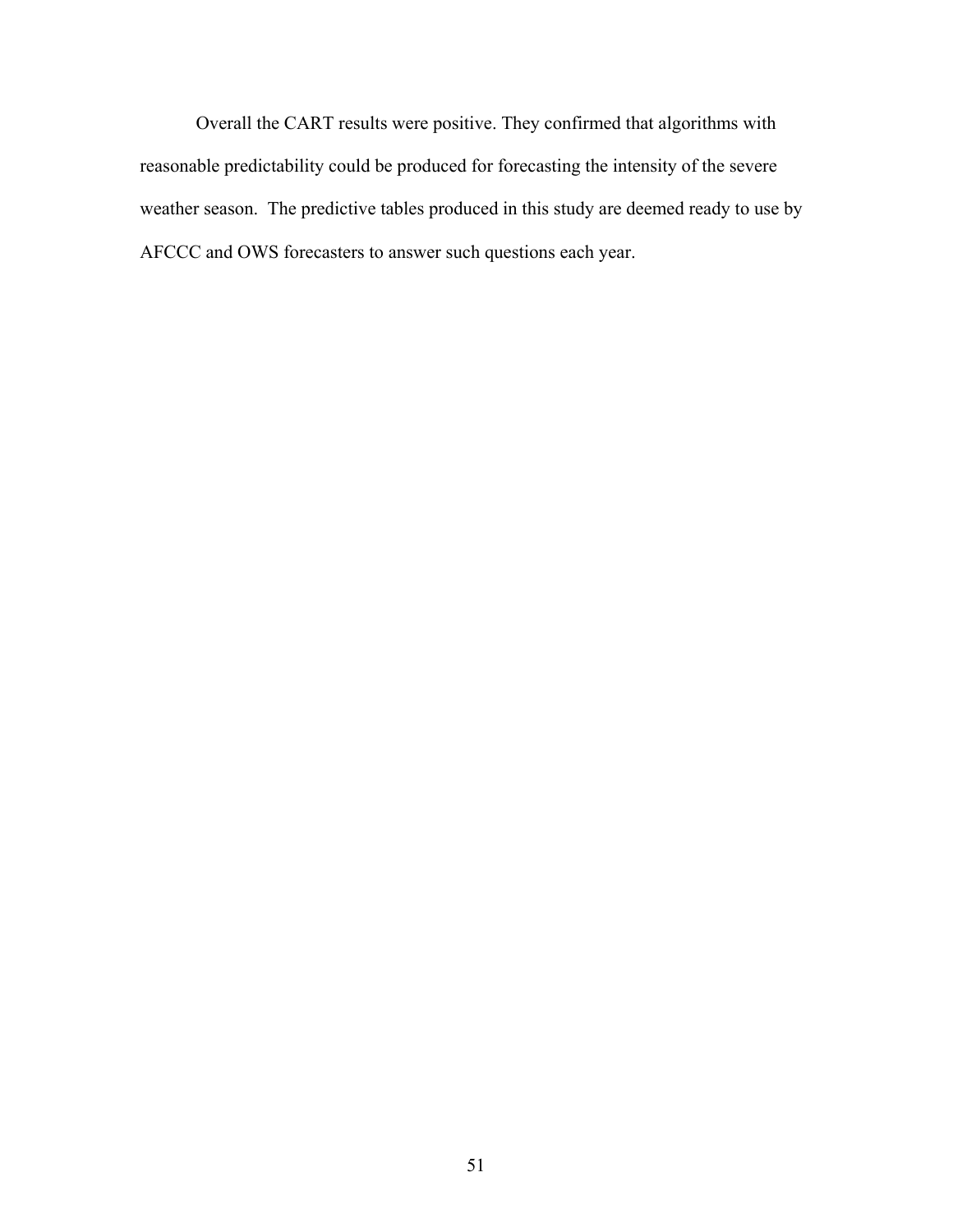## **V. Conclusions and Recommendations**

## *5.1 Conclusions*

The main goal of this research was to create a climatological algorithm if statistical relationships were found between spring and summer severe weather parameters and SST and global circulation indices. Forecast algorithms were created using CART analysis, specifically classification trees, which improved upon climatology on multiple cases. Thunderstorm data showed improvements up to 45%. Precipitation data showed improvements up to 73%. Finally, tornado data showed improvements up to 132%. The specific objectives (stated in Chapter 1) were all met to design the predictive algorithms.

SST indices, global circulation indices, and severe weather parameters were all defined. Global circulation indices were divided into two categories: teleconnection and RPCA. Both categorical indices were used and the results show that both types had influences on severe weather parameters, however, the RPCA provided robust indices because of an encompassing spatial domain. The severe weather parameters, thunderstorm, precipitation >0.50, tornado, and lightning data, were used to define the spring and summer severe weather seasons. Lightning data would have been used in all statistical approaches, however, the small sample size (10 years) created severe limitations (Objective 1).

The identified regions of interest were the southeast and south-central portions of the United States. Accurate representation of each region was adequately covered with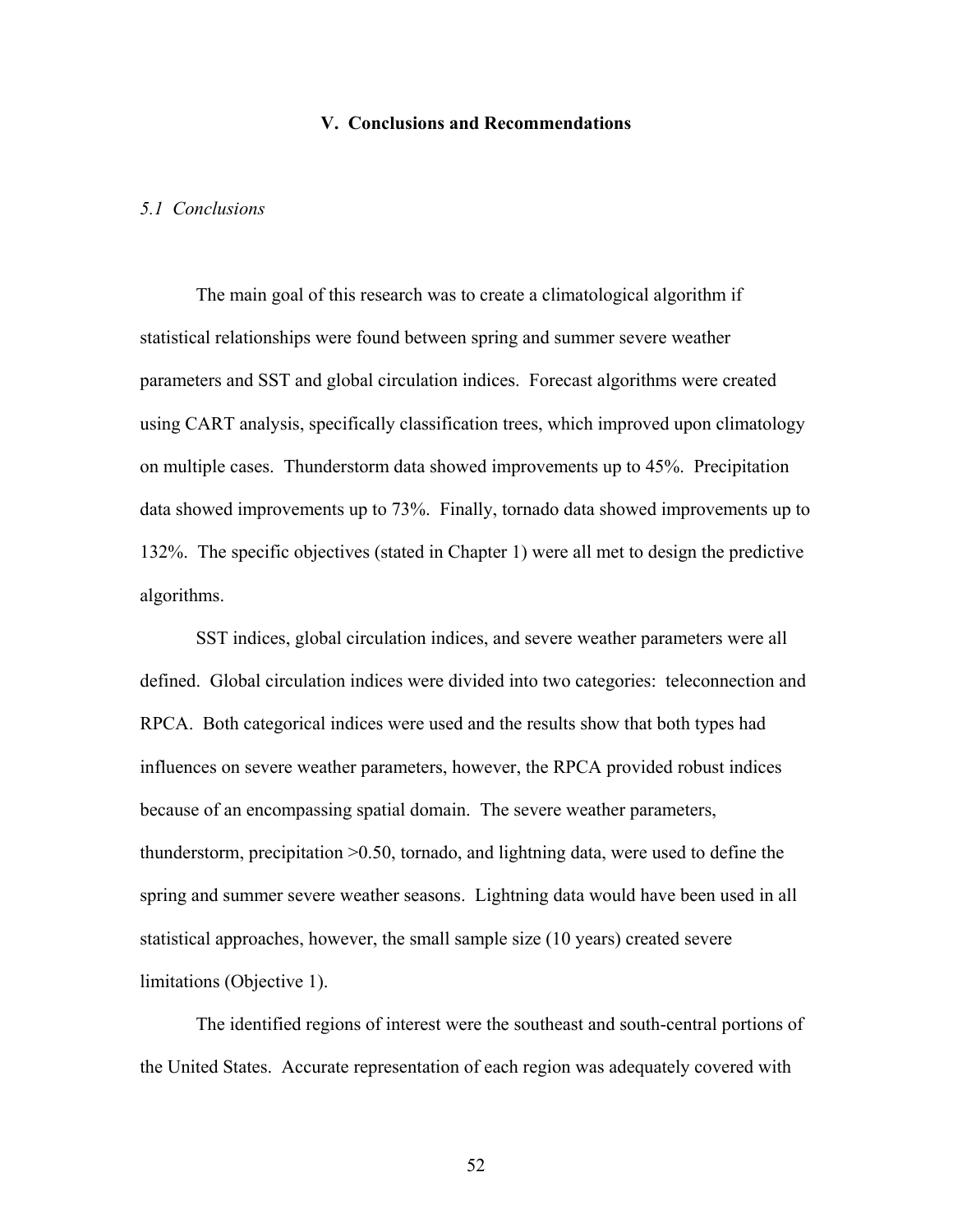three stations in each region. The three stations provided insight into certain climatological spatial trends that existed within each region (Objective 2).

Thunderstorm, precipitation >0.50, tornado, and lightning data were all collected and readily available from AFCCC. Limitations did exist with all data sources and should not be forgotten when analyzing the results, however, a larger sample size was used, except lightning data, to help eliminate the effects from these limitations. During the CART analysis, these severe weather parameters were ranked and categorized in the classification tree process (Objectives 3-6).

After data were collected, thunderstorm, precipitation >0.50, and tornado data from each station were compared to the global SST and circulation indices using traditional statistical methods of regression. Overall,  $R^2$  values were weak (<0.50) for all model runs, however, prominent statistical conclusions were pulled from the analysis. Proximity of an index to the region of study was noted as a key factor for a high significance within the model. In addition, multiple linear regression showed that SST indices appeared more often in model runs than global circulations. Understanding the traditional statistical methods did provide insight into the CART analysis (Objective 7).

CART analysis was used once traditional statistics could not design the predictive algorithm. Specifically, classification trees developed forecast algorithms with accuracies better than climatology. If the criteria were not met in any of the algorithms, climatology would still be the best prediction. The three weather parameters were not combined to produce one severe weather product, however, the thunderstorm, precipitation >0.50, and tornado data remained individualized since all three parameters should be used to completely define the severe weather season. Finally, CART analysis,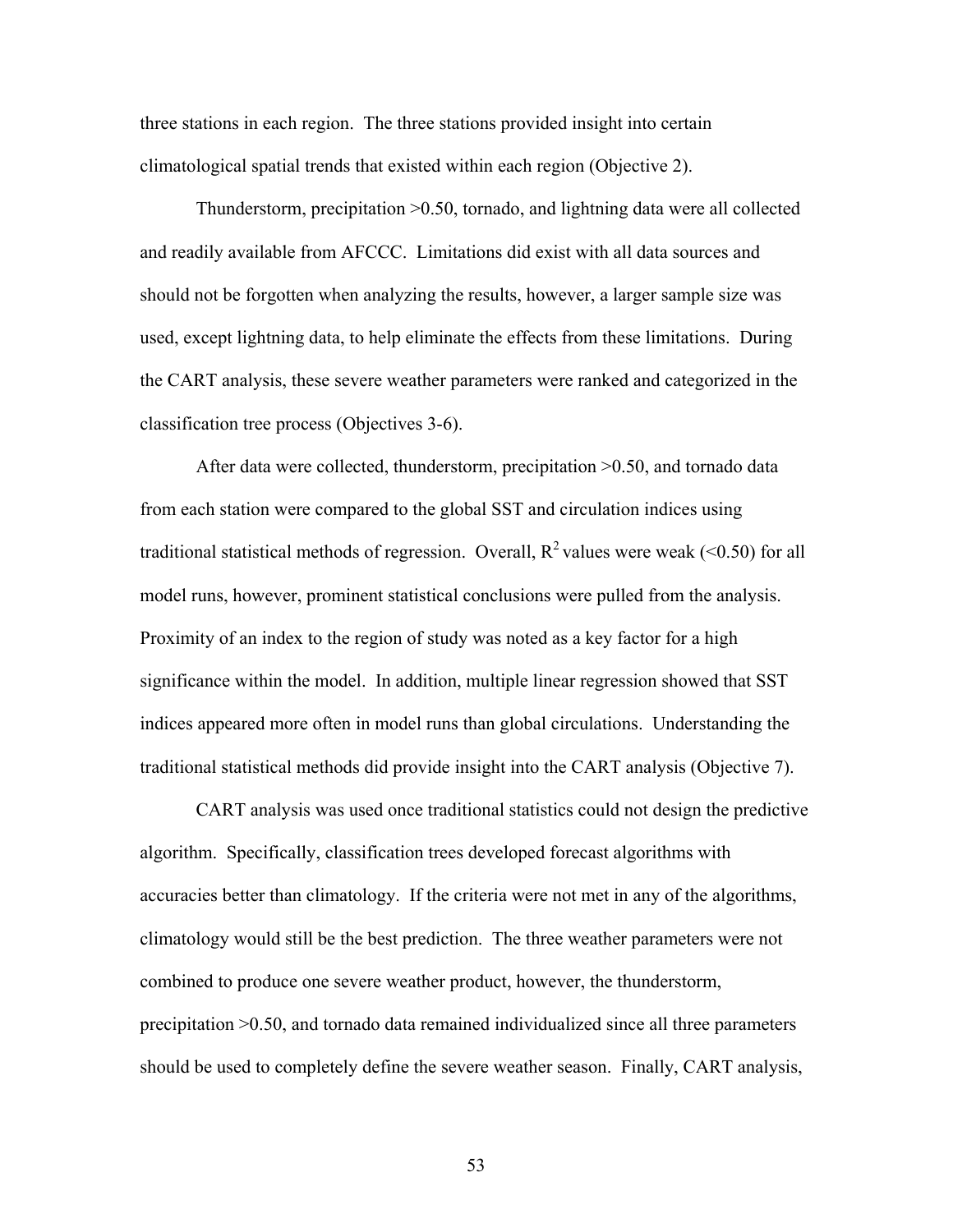in addition to traditional statistics, provided conclusions into regional trends identified in this study (Objective 8).

CART analysis and traditional statistics provided conclusions about each data set as well as regional trends. First, they showed that there was no advantage of using February indices over winter indices, therefore, both indices were used in the final classification tree process and climatological, forecast algorithm. Second, the regional trends identified in traditional statistics showed that the PNA and NATL indices correlated well with the three stations in the southeast. Finally, CART analysis showed that the EP showed the best relationship several times with the south-central spring and summer precipitation forecasts, and the NAO showed the best relationship several times with the southeast spring and summer tornado forecasts (Objective 9).

Overall, CART results identified positive trends that existed between the severe weather parameters and the SST and global circulation indices. The thunderstorm data showed improvements up to 45%, the precipitation data showed improvements up to 73%, and finally, the tornado data showed improvements up to 132%. CART confirmed that climatological, predictive algorithms could be produced for forecasting the intensity of the severe weather season (Objective 10).

#### *5.2 Recommendations*

There are several limitations and recommendations that should be considered when using such climatological, predictive algorithms. They are as follows: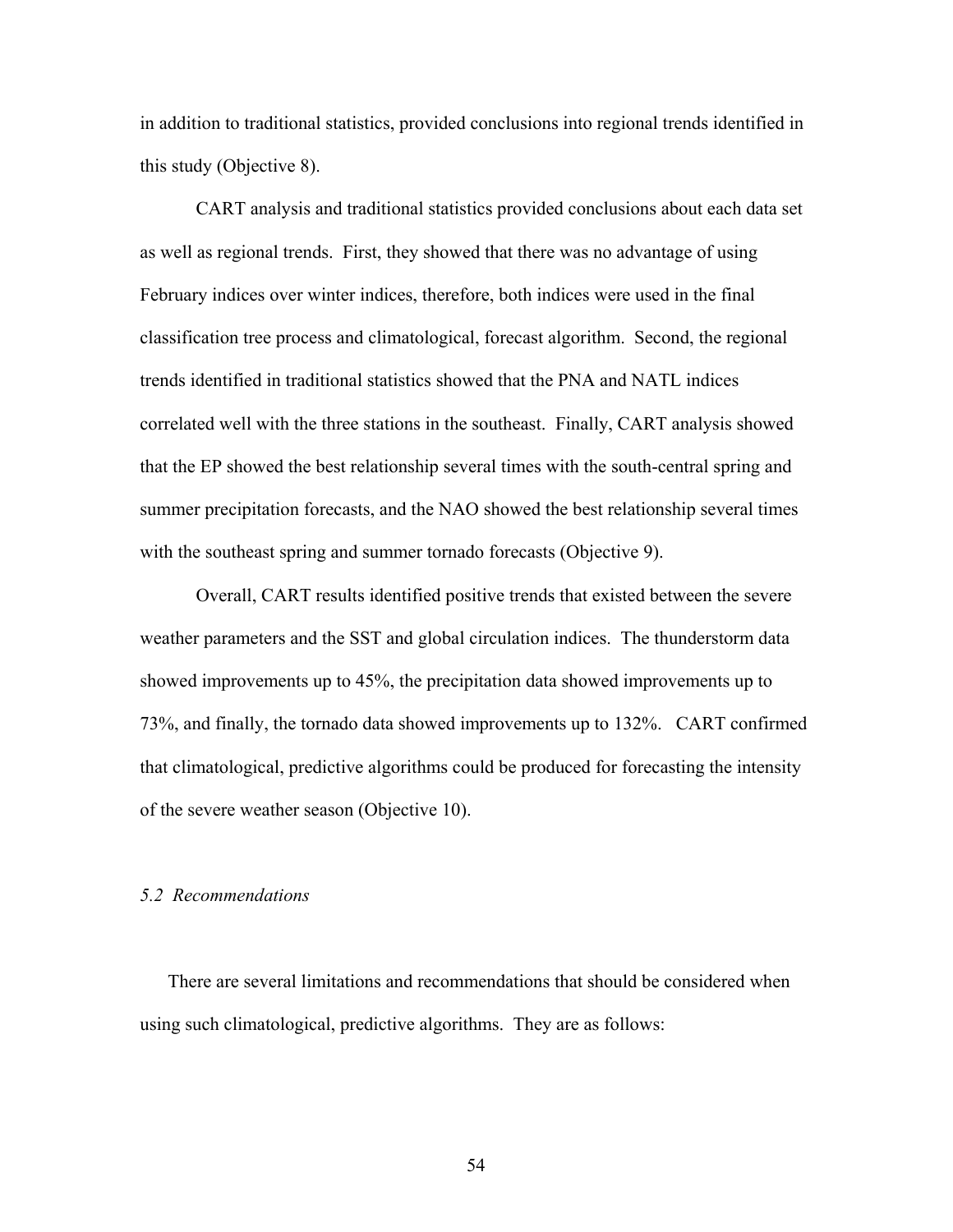- 1. extend the research to examine all global SST and circulation indices. Only the prominent, winter indices were used in this research;
- 2. acquire more stations within each region to better understand spatial trends and provide forecast algorithms for all stations within the Hub AOR;
- 3. use lightning data in the statistical process when more years become available. Lightning data provides a more comprehensive coverage of surrounding regions of a station and is less prone to error than thunderstorm data;
- 4. examine all four Air Force Weather Conus Hubs. The two Hubs examined were the Shaw and Barksdale Hub since past research has shown more relationships between severe weather and global circulation indices in those regions;
- 5. introduce regressional trees from the CART analysis to create actual forecast numbers or ranges;
- 6. produce a program that would automatically generate the forecast intensity from the predictive algorithms. As of now, forecasters have to use these algorithms manually, and automation is needed since it would save forecasters time.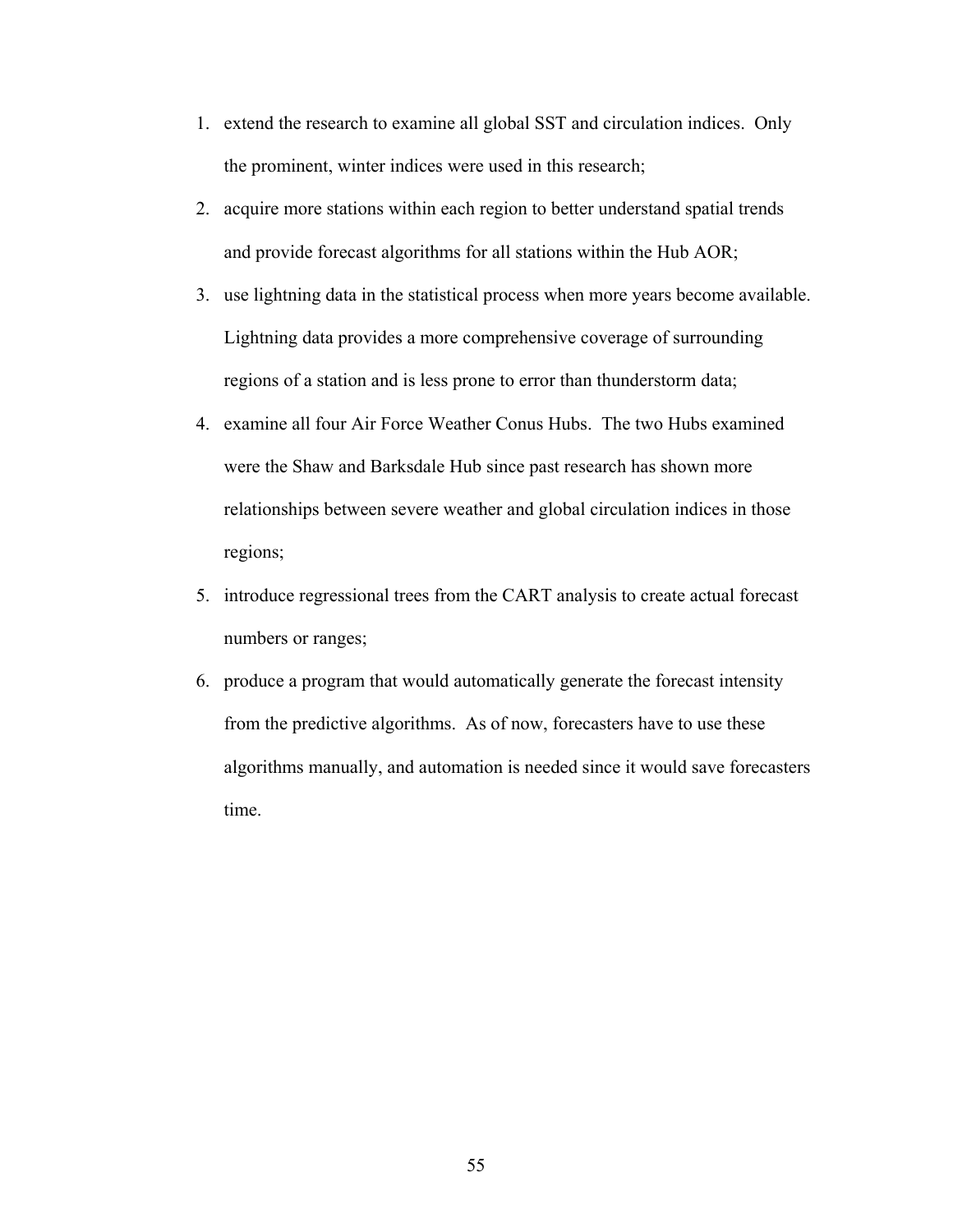## **Appendix A: Example Classification Tree**

This example tree (Figure A) will illustrate the three key factors in creating a classification tree for predictive purposes. This specific tree shows spring thunderstorm data (predictand) at Barksdale AFB compared with all February SST and global circulation indices (predictors). In each node, three categories were analyzed with category 0 being below normal, category 1 being normal, and category 2 being above normal. At node 0, original parent node, the total amount of data is shown (50 in this case) and the three categories. Although the three categories are not split exactly into equal thirds, it is assumed close enough for climatological forecast purposes.

The purity of the tree was determined at each terminal/child node. Only the nodes with 100% were analyzed and used in the algorithms. The nodes that fit this case are node 4, node 7, node 9, and node 15.

 Finally, the cross-validation risk estimate would be incorporated to figure out the final forecast accuracy for each node. CART analysis provided the cross-validation risk estimate, and in this case, the error was 60%. Since the error was 60%, then the tree accuracy would be 40%. The improvement would be the tree accuracy minus the climatology divided by the climatology, in this case, 21%.

Any nodes that improved upon climatology (33% in this case) would have shown up in the results, and then their criteria would be recorded into the final predictive algorithm. Since only two nodes proved worthy of the final algorithm in this example, more classification trees, including all winter indices, would have been created to encompass more predictive years.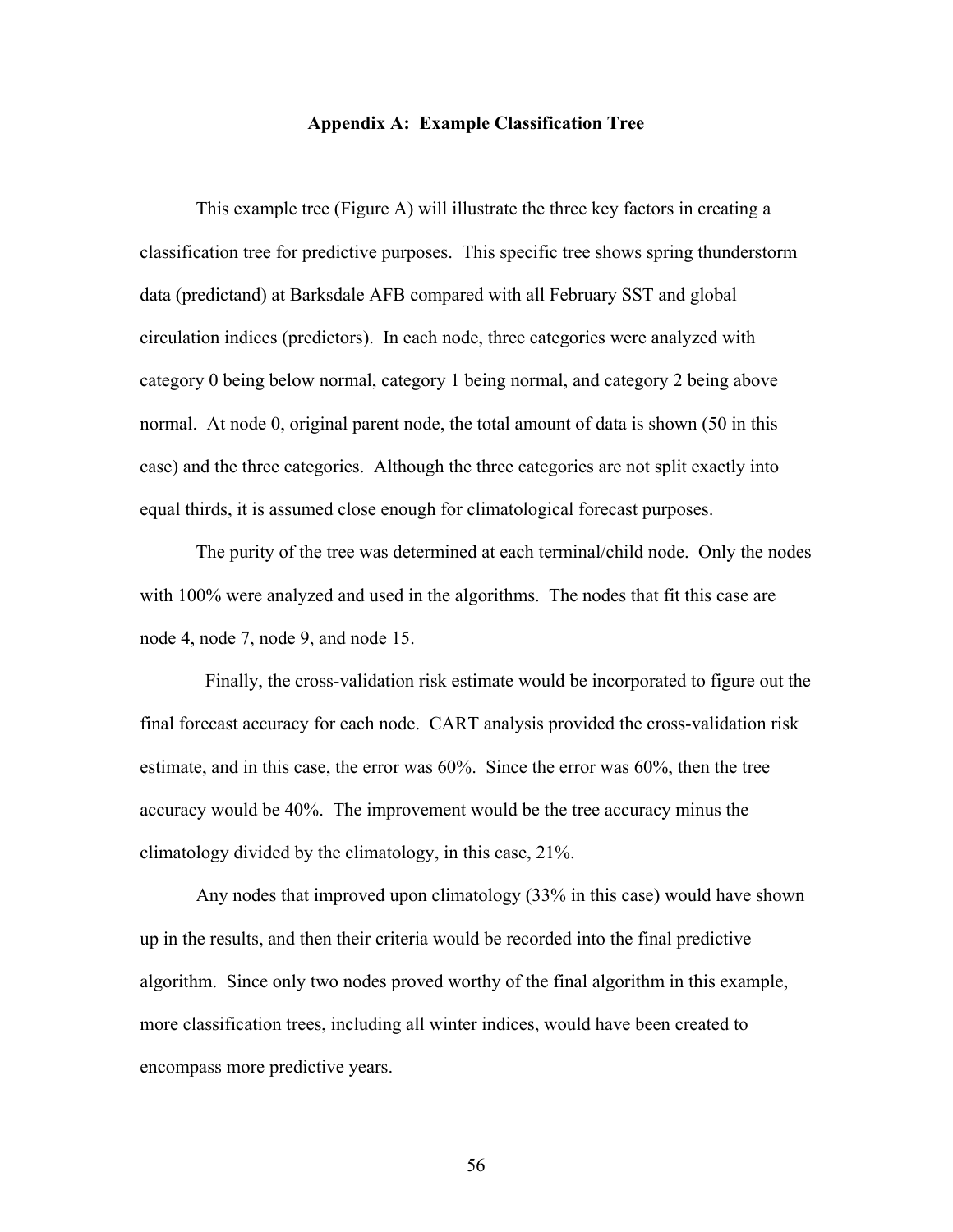

Figure A. An example classification tree that shows spring thunderstorm data at Barksdale AFB compared with all February SST/global circulation indices.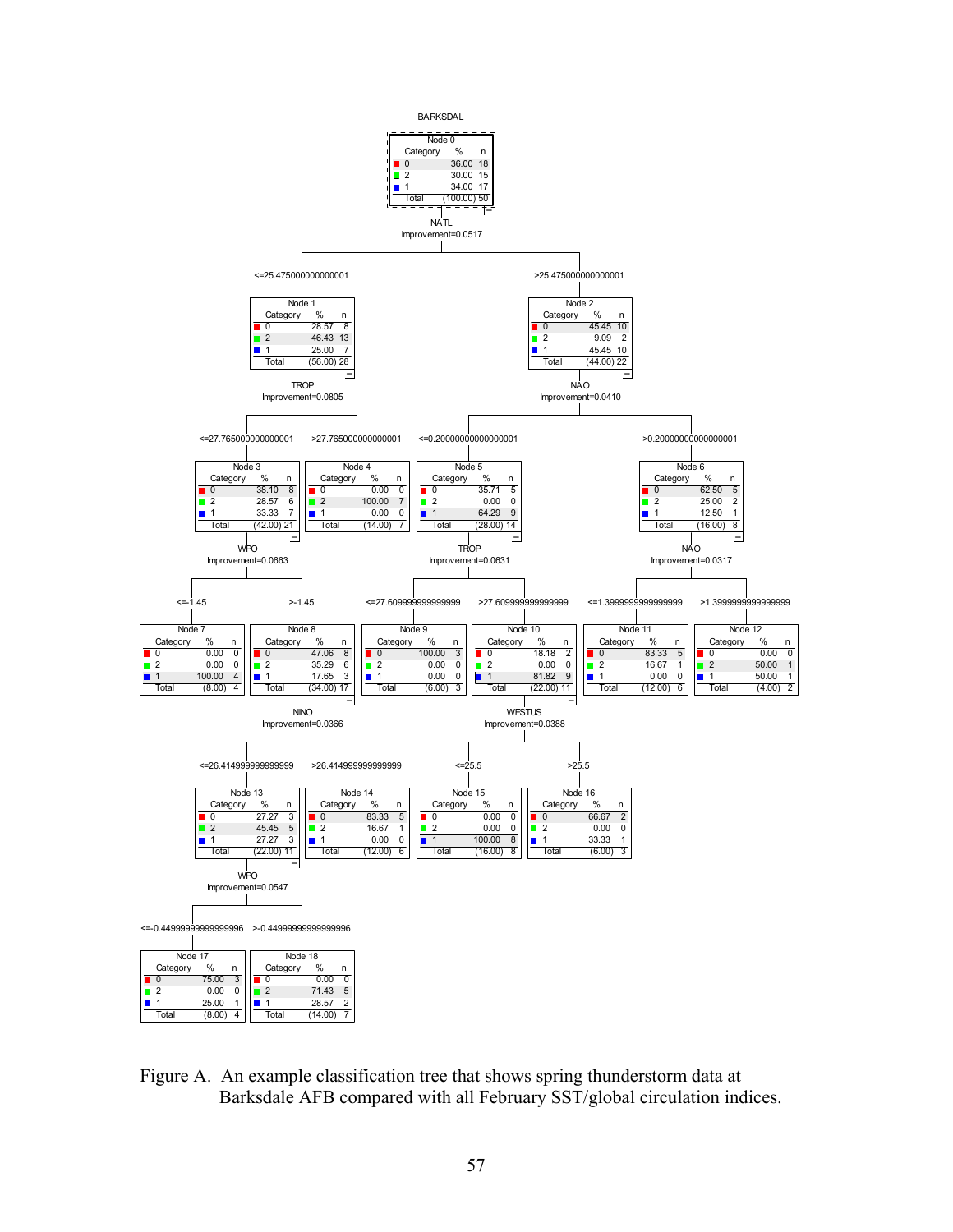# **Bibliography**

- Barnston, G., Anthony., Livezey R.E., 1987: Classification, seasonality and persistence of low-frequency atmospheric circulation patterns. *Monthly Weather Review*, 115, 1083-1126.
- Burrows, William R. and Assel, Raymond A. "Use of CART for Diagnostic and Prediction Problems in the Atmospheric Sciences," American Meteorological Society: 12<sup>th</sup> Conference on Probability and Statistics in the Atmospheric Sciences, 161-166, 1992.

CPC, 2001: http://www.cpc.ncep.noaa.gov/data/teledoc/telecontents.html. Daly, John L., 2001. "The El Nino Southern Oscillation (ENSO)": http://www.microtech.com.au/daly/elnino.htm

Gantenbein, D., 1995: El Nino: the weathermaker. *Popular Science*, 246, 76-82.

- Glantz, M.H., 1991: Introduction, *Teleconnections Linking Worldwide Climate Anomalies*, M.H. Glantz, R.W. Katz, & N. Nicholls, Ed., Cambridge University Press, New York, 1-3.
- Goodman, S.J., et. al., 2000: The 1997-98 El Nino event and related wintertime lightning variations in the southeastern United States. *Geophysical Research Letters*, 27, 541-544.
- Hurrell, J.W.,1995: Decadal trends in the North Atlantic oscillation regional temperatures and precipitation, *Science*, 269, 676-679.
- Leathers, D.J., et. al., 1991: The Pacific/North American Teleconnection Pattern and United States Climate. Part I: Regional Temperature and Precipitation Associations. *Journal of Climate*, 4, 517-528.
- Rhome, J.R., et. al., 2000: Mesoclimatic analysis of severe weather and ENSO interactions in North Carolina. *Geophysical Research Letters*, 27, 2269-2273.
- Roswintiarti, O., et. al., 1998: Teleconnections between tropical Pacific sea surface temperature anomalies and North Carolina precipitation anomalies during El Nino events. *Geophysical Research Letters*, 25, 4201-4204.
- Sanders, T., 1985: *Weather. A User's Guide to the Atmosphere*. Icarus Press, Indiana.
- Ting, Mingfang., H. Wang, 1997: Summertime U.S. precipitation variability and its relation to Pacific sea surface temperature. *Journal of Climate*, 10, 1853-1873.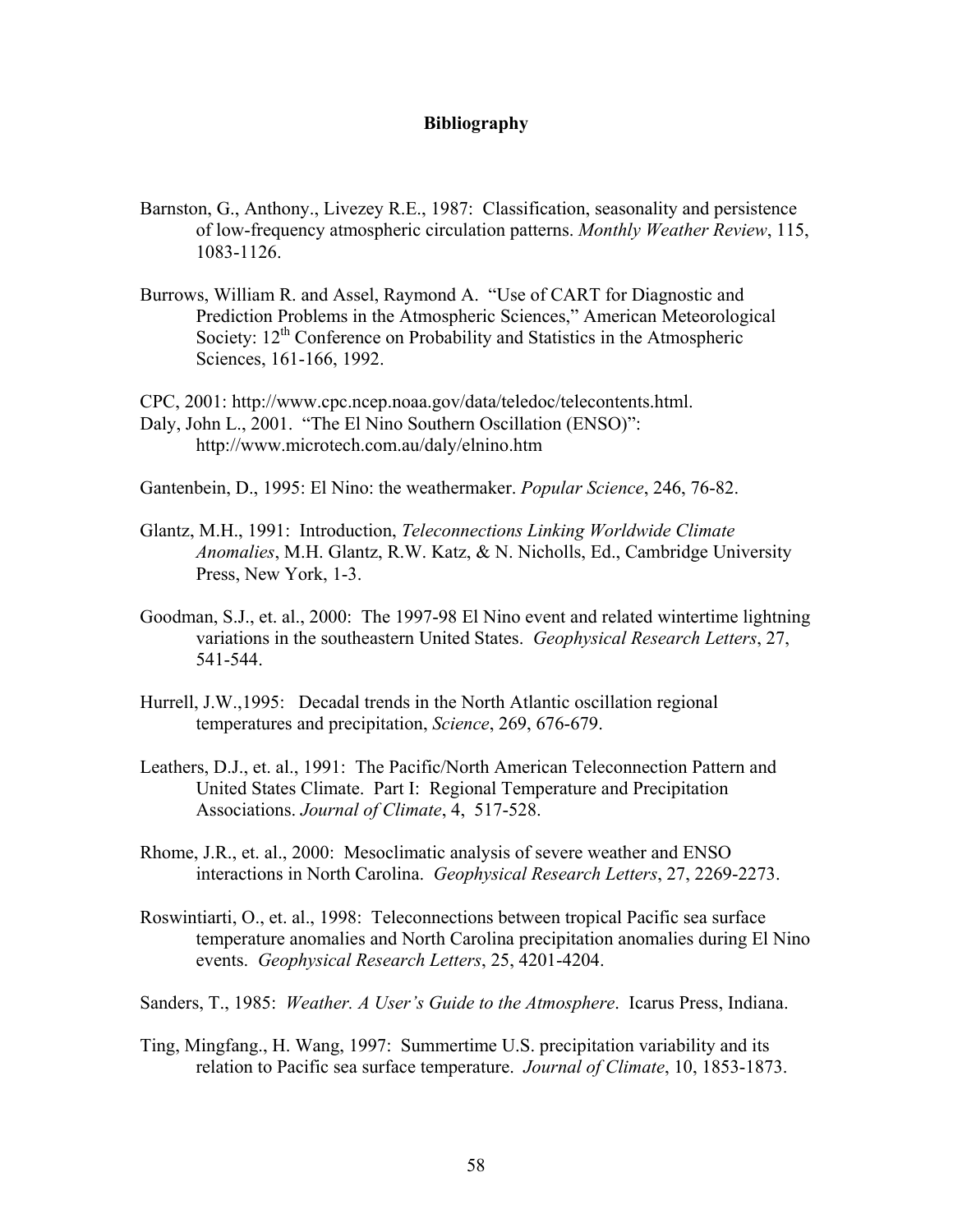- Trenberth, K.E., 1991: General Characteristics, *Teleconnections Linking Worldwide Climate Anomalies*, M.H. Glantz, R.W. Katz, & N. Nicholls, Ed., Cambridge University Press, New York, 1-3.
- Trenberth, K.E., G.W. Branstrator, 1992: Issues in Establishing Causes of the 1988 Drought over North America. *Journal of Climate*, 5, 159-172.
- Wagner, A., James., 1985: Seasonal climate summary, the climate of Spring 1984—An unusually cold and stormy season over much of the United States. *Monthly Weather Review*, 113, 149-169.
- Wallace, J.M., and D.S. Gutzler, 1981: Teleconnections in the geopotential height field during the Northern Hemisphere winter. *Monthly Weather Review*, 109, 784-812.